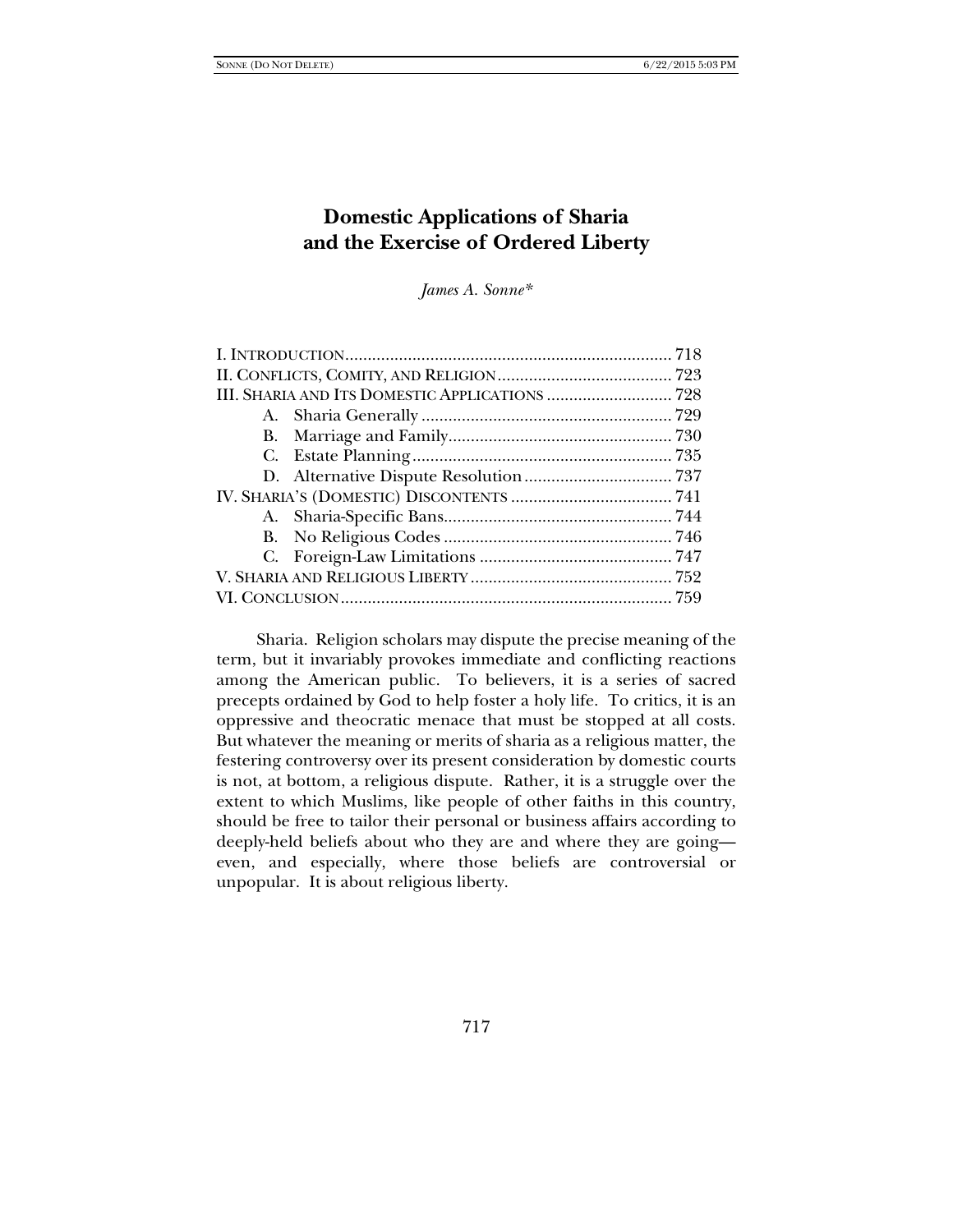# I. INTRODUCTION

The particulars of sharia are somewhat amorphous, and can vary by sect, nationality, or believer. Sharia may nonetheless be described generally as a "moral, religious, ethical, and legal system based on Islam's two primary sources: the Holy Qu'ran, which Muslims believe to be the literal word of God, and the Sunnah, the teachings and practices of Prophet Mohammad."<sup>1</sup> In addition to the Koran and Prophet, Muslims also draw upon the wisdom of Islamic scholars and a form of religious common law based on analogies to Koranic principles.<sup>2</sup> As one would expect, sharia concerns religious worship and ritual.<sup>3</sup> It can extend further, however, to also address more secular matters like domestic relations, wills and estate planning, business transactions, and, perhaps most controversially, crime and punishment.4

American courts do not, and could not, apply the criminal-law provisions of sharia.<sup>5</sup> They do, however, consider sharia in civil disputes—at least indirectly. Courts, for example, enforce contract terms requiring certain disputes be resolved through sharia-based arbitration.<sup>6</sup> They also address sharia in domestic-relations cases, including those arising from relationships among Muslims in this country as well as those begun, and perhaps previously adjudged, overseas (i.e., in Muslim countries).<sup>7</sup> And courts defer to Muslim officials when reviewing clerical or other intra-faith disputes.<sup>8</sup> In the

 Frank Griffel, *Introduction* to SHARI'A: ISLAMIC LAW IN THE CONTEMPORARY CONTEXT 1, 3 (Abbas Amanat & Frank Griffel eds., 2007).

MOHAMMAD HASHIM KAMALI, SHARI'A LAW: AN INTRODUCTION 41 (2008). 4

*See id.* at 41-42.

<sup>\*</sup> Director, Stanford Law School Religious Liberty Clinic. The author thanks Paul Harold, Jared Haynie, Marie Killmond, Michael McConnell, Stefan McDaniel, Eric Rassbach, Daniel Renz, Rachael Samberg, Shirin Sinnar, Mary Sonne, and Asma Uddin for their invaluable input and assistance.

Muhammad Elsayed, Comment, *Contracting Into Religious Law: Anti-Sharia Enactments and the Establishment and Free-Exercise Clauses*, 20 GEO. MASON L. REV. 937, 939  $(2013).$ 

*See* Jeremy Grunert, Note, *How Do You Solve a Problem Like Sharia? Awad v. Ziriax and the Question of Sharia Law in America*, 40 PEPP. L. REV. 695, 725–26 (2013) (describing statutory and constitutional limitations on the domestic application of any sharia-based criminal-law provisions). <sup>6</sup>

*See, e.g.*, Abd Alla v. Mourssi, 680 N.W.2d 569, 574 (Minn. Ct. App. 2004) (affirming Islamic arbitration); Jabri v. Qaddura, 108 S.W.3d 404, 413–14 (Tex. App. 2003) (same). 7

*See, e.g.*, S.B. v. W.A., 959 N.Y.S.2d 802, 819 (N.Y. Sup. Ct. 2012) (upholding sharia-based premarital agreement); Hosain v. Malik, 671 A.2d 988, 1010–11 (Md. Ct. Spec. App. 1996) (enforcing a Pakistani child-custody order).

*See, e.g.*, El-Farra v. Sayyed, 226 S.W.3d 792, 796 (Ark. 2006) (relying on "ministerial exception" in refusing to hear imam's claims against his former mosque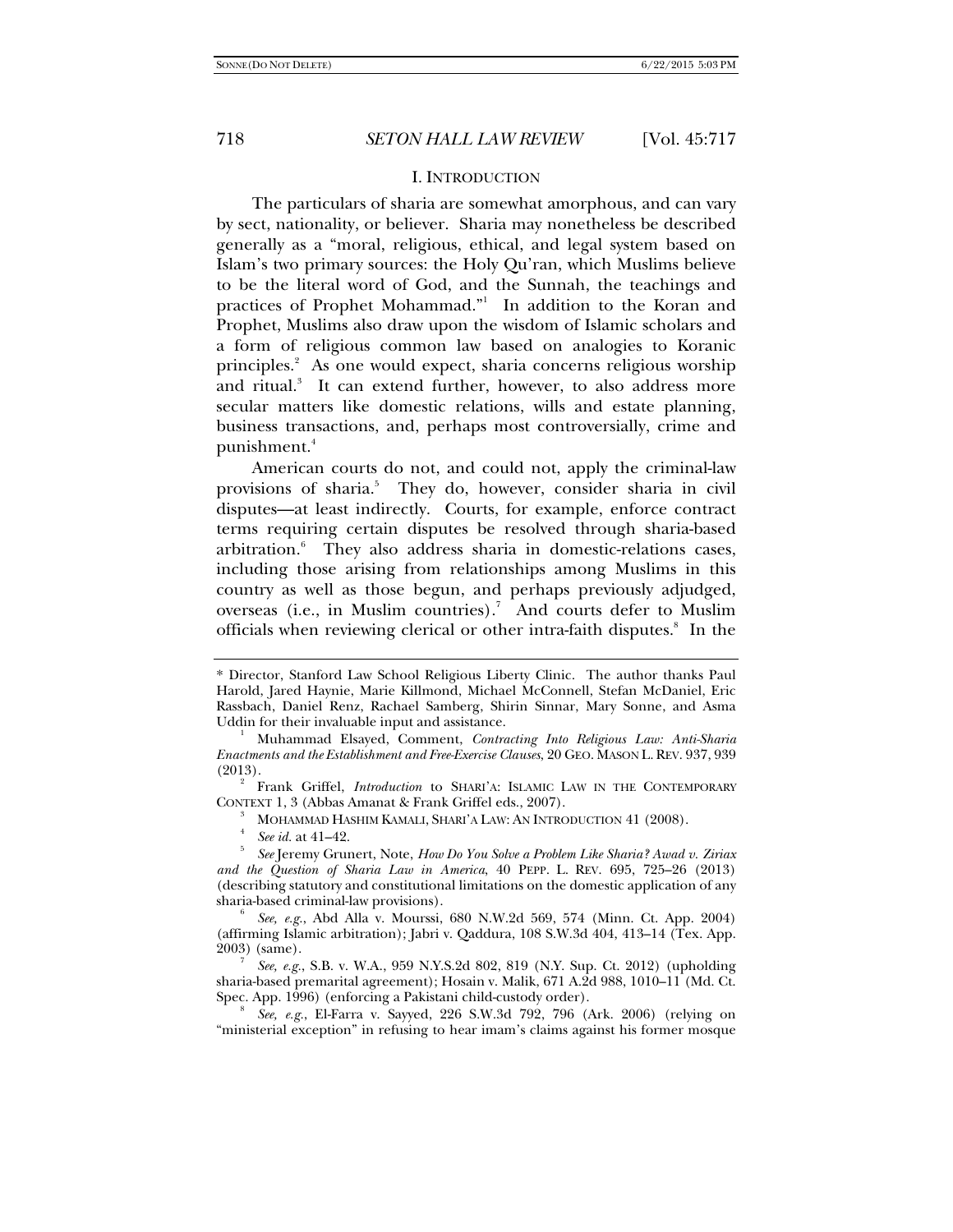end, the results in these cases might differ from what civil law would otherwise require. For example, courts might impose monetary penalties in a no-fault divorce,<sup>9</sup> block the sale of freely owned property,<sup>10</sup> allow a faith-based result in arbitration,<sup>11</sup> or grant relief from an arms-length business transaction.<sup>12</sup>

Because of its treatment of areas regulated by temporal authority, conflicts between sharia and domestic secular law are inevitable. But should that justify the hostility sharia has received in the dozens of states where laws targeting its domestic use have been proposed or enacted in recent years? After all, judges in a common-law system like ours frequently draw from external sources of authority where the litigants have agreed they should do so, or where such references are required by comity—i.e., reciprocal respect for another jurisdiction's law or decisions. Plus, applications of any such "foreign" law are subject to the crucial exception that no external laws should be applied if the public policy of the applying jurisdiction would suffer—e.g., it would violate a fundamental civil right.<sup>13</sup> And regarding religious law, domestic courts already must strike a balance in accordance with longstanding constitutional norms: religious practices are to be honored and respected, but they should neither be imposed by, nor become unduly entangled with, the state. $14$  Determining applicable law can be tricky, and judges do not always get it right. But sharia is not unique in this regard.

employer).

*See* Odatalla v. Odatalla, 810 A.2d 93, 98 (N.J. Super. Ct. Ch. Div. 2002) (upholding sharia-based contract imposing monetary penalty on husband in divorce proceeding).

*See* Elsayed, *supra* note 1, at 940–41 (describing sharia-based right of first refusal of cotenant). 11 *See Abd Alla*, 680 N.W.2d at 573 (enforcing Islamic arbitration award under state

contract law).

*See* Saudi Basic Indus. Corp. v. Mobil Yanbu Petrochemical Co., Inc., 866 A.2d 1, 30–35 (Del. 2005) (upholding damage award for "usurpation" in business transaction under Saudi law).

*See* Eugene Volokh, *Religious Law (Especially Islamic Law) in American Courts*, 66 OKLA. L. REV. 431, 435–41 (2014) (describing public-policy limits on the application of foreign law); *see also generally* Asifa Quraishi-Landes, *Rumors of the Sharia Threat Are Greatly Exaggerated: What American Judges Really Do With Islamic Family Law in Their Courtrooms*, 57 N.Y.L. SCH. L. REV. 245, 249-51 (2012) (same).

*See* MARK E. HANSHAW, MUSLIM AND AMERICAN? STRADDLING ISLAMIC LAW AND U.S. JUSTICE 191–92 (2010) (describing First Amendment prohibitions on the imposition of religious arbitration on the unwilling); Asma T. Uddin & Dave Pantzer, *A First Amendment Analysis of Anti-Sharia Initiatives*, 10 FIRST AMEND. L.REV. 363, 383–84 (2012) (describing First Amendment contemplating "individual ordering . . . according to one's own religious beliefs").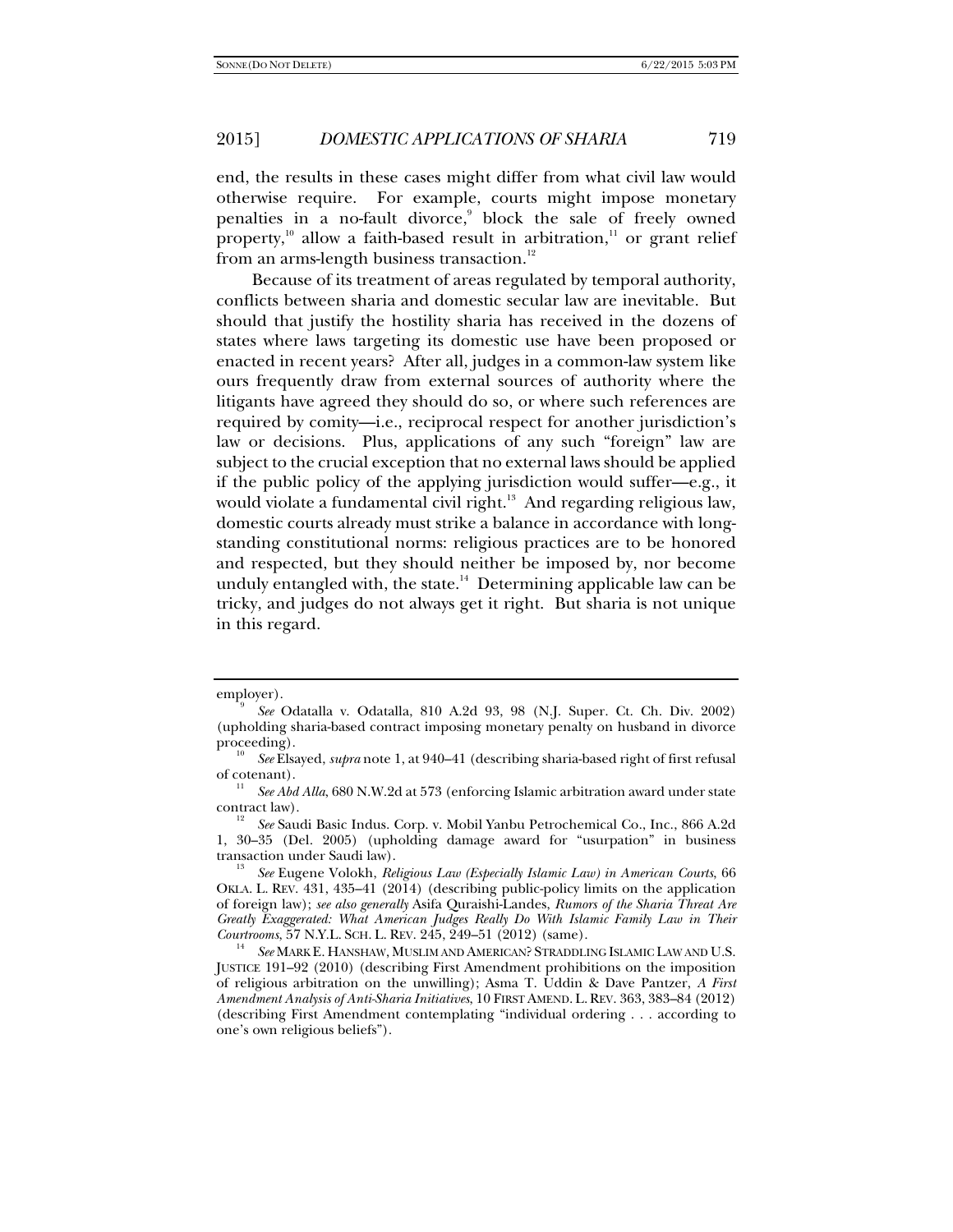Within this framework, application of, or deference to, foreign authority has regularly included faith-based sources. Secular courts, for example, enforce Beth Din contracts between observant Jews requiring resolution of their disputes before rabbinical tribunals;<sup>15</sup> "covenant" (i.e., limited divorce) marriage contracts between Evangelical Christians are increasingly recognized;<sup>16</sup> and the right of Amish parents to raise children according to the laws of their faith has been endorsed by no less authority than the United States Supreme Court.<sup>17</sup> The corporate decisions of each of these faiths are also broadly protected by the "ministerial exception" recently blessed by the Court in the *Hosanna-Tabor* case.<sup>18</sup> But none of these other religions attract the antipathy faced by Muslims hoping to follow sharia. As Professor Feldman has put it, "[n]o legal system has ever had worse press."19

The reasons for hostility are perhaps no mystery. Anti-Islamic sentiment has increased in frequency and intensity since September 2001, and continued unrest in the Middle East has deepened religious mistrust.<sup>20</sup> Coincidentally, controversy arising from the Supreme Court's recent references to foreign law in applying the federal constitution—a distinct matter of domestic law often confused with the direct imposition of another country's law—has not cooled associated nationalist impulses.<sup>21</sup>

But whatever the origins or merits of popular opposition to Islam (or foreign law generally), targeting sharia consideration in domestic courts undercuts religious liberty and is inconsistent with our standard approach to foreign law. As with these other sources, religious or

<sup>15</sup> *See generally* Michael J. Broyde, *Jewish Law Courts in America: Lessons Offered to Sharia Courts by the Beth Din of America Precedent*, 57 N.Y.L. SCH. L. REV. 287 (2012) (describing history and broader significance of the recognition of Jewish law courts by domestic courts).<br><sup>16</sup> Covenant marriage laws have been passed in Arkansas, Arizona, and Louisiana.

ARIZ.REV. STAT.ANN. § 25-901 (2000); ARK.CODE ANN. § 9-11-801 (2002); LA.REV. STAT. ANN. § 9:272 (2000).<br><sup>17</sup> Wisconsin v. Yoder, 406 U.S. 205, 230 (1972).

<sup>18</sup> Hosanna-Tabor Evangelical Lutheran Church & Sch. v. EEOC, 132 S. Ct. 694 (2012) (protecting the right of religious organizations to determine their religious missions; there, the right to select ministers).<br><sup>19</sup> Noah Feldman, *Why Shariah?*, N.Y. TIMES MAG., Mar. 16, 2008, at MM46.<br><sup>20</sup> See Yease Ali, Comment, Shariah and Citionship, *Ham Idamshekia Is Cu* 

*See* Yaser Ali, Comment, *Shariah and Citizenship—How Islamophobia Is Creating a Second-Class Citizenry in America*, 100 CAL. L. REV. 1027, 1042–49 (2012) (describing sharia-based Islamophobia in post-9/11 context).

See generally Eugene Volokh, *Foreign Law in American Courts*, 66 OKLA. L. REV. 219 (2014) (describing controversy over the Supreme Court's recent invocations of foreign law in interpreting constitutional provisions, and the resulting confusion in adoption of anti-sharia measures).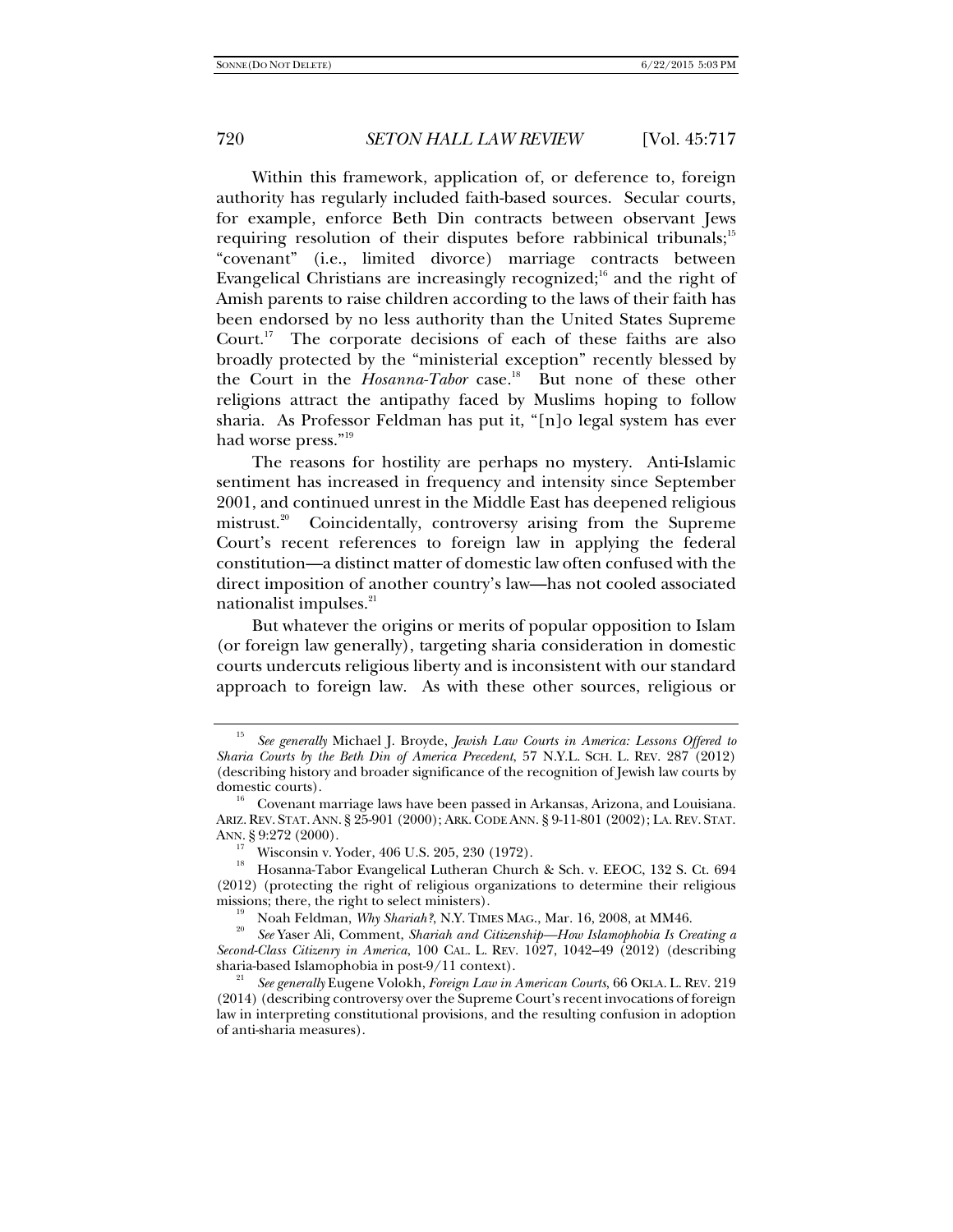otherwise, the domestic court's encounter with sharia does not constitute an application of Islamic or other foreign law in its own right, but the consideration of outside authority based on rules of decision that apply—and within due and neutral limits—under established conflicts-of-law doctrine.<sup>22</sup> Singling out sharia for disfavored treatment, even (and perhaps particularly) where it plays no different role than any other foreign legal source, stigmatizes the Muslim community and clashes with our constitutional tradition.<sup>23</sup>

Practices central to many faiths are at risk if, as some states have declared recently, courts are not only prohibited from considering sharia but cannot apply legal rules or enforce judgments from "any system" with different constitutional norms.<sup>24</sup> Under these regimes, a court could reject an otherwise valid choice-of-law or arbitration term in a contract, a property sale, or a family arrangement because of its religious origins.<sup>25</sup> More broadly, even where "anti-sharia" laws may have little practical effect—e.g., in the states that profess, in supposed contrast to Islam, that courts must act legally<sup>26</sup>—the message is worrisome and contrary to the robust religious pluralism to which our nation has historically aspired.

To this point, the bulk of the literature addressing the domestic application of sharia has taken one of two opposing forms—both of which, purposefully or not, also tend to take a view of sharia on the merits and thus confuse the important distinction between religion and religious liberty. On one side, those who oppose the use of sharia in domestic law invariably do so because, they argue, it violates human

<sup>22</sup> *See* Volokh, *supra* note 13, at 431 ("But in many of the instances that critics see as improper 'creeping Sharia,' it is longstanding *American* law that calls for recognizing or implementing an individual's religious principles, including Islamic principles." (emphasis added)). 23 *See* Robert K. Vischer, *The Dangers of Anti-Sharia Laws*, 221 FIRST THINGS 26

<sup>(2012) (</sup>describing the resulting stigmatization of Islam by domestic anti-sharia measures).<br><sup>24</sup> *E.g.*, KAN. STAT. ANN. § 60-5103 (2013) (preventing application of foreign law

where "system" from which it comes fails to accord the same fundamental rights as are available under the state or federal constitutions); OKLA. STAT. tit. 12, § 20 (2013) (providing similarly); *cf*. S.D. CODIFIED LAWS § 19-8-7 (2012) (prohibiting the enforcement of "any religious code").

*See* Matthew Schmitz, *Fears of 'Creeping Sharia'*, NAT'L REV. (June 13, 2012), http://www.nationalreview.com/article/302280/fears-creeping-sharia-matthewschmitz (describing the broad religious liberty implications of Kansas's anti-foreign

E.g., LA. REV. STAT. ANN. § 9:6001 (2010) (preventing application of "foreign law" if doing so would "result in a violation of a right guaranteed" by the Louisiana or United States Constitution).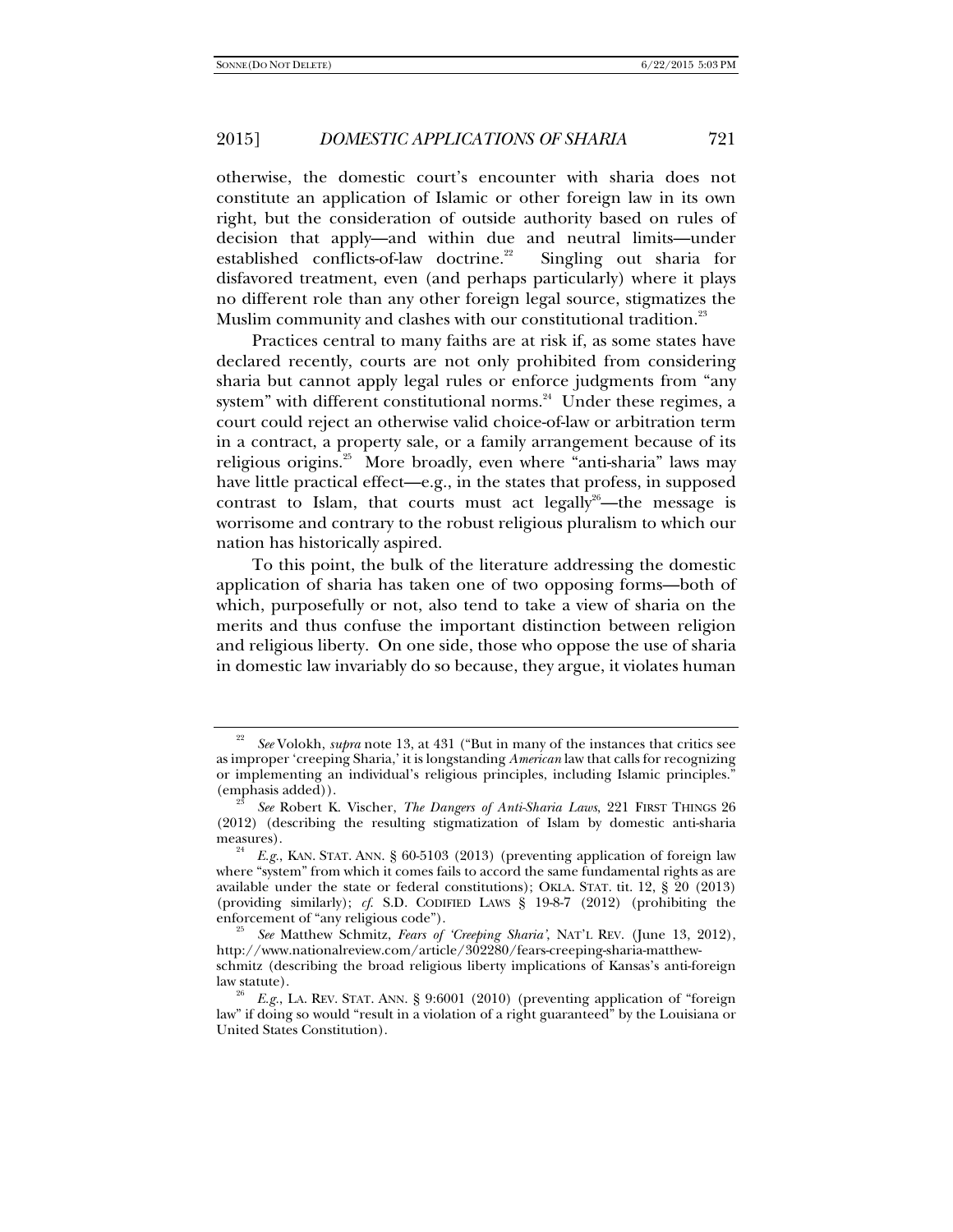dignity and freedom.<sup>27</sup> On the other side, those who support applying sharia (at least as it has been applied domestically) commonly emphasize aspects that would be widely accepted and minimize its more controversial invocations.<sup>28</sup>

This Article proposes a third path, based on religious-liberty principles: regardless whether sharia is good, bad, or indifferent, our courts (and political culture) should approach it no differently than any other foreign source of law. In so arguing, it proceeds in six parts: (I) this introduction; (II) a summary of approaches courts take when faced with external authority; (III) an overview of how Muslims typically try to follow sharia domestically; (IV) a discussion of the relevant "anti-sharia" trend (including its practical and legal aspects); (V) an exploration of some broader religious-liberty implications of the "anti-sharia" movement; and (VI) a brief conclusion. At bottom, this Article seeks to provide a theoretical framework to resolve the controversy in a manner consistent with "the best of our traditions."29

One of the most rewarding aspects of our launching at Stanford Law School the nation's only full-time law-school clinic dedicated to religious liberty has been teaching students how to reflect upon and articulate to an often-skeptical audience that our clients' claims are not about faith or politics, but freedom. That freedom is not absolute, but nor should it be restricted simply because its exercise is controversial, unpopular, or maybe even inconsistent with freedom itself. After all, religious-liberty protections would be unnecessary were the practice at issue widely accepted and consistent with the dominant cultural or political ethos. And so it is for Muslim Americans seeking to live in accordance with sharia.

E.g., CTR. FOR SEC. POLICY, SHARIA LAW AND AMERICAN STATE COURTS (2011), *available at* http://www.centerforsecuritypolicy.org/wp-content/uploads/2014/12/ Shariah\_in\_American\_Courts1.pdf (assembling cases applying sharia, which authors describe as threat to liberty and equality); Karen Lugo, *American Family Law and Sharia-Compliant Marriages*, 13 ENGAGE 65, 66–68 (2012) (citing oppressive practices in questioning domestic application of sharia); Bradford J. Kelley, *Bad Moon Rising: The Sharia Law Bans*, 73 LA. L. REV. 601, 609–12 (2013) (rejecting application of sharia law in domestic courts, based in large part on unjust results).

*See, e.g.*, Cyra Akila Choudhury, *Shari'ah as National Security Threat?*, 46 AKRON L. REV. 49, 83–99 (2013) (describing Islamophobia of "anti-sharia" campaign); Abed Awad, *The True Story of Sharia in American Courts*, THE NATION (June 13, 2012) (minimizing controversial sharia-based practices); Quraishi-Landes, *supra* note 13, at 251–54 (describing pro-woman aspects of sharia); WAJAHAT ALI & MATTHEW DUSS, *Understanding Sharia Law*, CTR. FOR AM. PROGRESS 3 (Mar. 2011), https://cdn. americanprogress.org/wp-content/uploads/issues/2011/03/pdf/sharia\_law.pdf (arguing that claims against the domestic application of sharia ignore how sharia is

actually practiced).  $\frac{29}{2}$  Zorach v. Clauson, 343 U.S. 306, 314 (1952).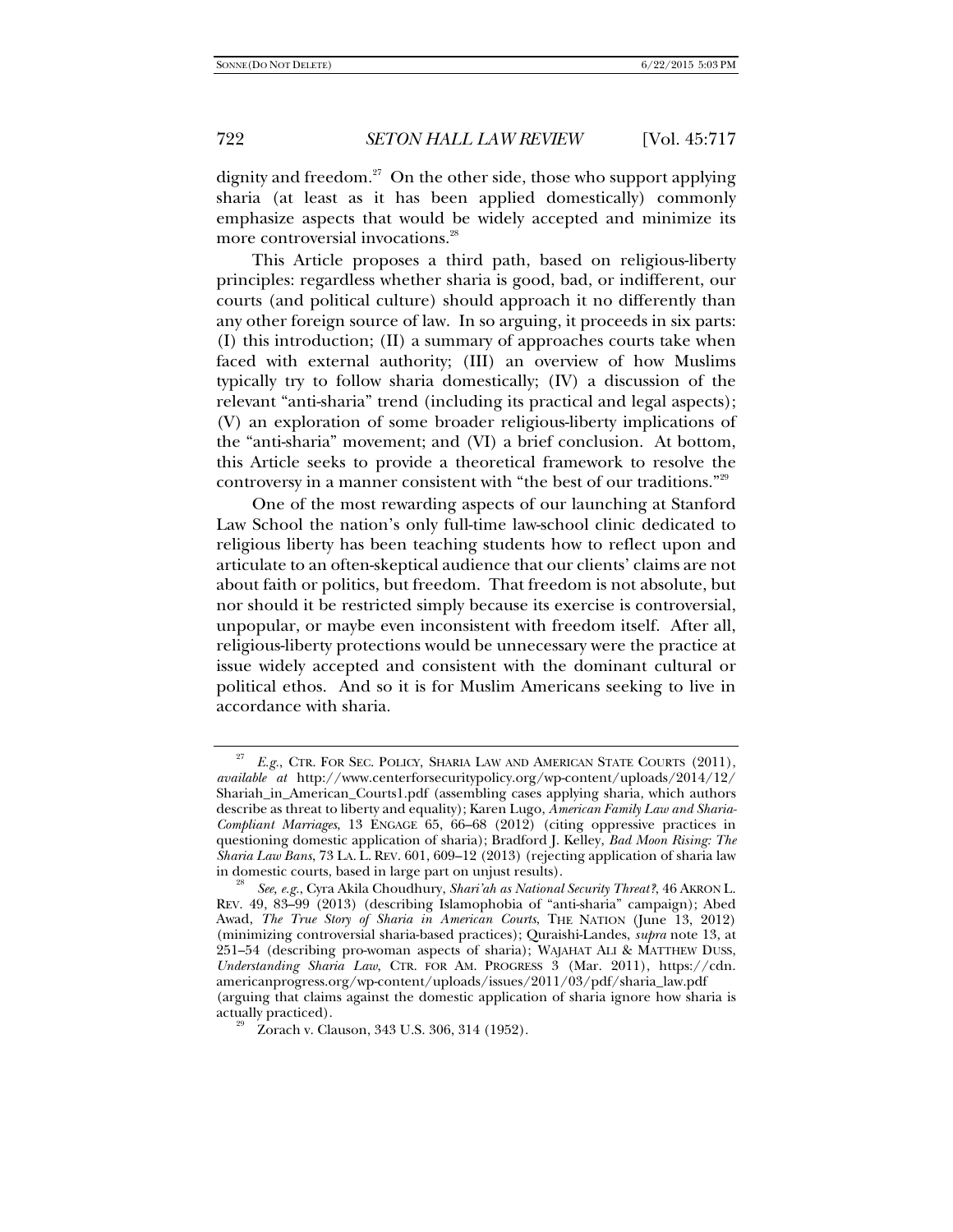### II. CONFLICTS, COMITY, AND RELIGION

Before exploring the domestic application of sharia, it is important first to review the basic parameters of the two legal contexts in which the issue arises: conflict-of-laws and the so-called "religious question" doctrine. Conflict-of-laws, or conflicts, is a set of rules courts use in deciding what substantive law to apply where a case involves facts or circumstances arising outside the place where suit is brought.<sup>30</sup> Among the options are for the court to apply the laws of the place where it sits (despite the case's foreign aspects), those of another jurisdiction, or those chosen by the parties or otherwise seemingly required by the action—which, for our purposes, might include faithbased concepts.<sup>31</sup> Use of religious authority, however, is regulated further by the religious-question doctrine. That doctrine, which is driven by First Amendment concerns, generally requires courts to refrain from resolving doctrinal or other religious questions outside the courts' competence that should be resolved, if at all, by religious authorities.<sup>32</sup>

As one would expect, where a secular dispute arises entirely within the geographic area in which suit is brought and the parties have not sought to agree otherwise, the court applies the secular law of that place.33 Of course, not all domestic relationships, accidents, or contracts are so parochial. A couple might marry in one state, raise children in another, and separate in yet another still. A tort lawsuit might involve a product made, sold, or used in different states. And modern business contracts often involve interstate or international matters.

Courts must therefore have a process for deciding what "foreign" law should govern—i.e., law other than that which it uses for intrajurisdictional disputes. That process, whether adopted by statute or judges themselves, is the courts' conflicts rules.<sup>34</sup> And because the resulting use of foreign law depends entirely upon such conflicts rules, the law applied to the case at hand is ultimately not the creature of any other place, but is in fact the enforcement of local law—in its entirety.<sup>35</sup>

CONFLICT OF LAWS 1 (Peter Hay et al., eds., 2010). *Id.* at 144 (describing courts' conflicts options).

*See* Michael A. Helfand, *Litigating Religion*, 93 B.U. L. REV. 493, 494 (2013) (describing general parameters of First Amendment limitations on court adjudication

<sup>&</sup>lt;sup>33</sup> CIVIL PROCEDURE: CASES AND MATERIALS 371 (John J. Cound et al., eds., 2001). <br><sup>34</sup> *See* RESTATEMENT (SECOND) OF CONFLICT OF LAWS § 6 (1971) (describing conflicts rules).

*See* Klaxon Co. v. Stentor Elec. Mfg. Co., 313 U.S. 487, 496 (1941) (holding that the application of a state's laws necessarily includes that state's choice of law for a given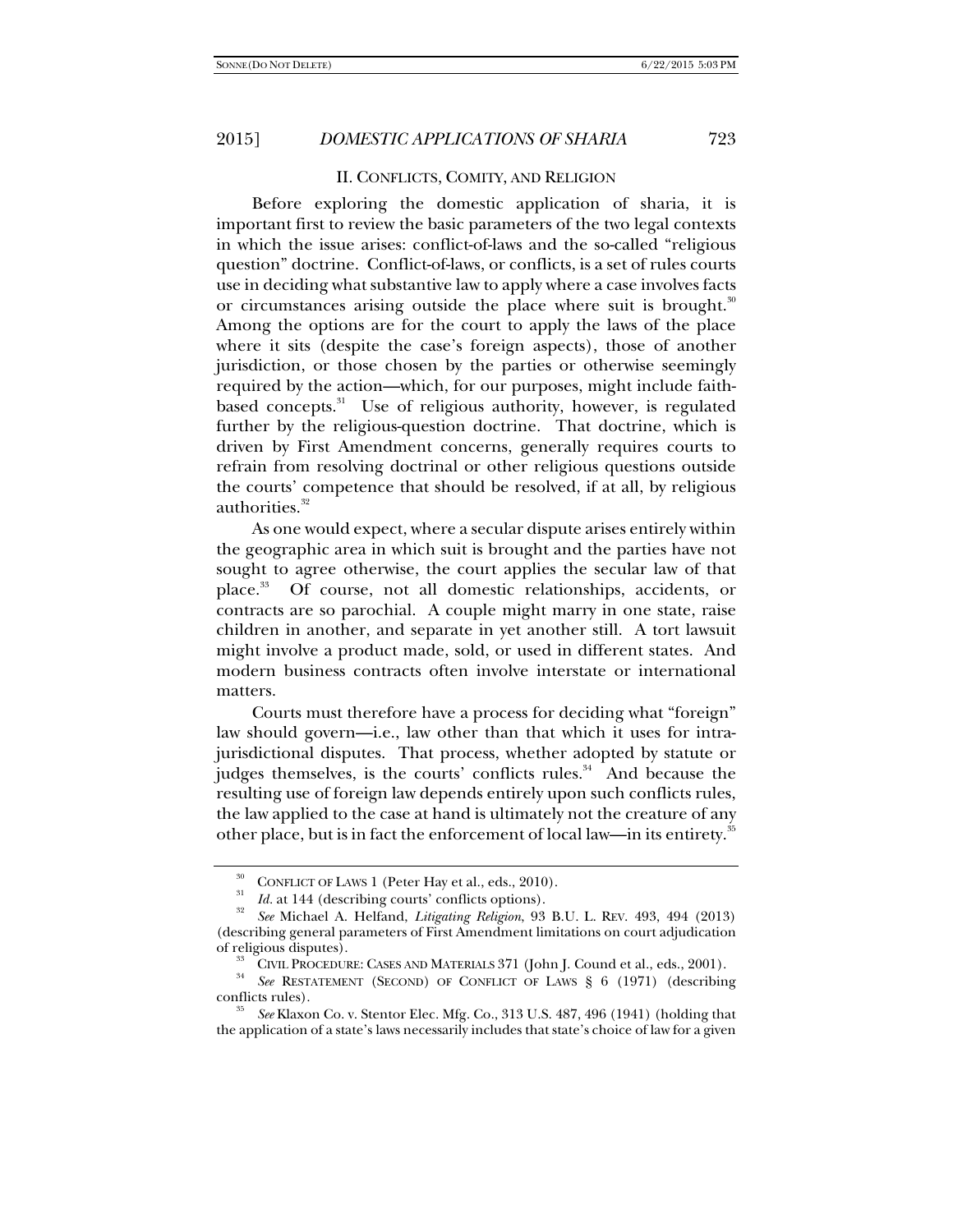In other words, the application of foreign law results not from the authority of that law in its own right but from the local forum's conflicts rule for deciding the case before the court. In this sense, it *is* domestic law.

Conflicts doctrine varies by jurisdiction, and the subject is not free from its own controversies.<sup>36</sup> Typically, however, American courts apply law to cases before them as follows: (1) local law, if the dispute and parties are from there; or (2) the law of another state or country, if (a) the dispute arises (or was already ruled upon) there, (b) one or more parties is from there, or (c) the dispute is otherwise connected in a significant way to that other place. $37$  Alternatively, all jurisdictions recognize the right of parties, as a matter of personal autonomy and freedom of contract, to "opt out" of a forum's laws, including its conflicts rules, and agree that other laws—including, perhaps, faithbased ones—will govern.<sup>38</sup>

Pertinently, religious norms often serve as the source of law in a conflicts scenario—whether directly (through privately chosen religious doctrine or faith-based dispute-resolution methods) or indirectly (through privately chosen foreign laws arising from countries with an established religion, or comity for the laws or preexisting judgments entered in such countries).<sup>39</sup> Common direct examples include disputes arising from marriages formed under religious auspices,<sup>40</sup> wills drafted in accordance with the decedents' faith, $41$  or agreements to arbitrate using religious norms or referring

dispute). 36 *See* Larry Kramer, *Same-Sex Marriage, Conflict of Laws, and the Unconstitutional Public Policy Exception*, 106 YALE L.J. 1965, 1968 (1997) (observing that "nothing in conflicts law is ever neat or tidy").

*See* Thomas J. Tallarico & Patrick M. McCarthy, *Conflict of Laws*, 44 WAYNE L. REV. 597, 599–601 (1998) (describing typical conflict of laws approaches).

<sup>38</sup> *See* RESTATEMENT (SECOND) OF CONFLICT OF LAWS § 187 (1971). As a leading treatise notes, the Restatement's private "choice of law" rule is "followed by more American courts than any other provision of the Restatement." CONFLICT OF LAWS, *supra* note 30, at 1088 (internal quotation marks omitted); *see also* Larry E. Ribstein, *From Efficiency to Politics in Contractual Choice of Law*, 37 GA. L. REV. 363, 367 (2003) (noting private-law clauses "are enforced in all but certain narrow categories"). 39 *See* Elsayed, *supra* note 1, at 945–48 (describing foreign and religious law in

American courts). 40 *See, e.g.*, In re Marriage of Goldman, 554 N.E.2d 1016 (Ill. 1990) (upholding

pre-nuptial agreement binding couple to Orthodox Jewish principles in the event of divorce). 41 *See, e.g.*, K. Eli Akhavan, *Basic Principles of Estate Planning Within the Context of* 

*Jewish Law*, PROBATE & PROP. 60, 60–63 (July/Aug. 2011) (describing Jewish estate planning).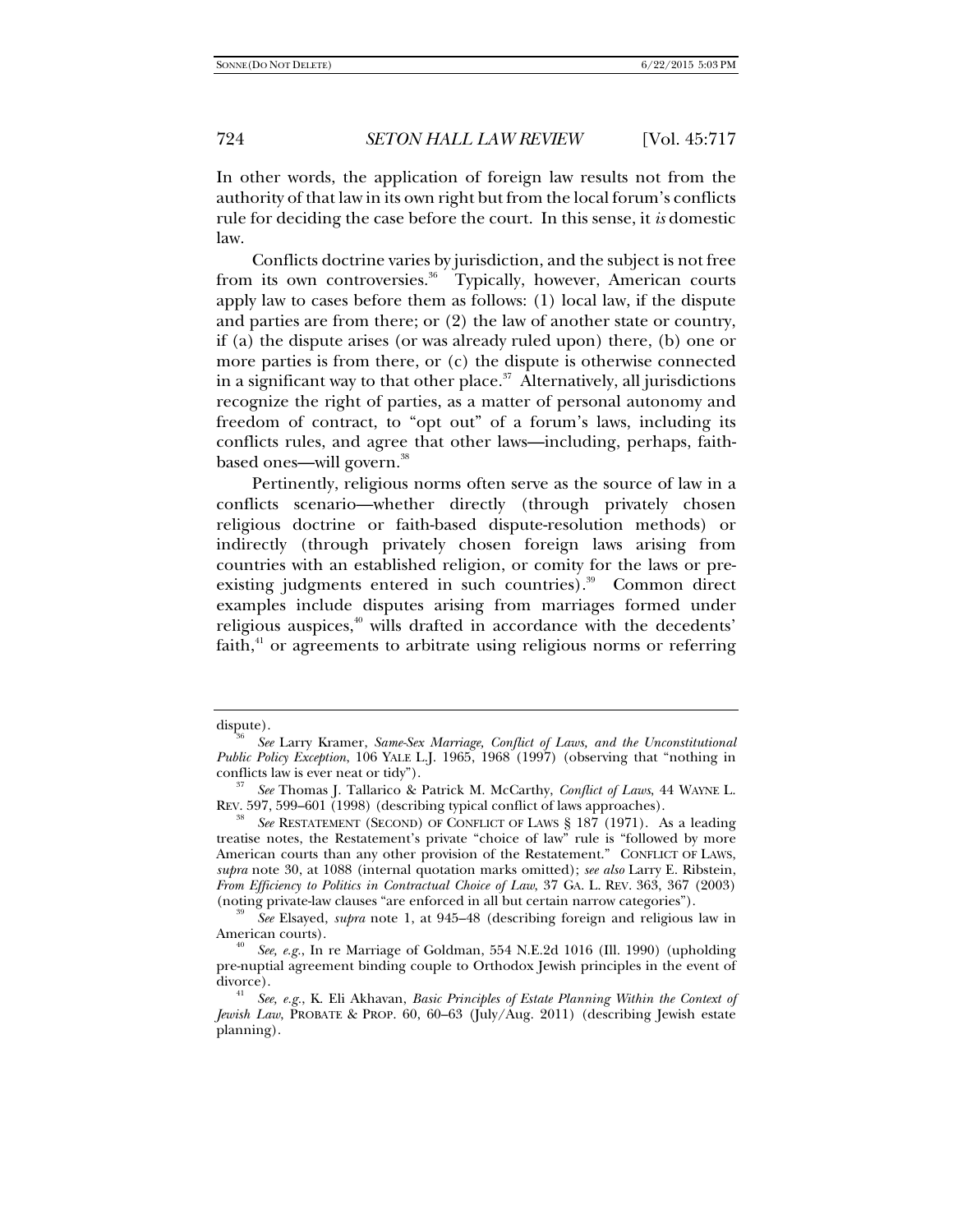disputes to a panel of fellow believers.<sup>42</sup> Less direct examples include disputes over marital or child-custody arrangements that were already ruled on in some way by a court in a country with an established religion, or contracts to resolve disputes under the laws of such a country.43

No matter the conflicts method or source of law chosen, however, every jurisdiction in the United States also retains a "public policy exception."44 Justice Cardozo famously described this exception as precluding application of foreign law that "would violate some fundamental principle of justice, some prevalent conception of morals, [or] some deep-rooted tradition of the common weal."45 The exception has been defined alternatively as applying where the foreign law "is not only different from but also offensive to generally accepted values within the [applying] forum."<sup>46</sup> Examples of public-policy limitations include refusals to recognize tort claims among spouses, $47$ gambling-based claims, $48$  covenants-not-to-compete, $49$  and the validity of certain marriages.<sup>50</sup> Courts also will not enforce another jurisdiction's criminal laws, whether rooted in religion or otherwise.<sup>51</sup>

The mere presence of a conflict will not suffice to refuse the application of foreign law on public-policy grounds; naturally, a certain level of difference is presumed whenever a court is confronted with the question of what law it should use. Rather, the public-policy exception

<sup>46</sup> John Bernard Corr, *Modern Choice of Law and Public Policy: The Emperor Has the Same Old Clothes*, 39 U. MIAMI L. REV. 647, 649 (1985).

*See, e.g., Mertz v. Mertz, 271 N.Y. 466, 473–74 (1936)* (refusing on New York public-policy grounds to recognize inter-spousal tort claim arising from out-of-state accident).

 *See, e.g.*, Lane & Pyron, Inc. v. Gibbs, 266 Cal. App. 2d 61, 68 (1968) (upholding on California public-policy grounds trial court's rejection of gambling-based claim

<sup>42</sup> Helfand, *supra* note 32, at 506–08 (describing growth in faith-based arbitration).

*See, e.g.*, Nat'l Grp. for Commc'ns., Ltd. & Computers v. Lucent Techs. Int'l, 331 F.Supp. 2d 290, 292 (D.N.J. 2004) (applying Saudi sharia-based law in commercial dispute). 44 Gutierrez v. Collins*,* 583 S.W.2d 312, 321 (Tex. 1979) (observing that the public-

policy exception is common to all jurisdictions).<br>
Loucks v. Standard Oil Co., 224 N.Y. 99, 111 (1918).

arising out of state). 49 *See, e.g.*, Application Grp. v. Hunter Grp., 61 Cal. App. 4th 881, 901 (1998) (refusing on California public-policy grounds to enforce out-of-state covenant not to compete).

*See, e.g.*, Hesington v. Estate of Hesington, 640 S.W. 2d 824, 826–27 (Mo. 1982) (refusing to recognize common-law marriage arising out of state based on Missouri public policy).

*See* CONFLICT OF LAWS, *supra* note 30, at 173–74 (on non-enforcement of foreign criminal law).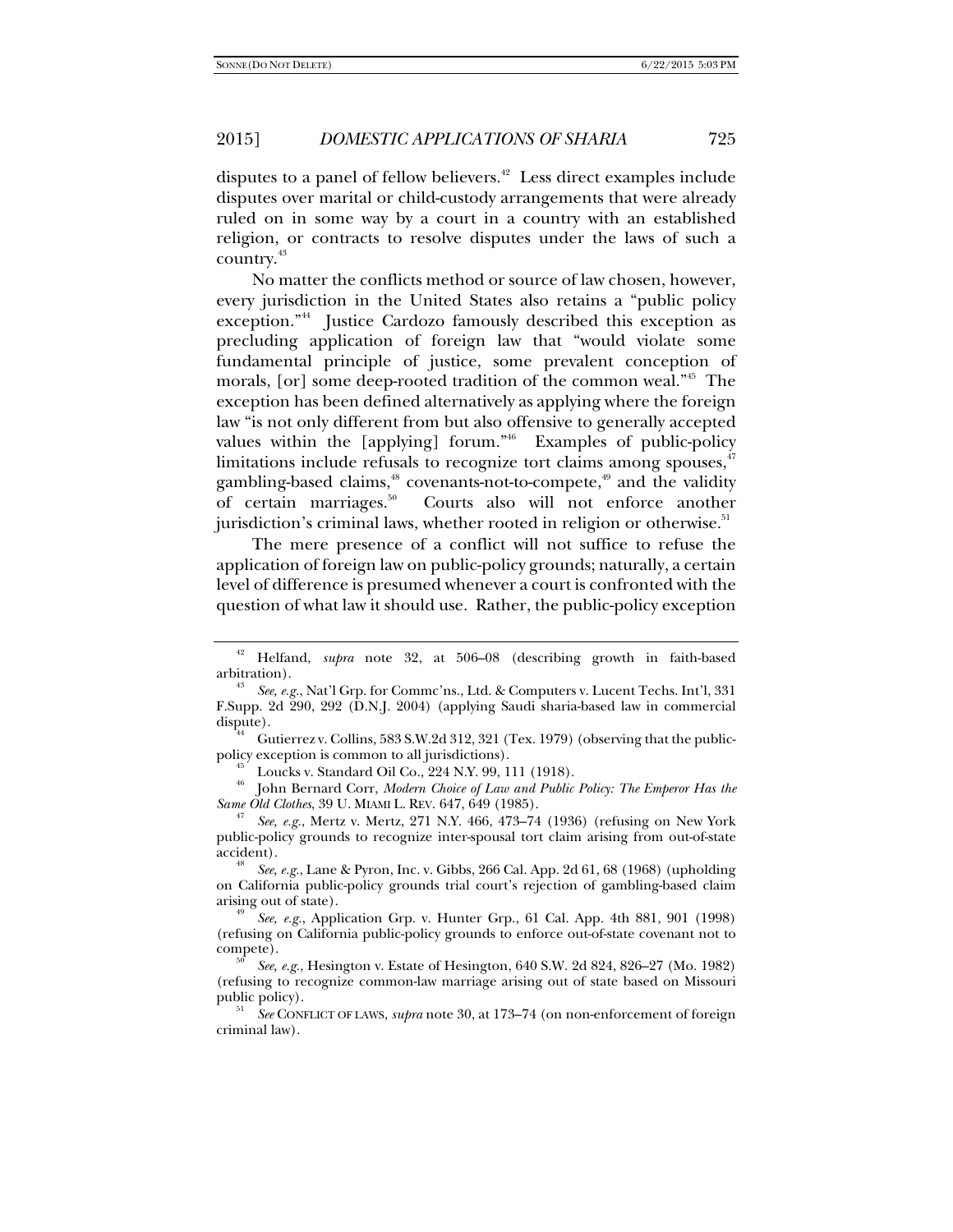applies where fundamental or substantial public interests are implicated.<sup>52</sup> For example, the policy "may be embodied in a statute which makes one or more kinds of contracts illegal or which is designed to protect a person against the oppressive use of superior bargaining power."<sup>53</sup> Therefore, courts refuse to enforce foreign-law arrangements that violate equal protection on the basis of gender, due process, or other important civil rights. $54$  Pertinently, they likewise would not impose religious law on those who never chose it.<sup>55</sup>

Although not classified as public policy, the religious-question doctrine imposes additional parameters on the application of foreign law where religion is involved.<sup>56</sup> These arise chiefly from constitutional concerns. To that end, the First Amendment prohibits courts from deciding the "truth or falsity" of religious beliefs, or resolving "controversies over religious doctrine and practice."57 As the Supreme Court has observed, "religious controversies are not the proper subject of civil court inquiry."58 Moreover, and as the Court clarified recently, the First Amendment includes within this deferential approach broad protection from—or, in the words of Chief Justice Roberts, "special solicitude" against—governmental interference with decisions of church governance and the selection of ministers.<sup>59</sup>

Provided they avoid doctrinal questions or matters on which they must defer to religious authorities, however, courts commonly face cases with religious ingredients. $60$  Again, courts might determine the

Sarah M. Fallon, Note, *Justice for All: American Muslims, Sharia Law, and Maintaining Comity Within American Jurisprudence*, 36 B.C.INT'L & COMP. L.REV. 153, 180 (2013) ("The First Amendment's Free Exercise Clause and Establishment Clause protect against the application of religious law to a party who has not agreed to such application.").

 *See generally* Helfand, *supra* note 32 (discussing and critiquing the so-called "religious question doctrine," which limits secular courts' ability to examine religious

United States v. Ballard, 322 U.S. 78, 87 (1944); *accord* Presbyterian Church v. Mary Elizabeth Blue Hull Mem'l Presbyterian Church, 393 U.S. 440, 449 (1969). 58 Serbian Eastern Orthodox Diocese U.S.A. & Canada v. Milivojevich, 426 U.S.

 $696, 713$  (1976).<br><sup>59</sup> Hosanna-Tabor Evangelical Lutheran Church & Sch. v. EEOC, 132 S. Ct. 692,

706 (2012).

 *See, e.g.*, Watson v. Jones, 80 U.S. 679, 714 (1871) ("Religious organizations come before us in the same attitude as other voluntary associations for benevolent or

<sup>&</sup>lt;sup>52</sup> RESTATEMENT (SECOND) OF CONFLICT OF LAWS § 187(2)(b) & cmt. g (1971).<br> *Id.* 

*Id.* 54 *See, e.g.*, Aleem v. Aleem, 947 A.2d 489, 500–01 (Md. 2008) (refusing to recognize husband's disproportionate divorce rights under Islamic law based on gender-inequality statute); Tarikonda v. Pinjari, No. 287403, 2009 WL 930007, at \*2 (Mich. Ct. App. Apr. 7, 2009) (refusing to recognize talaq divorce on due-process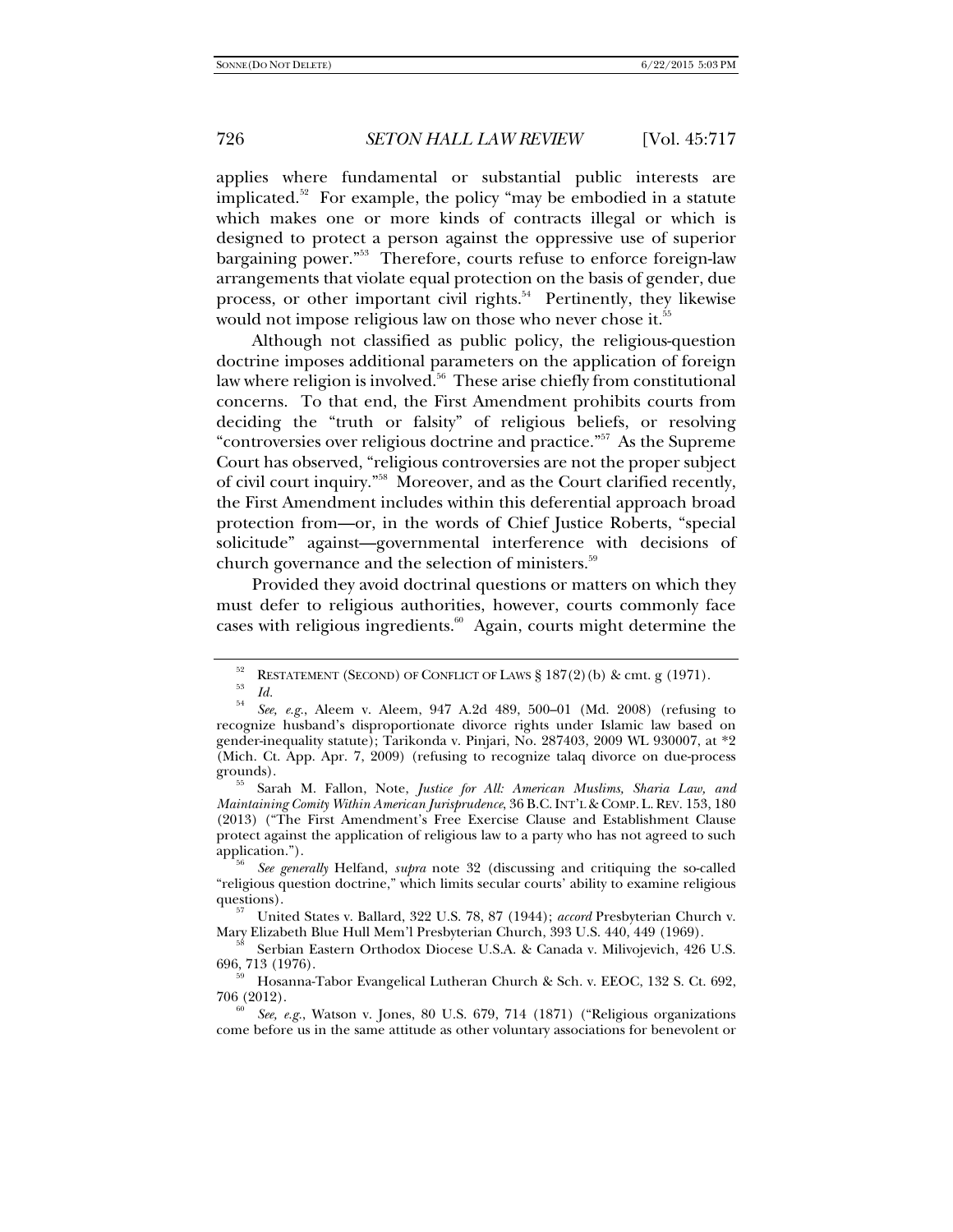validity of faith-based marriages, enforce contracts arising from such marriages, or interpret estate plans written according to religious norms.<sup>61</sup> And although the litigants' faith may frame such controversies and provide the final answer, any court consideration of religion is shunted in the first instance through civil marriage, contract, and estate law, not religious doctrine.<sup>62</sup> Courts might consider faith-based concepts to determine the nature of a relationship—for example, whether a couple had in fact agreed to a prenuptial contract or what the terms of a testator's will are—and perhaps even be called upon to resolve the question on conflicting evidence.<sup>63</sup> Any consideration of religious matters like this, however, results not from religion but from secular conflicts rules—including their public-policy and constitutional limitations.<sup>64</sup>

Whether in the personal or business context, courts also assess faith-based arbitration using largely the same standards as the arbitration of secular disputes. $65$  As long as the parties consented, the arbitration terms are clear, the arbitrator does not abuse her authority or allow the process to be tainted, and public policy is not offended, the agreement to arbitrate and any resulting orders will be enforced.<sup>66</sup>

evidence on religious teachings where faith-based contracts are unclear). 64 Quraishi-Landes, *supra* note 13, at 251 ("[J]udges neither react with an

charitable purposes, and their rights of property, or of contract, are equally under the protection of the law, and the actions of their members subject to its restraints."); Ann Laquer Estin, *Embracing Tradition: Pluralism in American Family Law*, 63 MD. L. REV. 540, 547–48 (2004) (describing religious neutrality).

*See generally* Quraishi-Landes, *supra* note 13 (describing domestic courts' treatment of Islamic family law matters); Omar T. Mohammedi, *Sharia-Compliant Wills: Principles, Recognition, and Enforcement*, 57 N.Y.L. SCH. L. REV. 259 (2012) (describing treatment of sharia-compliant wills).

See Quraishi-Landes, *supra* note 13, at 249-51 (observing that domestic recognition of sharia-based marital arrangements is rooted in secular "freedom of contract"); Mohammedi, *supra* note 61, at 260 (emphasizing "freedom of contract" in ensuring viability of sharia-based wills). 63 *See* Elsayed, *supra* note 1, at 953–54 (describing courts' occasional need to review

automatic rejection of Sharia, nor do they give it wholesale deference without considering public policy and general constitutional principles."); *see also* Volokh, *supra* note 13, at 431 (same).

*See* Helfand, *supra* note 32, at 506–08 (describing approach of courts to religious arbitration as substantially similar to non-religious arbitration); *see also generally* Michael C. Grossman, Note, *Is This Arbitration?: Religious Tribunals, Judicial Review, and Due Process*, 107 COLUM. L. REV. 169 (2007) (criticizing courts' equal treatment of

religious arbitration). 66 Michael A. Helfand, *Religious Arbitration and the New Multiculturalism: Negotiating Conflicting Legal Orders*, 86 N.Y.U. L. REV. 1231, 1243–44 (2001) (observing that "[t]he mechanism to have a claim arbitrated by a religious arbitration court is the same as it is for standard arbitration courts" and that "[a]wards issued by religious arbitration courts, like those of standard arbitration tribunals, are subject to the [limited]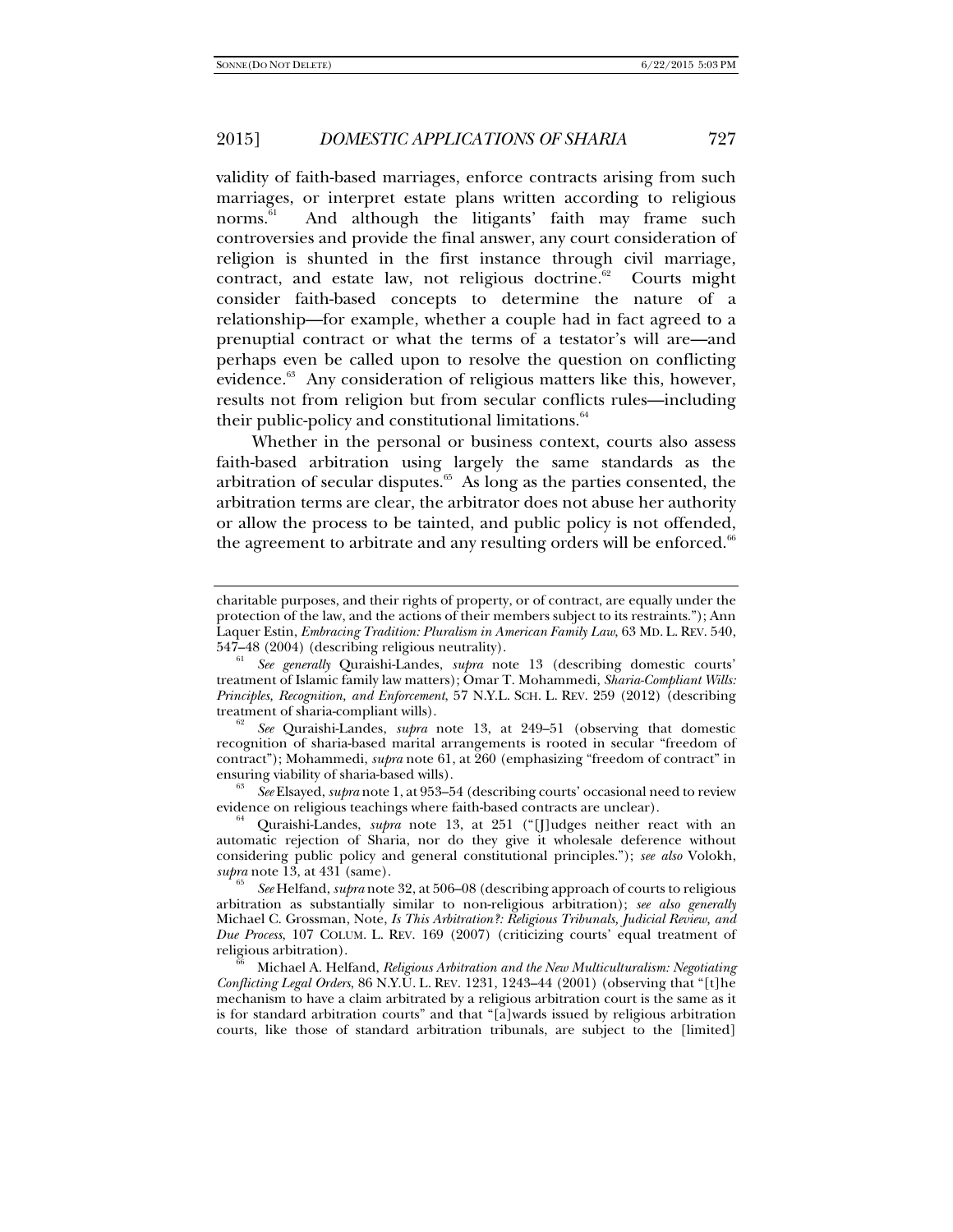Likewise, courts enforce foreign judgments and private choices of law involving faith-based rules—often under the laws of another country provided they do not involve controversies over religious doctrine.<sup>67</sup> Finally, most courts try to resolve religious-property disputes under "neutral principles of law" (i.e., through secular sources like deeds or charters).<sup>68</sup> And even where neutral principles are not used, courts try to defer to relevant religious authorities rather than impose their own views.<sup>69</sup>

In sum, American courts have an established system for applying foreign law, including religious law. They might not always reach the correct results, but any analysis of sharia applications must account for these common approaches.

#### III. SHARIA AND ITS DOMESTIC APPLICATIONS

Against the backdrop of conflicts rules and First Amendment limitations, and as described below, the application of sharia by domestic courts is a fairly standard legal enterprise. This is not to suggest sharia's critics—which, it should be noted in this context, can include Muslims who disagree among themselves on how others of their faith might understand or practice it—have no basis for concern over the use of Islamic law generally. They may, they may not. But when it comes to its application by domestic courts in this country, singling out sharia for facially disfavored treatment is not justified. Rather than ensuring "American law for American courts," the recent pursuit of "anti-sharia" laws undercuts our standard approach to such matters. As Professor Quraishi-Landes observes, "judicial treatment of Sharia requests is not threatening the American rule of law, it is an *illustration* of it."<sup>70</sup>

A brief review of sharia generally and three areas of law where it is most commonly applied reveal the largely unremarkable nature of the supposed problem and the unnecessary harm—both to the budding American Muslim community and to religious liberty generally—caused by recent "anti-sharia" efforts in many states. These three areas are (1) domestic relations; (2) estate practices; and (3)

statutory grounds for vacatur").

<sup>&</sup>lt;sup>6</sup>' See Quraishi-Landes, *supra* note 13, at 246–47 (describing court approaches to religious law).

See Masterson v. Diocese of Nw. Texas, 422 S.W.3d 594, 607 n.6 (Tex. 2013) (describing "neutral principles" approach in religious land-use cases and citing cases from majority of states where it has been adopted). 69 *See id.* at 602 (describing minority approach of deference to church hierarchy

in property cases). 70 Quraishi-Landes, *supra* note 13, at 246–47.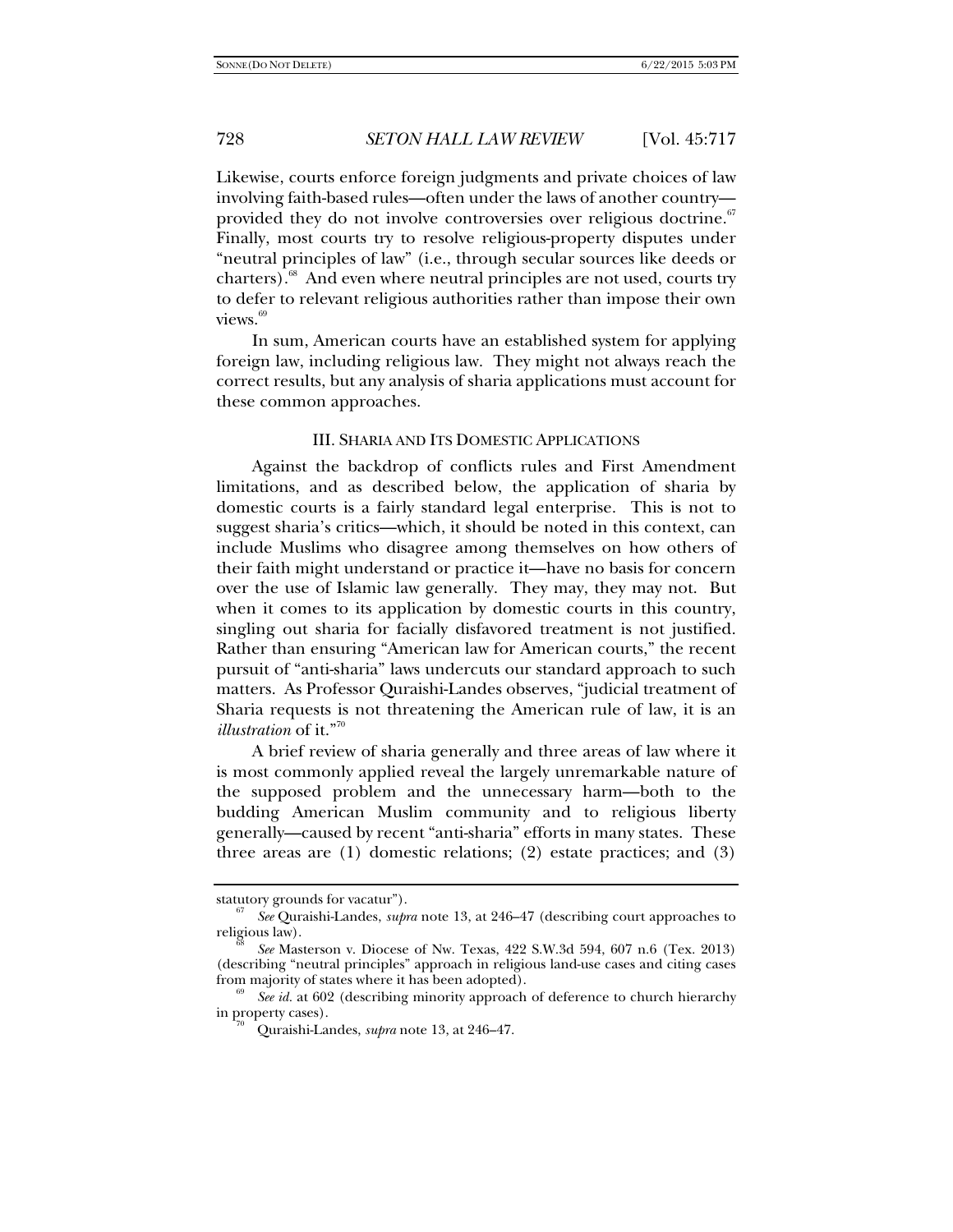alternative dispute resolution. (Again, recall that domestic courts do not apply the sharia-based criminal-law provisions that are the most controversial of all.)<sup>71</sup>

# *A. Sharia Generally*

Sharia, or "the path to the watering place" in Arabic, is for believers a set of "commands, prohibitions, guidance and principles that God has addressed to mankind pertaining to their conduct in this world and salvation in the next."<sup>72</sup> As an integrated system for both secular and religious behavior, sharia "designate[s] the rules and regulations that govern the lives of Muslims."73 More than a mere legal code, sharia is designed "to facilitate the ability of Muslims to know how to conform their lives with the Will of Allah."74

Sharia's particulars are generally based on four sources: (1) the Koran's text; (2) reports ("hadith") about the sayings and life ("sunna") of the Prophet Mohammed; (3) the consensus of Islamic scholars ("ijma"); and (4) analogies to teachings from the Koran or Prophet ("qiyas") where new situations occur.<sup>75</sup> As one would expect, not all Muslims subscribe to a uniform interpretation, analysis, or application of these four sources (collectively referred to as "fiqh"); indeed, sharia interpretations are diverse and dynamic.<sup>76</sup> That said, American Muslims commonly turn to sharia, in whatever form or understanding, as a source of divine guidance in their lives particularly where marriage and family are concerned.<sup>77</sup>

In secular countries like the United States, sharia applies only to the extent particular believers seek to follow it in their own affairs.<sup>78</sup>

*Professionals, Advocates, Imams & Communities* 18, PEACEFUL FAMILIES PROJECT (2012), http://www.bwjp.org/files/bwjp/articles/Islamic\_Marriage\_Contracts\_Resource\_Gu ide\_APIIDV\_2012.pdf (describing common adherence to sharia in marriages among Muslims); *see also* Ali, *supra* note 20, at 1064 (observing "most" Muslims "would proudly refer to themselves as Shariah adherents," albeit in varying degrees); Mohammedi, *supra* note 61, at 262 (noting "devout Muslims are expected" to follow sharia inheritance rules). 78 BHALA, *supra* note 74, at xxxi; *see also* Elsayed, *supra* note 1, at 961 ("[T]he reality

is that Sharia law is only as relevant to a case as the parties to a contract make it—they must contract into Sharia (or any other religious law) for it to have any import in a case.").

<sup>71</sup>

*See* CONFLICT OF LAWS, *supra* note 30, at 173–74.<br>
<sup>72</sup> KAMALI, *supra* note 3, at 14.<br>
<sup>73</sup> GRIFFEL, *supra* note 2, at 3.<br> **RAJ BHALA, UNDERSTANDING ISLAMIC LAW (SHARI'A) xiii (2011).**<br> *Id. Id.* 

*See id.* at 3–4; see also Quraishi-Landes, *supra* note 13, at 251–54 (describing intra-Muslim diversity of views about the nature and content of sharia). 77 *See* Maha Alkhateeb, *Islamic Marriage Contracts: A Resource Guide for Legal*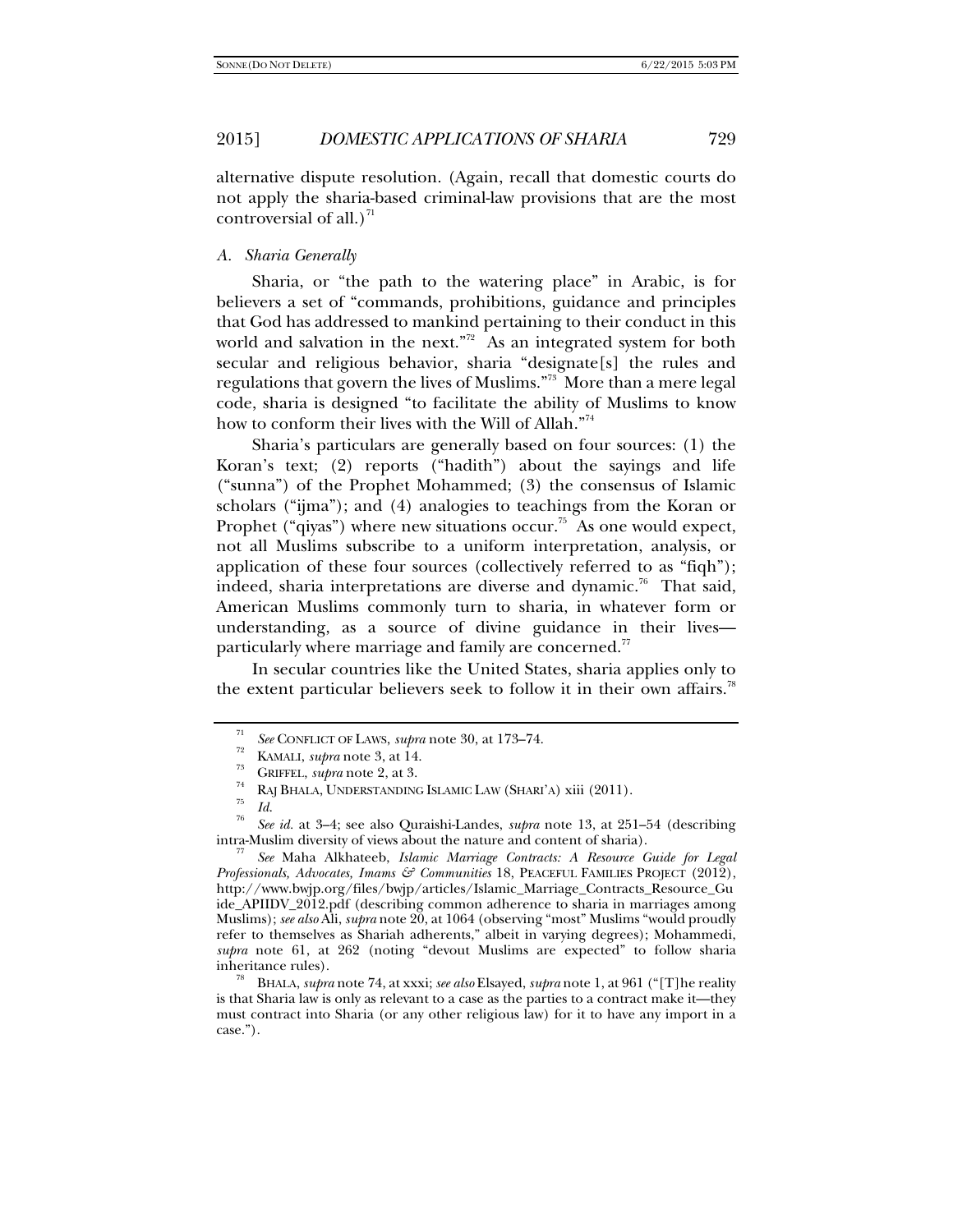And once again, and as in other long-established and diverse religious traditions, "Shari'a today means different things to different Muslims."79 In any event, however, where a Muslim believer considers it to apply, sharia is a sacred set of principles central to that individual's public and private affairs in service and obedience to God—no matter the society or country in which they live. $80$  It is central to who they are as human beings.

#### *B. Marriage and Family*

Like most religions, Muslims look to sharia for detailed rules on marriage and family; indeed, the family is rightly described as "the heart" of sharia.<sup>81</sup> And in regulating the domestic affairs of Muslims, sharia may foster arrangements that are unequal between men and women, or otherwise at odds with typical family relationships in the United States.<sup>82</sup> Nonetheless, when domestic courts address familyrelated disputes among American Muslims, they do not apply sharia in its own right but only, if at all, through state law in the first instance.<sup>83</sup>

In marriage formation, for example, sharia might prohibit a Muslim from marrying someone who does not believe in God.<sup>84</sup> And while a Muslim man may marry a "woman of the Book" (i.e., Jew or Christian), a Muslim woman may marry only a Muslim man.<sup>85</sup> Sharia can also provide disparate age minimums, the negotiation of marriage by one's relatives, and in some cases allow polygamy.<sup>86</sup> But questions

<sup>&</sup>lt;sup>79</sup> GRIFFEL, *supra* note 2, at 12.<br><sup>80</sup> JOSEPH SCHACHT, AN INTRODUCTION TO ISLAMIC LAW 4 (1982) (observing that sharia "is, in the last resort, the sum total of the personal privileges and duties of all individuals"); *see also* Mark L. Movsesian, *Fiqh and Canons: Reflections on Islamic and Christian Jurisprudence*, 40 SETON HALL L. REV. 861, 864 (2011) (describing importance

<sup>&</sup>lt;sup>81</sup> Lugo, *supra* note 27, at 66. 82 Ouraishi-Landes, *supra* note 13, at 247–51 (describing sharia marriage and divorce rules). 83 Estin, *supra* note 60, at 551 (observing that in the United States, "persons of all

religious, cultural and ethnic backgrounds are subject to the same family law rules and

See Alex B. Leeman, Note, *Interfaith Marriage in Islam: An Examination of the Legal Theory Behind the Traditional and Reformist Positions*, 84 IND. L.J. 743, 755 (2009) (describing religious-entry rules under traditional sharia).<br><sup>85</sup> See id. at  $755-58$ .

*See id.* at 755–58. 86 *See* Yehiel S. Kaplan, *A Father's Consent to the Marriage of His Minor Daughter: Feminism and Multiculturalism in Jewish Law*, 18 S. CAL. REV. L. & SOC. JUST. 393, 400 (2009) (describing marital-age rules in Muslim context); Lindsey E. Blenkhorn, Note, *Islamic Marriage Contracts in America Courts: Interpreting Mahr Agreements as Prenuptials and Their Effect on Muslim Women*, 76 S. CAL. L. REV. 189, 197–98 (2002) (describing disparate ages of consent for an Islamic marriage contract based on gender, and observing that such contracts are often negotiated by the groom and a male bridal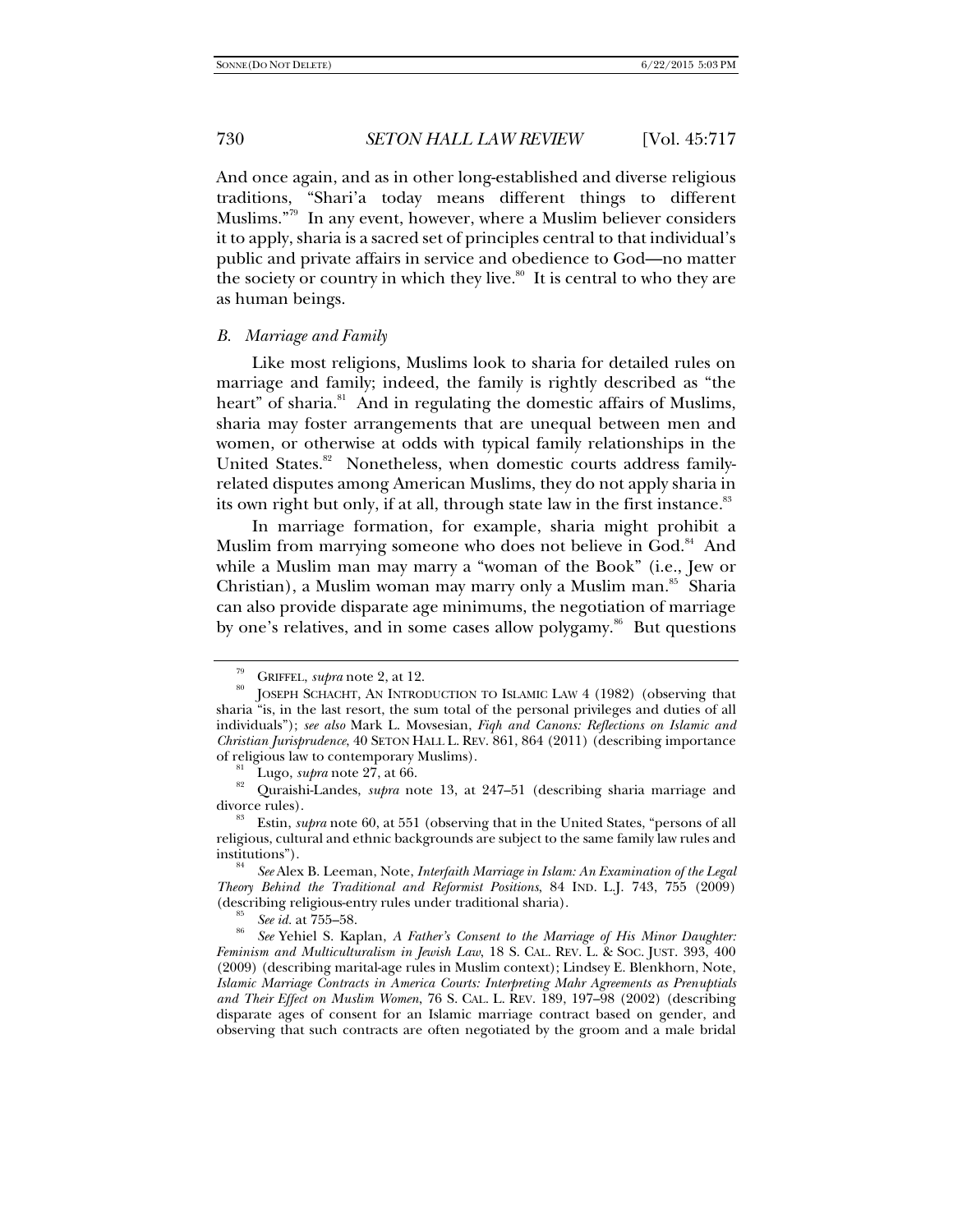about a marriage's legal standing are resolved under secular, not religious, law—whether as a matter of public policy, constitutional protections for marital choice, or concern that to do otherwise might violate the Establishment Clause.<sup>87</sup> A state might defer to religious officials to confirm certain formalities were observed.<sup>88</sup> A state might also honor Islamic marriages performed overseas based on conflicts principles and comity, provided public policy is not offended.<sup>89</sup> But sharia norms are facially irrelevant to a marriage's domestic validity.<sup>90</sup>

The question becomes trickier in divorce, property, and childcustody disputes.<sup>91</sup> Under the "talaq" doctrine, for example, sharia allows men to divorce their wives through a series of verbal declarations.<sup>92</sup> And although sharia might allow other divorce

(describing state's marriage solemnization process in Muslim context); *see also* Quraishi & Syeed-Miller, *supra* note 86, at 188 (describing solemnization process authorized by state laws).

 *See* Fallon, *supra* note 55, at 171–74 (describing both the recognition and limits of comity in the Islamic law context).

 *See* Estin, *supra* note 60, at 557 ("[D]espite the move toward greater private ordering of family life, courts and legislatures continue to enforce a set of background norms based on constitutional values."); *see also* Quraishi & Syeed-Miller, *supra* note 86, at 188 (observing that marriages conducted only under religious rules are "a risky practice under U.S. law because, barring a finding of common law or putative marriage, the parties and their children have no state-enforceable legal rights upon each other"). Limited exceptions to the irrelevance of sharia in the domestic recognition of marriages have arisen where courts are asked to recognize otherwise invalid marital arrangements that were valid in a foreign jurisdiction—e.g., a polygamous marriage or marriage between cousins—but any such recognition arises as a matter of comity for foreign authority, not independent validation of these arrangements. *See* Estin, *supra* note 60, at 563–65 (describing balancing approach taken by courts to foreign marriages).

 *See* Estin, *supra* note 60, at 559 ("[B]eyond the rules for celebration of marriages . . . substantive marriage regulations pose more difficult cultural and legal

See RAFFIA ARSHAD, ISLAMIC FAMILY LAW 111 (2010) (providing a helpful flow chart on the various steps in a talaq divorce, where a husband unilaterally divorces his wife through a series of statements and waiting periods, subject only to financial support in the case of a recent birth).

relative); Asifa Quraishi & Najeeba Syeed-Miller, *No Altars: A Survey of Islamic Family Law in the United States*, *in* WOMEN'S RIGHTS AND ISLAMIC FAMILY LAW: PERSPECTIVES ON REFORM, 177, 192-93 (2009) (describing polygyny in Islamic law).

*See* Quraishi-Landes, *supra* note 13, at 247–51 (observing that marriages of minor children are not recognized in the United States as a matter of public policy); Quraishi & Syeed-Miller, *supra* note 86, at 192–93 (describing universal prohibition of polygamy in domestic law, and describing marriage as a personal right that cannot be forfeited based on the religious identity of one's partner); Estin, *supra* note 60, at 550– 51, 551 n.64 ("[P]rovision for an explicitly religious family law regime would violate the bar on established religion under the First Amendment."); *see also* Zablocki v. Redhail, 434 U.S. 374, 383 (1978) (observing that Fourteenth Amendment requires a "critical examination" where state law significantly interferes with the right to marry). 88 *See* Aghili v. Saadatnejadi, 958 S.W.2d 784, 787–88 (Tenn. Ct. App. 1997)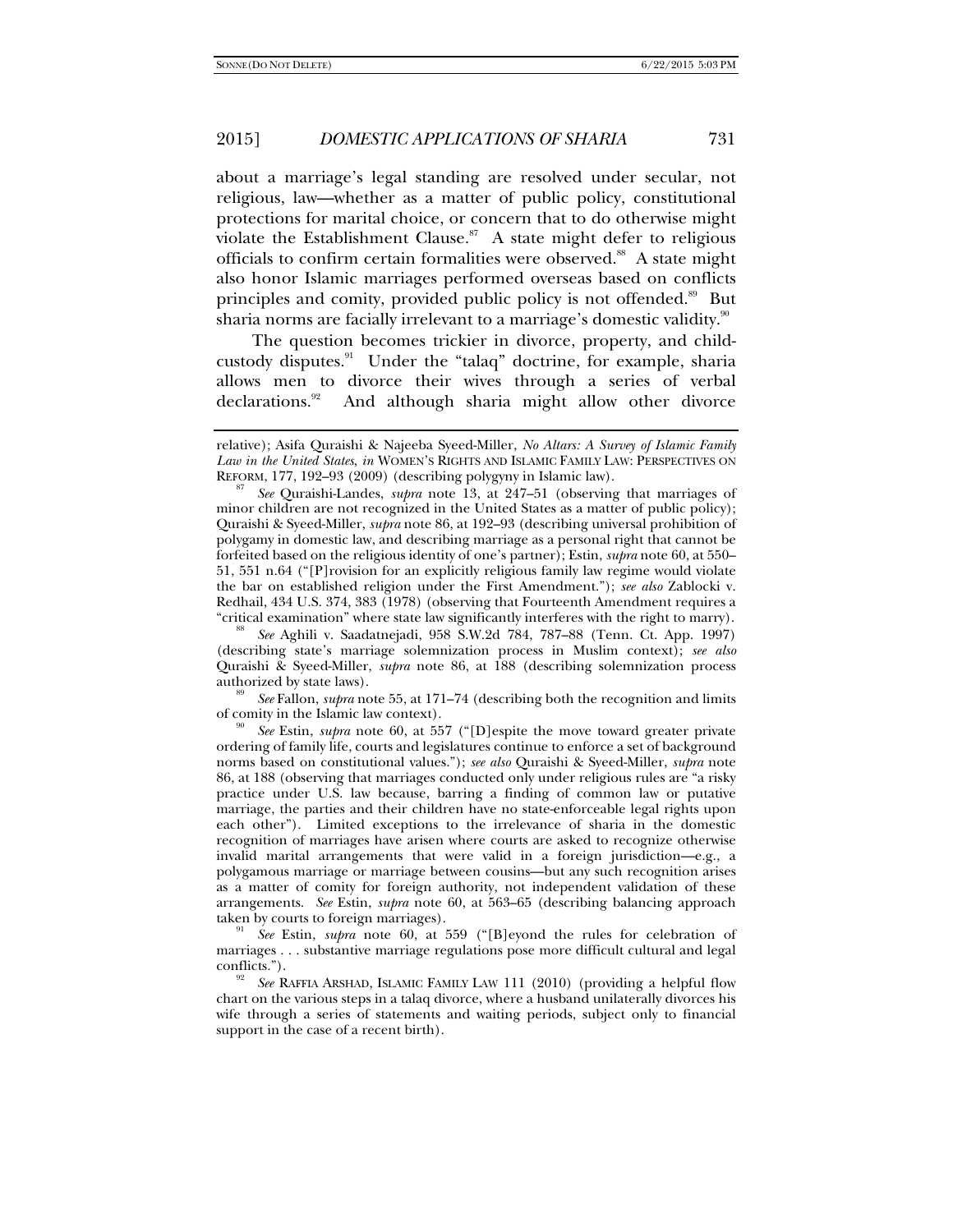methods—with some initiated by women—talaq is the normal form, and one that reflects a more traditional (and arguably chauvinistic) view of gender roles.<sup>93</sup> On the other hand, sharia typically also requires marrying couples to first enter a "mahr" agreement, under which the husband pays a monetary penalty in the event of such summary divorce. $94$  Mahr contracts can thus be seen as a way to protect women from financial burdens and compensate them for income lost in marriage—though again, this is a practice reflecting a more traditional view of marriage.<sup>95</sup>

Despite the religious aspects of talaq or mahr, however, American courts use secular standards, not religious ones, to determine in the first instance the reality and consequences of divorce for Muslims.<sup>96</sup> As a matter of comity, our courts might recognize a talaq obtained while a couple lived abroad—provided its recognition would not violate an important public policy, like due process or the equitable treatment of assets.<sup>97</sup> But that recognition would be based on domestic respect for the other country's authority, not the substance of the religious norm.<sup>98</sup>

where property in husband's name was not subject to equitable division); Tarikonda v. Pinjari, No. 387403, 2009 WL 930007, at \*2 (Mich. Ct. App. Apr. 7, 2009) (refusing talaq from India without "basic rudiments of due process"); *see also* Ann Laquer Estin, *Toward a Multicultural Family Law*, 38 FAM. L.Q. 501, 511 (2004) (observing that American courts may recognize foreign talaq divorces as a matter of comity, provided they were obtained with due process); Emily Thompson & F. Soniya Yunus*, Choice of Laws or Choice of Culture: How Western Nations Treat the Islamic Marriage Contract in Domestic Courts*, 25 WIS.INT'L L.J. 361, 382 (2007) (observing similarly). *But see* Chaudry v. Chaudry, 388 A.2d 1000, 1006 (N.J. Super. Ct. App. Div. 1978) (enforcing Pakistani talaq and mahr in lieu of greater relief under state spousal-support laws).

*See* Fallon, *supra* note 55, at 168–74 (framing domestic recognition of sharia-

SCHACHT, *supra* note 80, at 164-65.

*See* Blenkhorn, *supra* note 86, at 201 (describing mahr agreements as "compensation to women for men's unlimited, unilateral right to divorce"); *see also* SCHACHT, *supra* note 80, at 167 (describing mahr as a "powerful limitation" on the right of husbands to unilaterally divorce).

*See* Blenkhorn, *supra* note 86, at 201–02 (observing the economic-support purposes of a mahr agreement and its roots in a particular understanding of marital gender roles).

*See, e.g.*, Shikoh v. Murff, 257 F.2d 306, 309 (2d Cir. 1958) (rejecting a talaq, and observing that divorce "must be secured in accordance with [state] law[ ]"); Aziz v. Aziz, 127 Misc. 2d 1013, 1013–14 (N.Y. Sup. Ct. 1985) (enforcing mahr under state contract law "notwithstanding that it was entered into as part of a religious ceremony," and citing in support Avitzur v. Avitzur, 446 N.E.2d 136 (N.Y. 1983), where the court upheld a Jewish couple's agreement to have a rabbinical tribunal resolve their marital disputes); *see also* Quraishi-Landes, *supra* note 13, at 248, 249 ("Purely religious divorces . . . are not recognized by state law because states claim exclusive subject matter jurisdiction over marriage dissolution . . . . [M]ost state judges treat a *mahr* clause as they do any other contract clause; it is enforced unless (1) it violates some basic rule of contract law . . . , or (2) its application would violate public policy"). 97 *See* Aleem v. Aleem, 947 A.2d 489, 501 (Md. 2008) (refusing talaq from Pakistan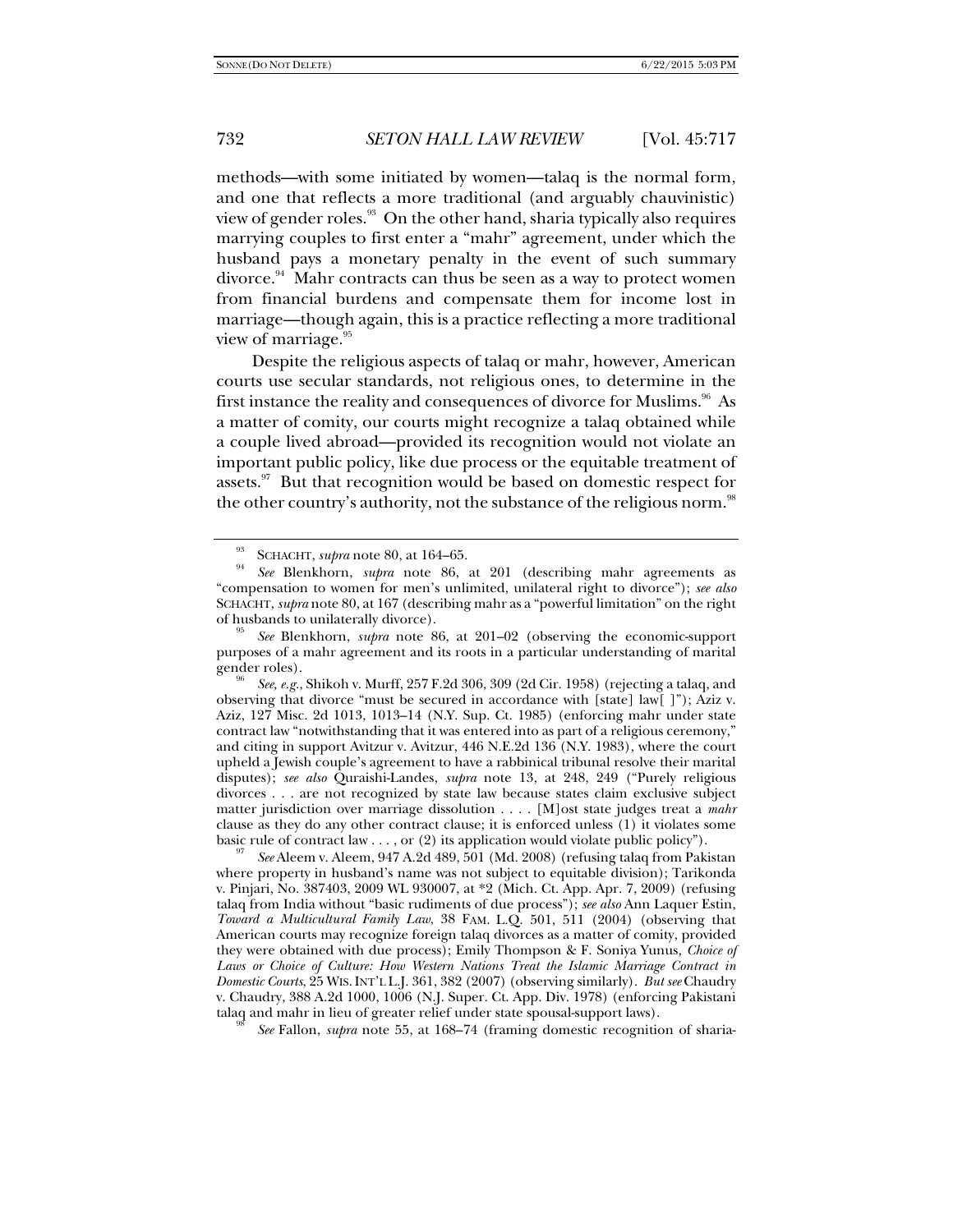No such unilateral divorce would be honored for couples residing  $here.<sup>99</sup>$ 

Mahr contracts are the most distinctive legal feature of Islamic marriage in this country, even for more "progressive" Muslims.<sup>100</sup> Nevertheless, civil courts regularly address them under "neutral principles"—which include both a broad freedom of contract (including on a religious basis) and public-policy limits on that freedom, such as prohibition of contracts that encourage divorce or protections against the inequitable waiver of marital property.<sup>101</sup> At bottom, mahr contracts are treated no differently than similar arrangements that limit the future rights of couples in divorce, whether in the secular or religious context (like the Jewish ketuba).<sup>102</sup>

Enforcing a mahr can be problematic where, as is sometimes the custom, a bride's father or other relative negotiated it.<sup>103</sup> Similarly, because sharia may allow marriage by minors, a mahr's validity may be suspect on that basis, too. $104$  These aspects can clash with Western

 *See* Comment, *The Uniform Premarital Agreement Act and its Variations Throughout the States*, 23 J. AM. ACAD. MATRIMONIAL LAWYERS 355, 355–59 (2010) (describing uniform act adopted in twenty-seven states that allows for the enforcement of premarital agreements); Estin, *supra* note 60, at 570 (describing California courts' similar treatment of Jewish and Islamic marital agreements); *see also Odatalla*, 810 A.2d at 97 (upholding mahr under "neutral principles" approval of ketuba in Avitzur v. Avitzur, 446 N.E.2d 136 (N.Y. 1983).

 *See* Kecia Ali, *Marriage in Classical Islamic Jurisprudence: A Survey of Doctrines*, *in* THE ISLAMIC MARRIAGE CONTRACT 14–15 (Quraishi & Vogel eds., 2008) (describing common role of guardian-representative ("wali") in negotiating marriage contract); s*ee also* BHALA, *supra* note 74, at 872–73 (describing broad authority of wali over minor ward). In some traditions, a minor girl's representative can marry her off against her will. See SCHACHT, *supra* note 80, at 161–62.

*See* Blenkhorn, *supra* note 86, at 198–99 (emphasizing marriage of minors in

based judgments in other countries as a matter of comity). 99 *See* Estin, *supra* note 97, at 511 (observing that a talaq divorce "has no secular legal effect" in the United States).

*See* Quraishi & Syeed-Miller, *supra* note 86, at 188 ("[M]ost Muslims in the U.S. seem to consider only one thing really important that would not otherwise be included in a standard civil marriage license: a provision regarding the wife's bridal gift or dower.").

*See, e.g.*, Odatalla v. Odatalla, 810 A.2d 93, 97 (N.J. Super. Ct. Ch. Div. 2002) (enforcing mahr under neutral principles of law as a contract between consenting adults); Akileh v. Elchahal, 666 So. 2d 246, 248-49 (Fla. Dist. Ct. App. 1996) (same); Habibi-Fahnrich v. Fahnrich, No. 46186/93, 1995 WL 507388, at \*3 (N.Y. Sup. Ct. 1995) (refusing to enforce mahr under statute of frauds); In re Marriage of Shaban, 88 Cal. App. 4th 398, 404–07 (2001) (same); In re Marriage of Dajani, 204 Cal. App. 3d 1387, 1390 (1988) (rejecting mahr as violating state policy against contracts encouraging divorce); In re Altayar & Muhyaddin, 139 Wash. App. 1066 (Wash. Ct. App. 2007) (rejecting mahr as inequitable avoidance of state property distribution rules); *see also* Estin, *supra* note 97, at 521–22 (observing that enforcement of mahr contracts "turn[s] on the law of contract").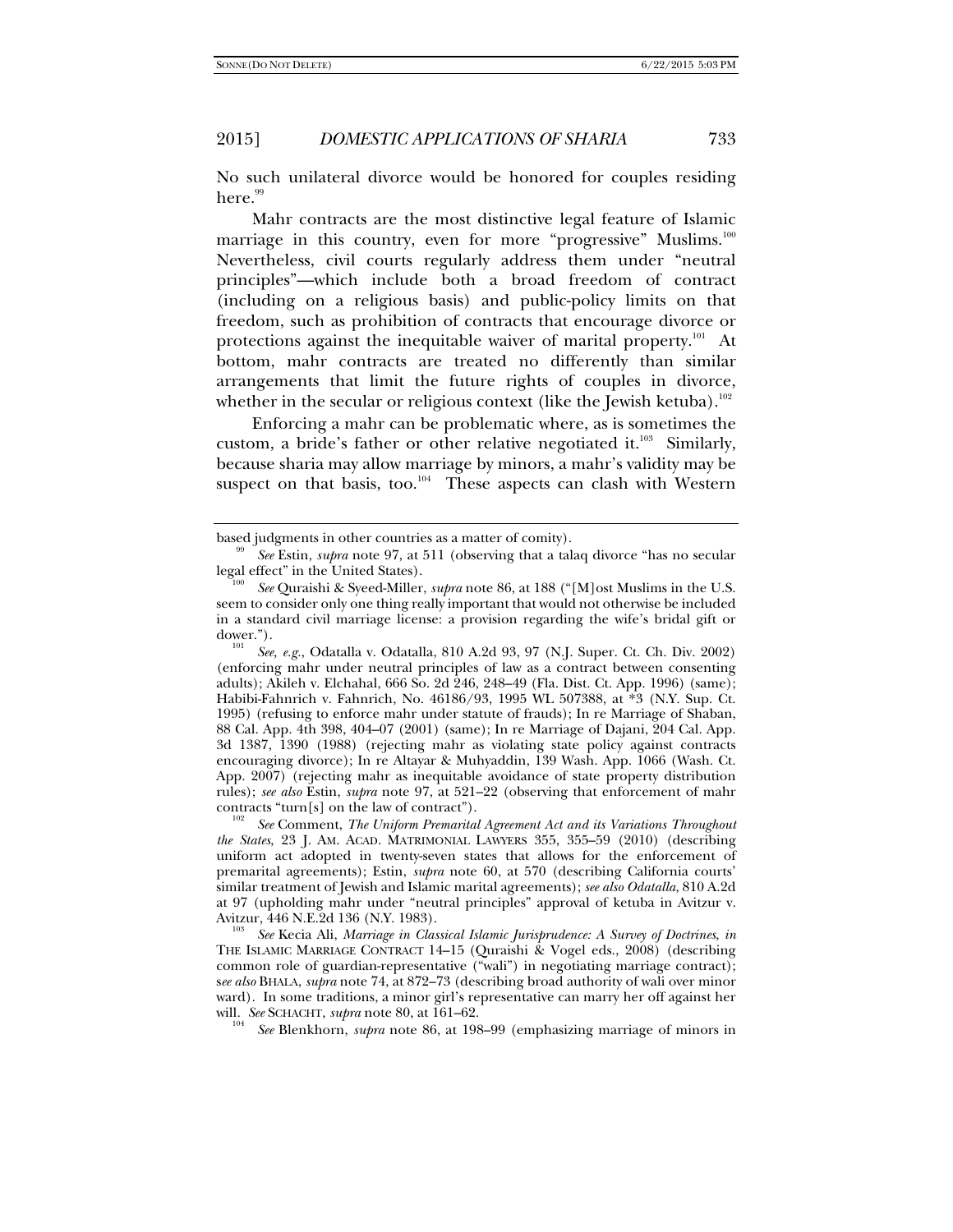norms of equality and personal autonomy, and can also undercut marital-property protections where the mahr is deemed a prenuptial agreement that waives a greater financial award available under state law.<sup>105</sup> But domestic courts will not enforce mahr contracts that are rooted in coercion or lack of understanding.<sup>106</sup> And although there are outliers, courts commonly refuse to honor agreements that would waive and then undervalue what a spouse might receive under secular rules governing the division of property in divorce.<sup>107</sup>

Finally, regarding child custody, various schools of sharia thought differ. On the whole, mothers are preferred custodians for their small children.<sup>108</sup> Once adolescence is reached, however, there is in some circles a distinct preference for custody to originate with, or even transfer to, fathers, who are often understood as the chief guardian of a child's education (particularly for boys).<sup>109</sup> But no matter what sharia might say, domestic courts almost universally apply the secular "best interests of the child" test in assigning custody.<sup>110</sup> Context is of course important in assessing a child's best interests, and religious background and upbringing are not ignored.<sup>111</sup> Indeed, religious factors can be an integral part of the analysis.<sup>112</sup> Nevertheless, and as

 *See* Quraishi-Landes, *supra* note 13, at 248 (emphasizing the primacy of the "best interests of the child" custody test as a matter of domestic public policy). *See also* Ann Laquer Estin, *Foreign and Religious Family Law: Comity, Contract, and the Constitution*, 41 PEPP. L. REV. 1029, 1036, 1040 (2014) (same). 111 *See* Estin, *supra* note 60, at 593 ("American courts are prepared to recognize that

religious and cultural factors are a legitimate part of a best interests analysis."). 112

*See* George L. Blum, Annotation, *Religion As Factor in Child Custody Cases*, 124

broad attack on the domestic enforcement of mahr agreements).

*See* Blenkhorn, *supra* note 86, at 191 (criticizing mahr agreements as depriving women of property without adequate representation or understanding); Lugo, *supra* note 27, at 79 (arguing that the enforcement of mahr agreements endorses an

<sup>&</sup>quot;institutional discrimination against women"). 106 Quraishi-Landes, *supra* note 13, at 250. 107

*See* Chelsea A. Sizemore, Comment, *Enforcing Islamic Mahr Agreements: The American Judge's Interpretational Dilemma*, 18 GEO. MASON L. REV. 1085, 1093 (2011) (citing cases and noting "discernable trend" about the enforcement of mahr contracts that "courts are not inclined to enforce these agreements if they are financially inequitable to one of the parties"). Those opposed to domestic recognition of mahr contracts invariably point to the New Jersey case of *Chaudry*, where the court upheld a \$1,500 mahr in lieu of a more sizeable alimony and property claim. But the mahr was recognized there not in its own right but only as a matter of international comity—i.e., the parties were Pakistani citizens and the matter had already been fully litigated there.<br>Chaudry v. Chaudry, 388 A.2d 1000, 1005–06 (N.J. Super. Ct. App. Div. 1978).

See ARSHAD, *supra* note 92, at 152–54 (describing sharia schools of thought on child custody). 109 *See id.* at 154–57 (describing transfer or origination of fatherly custody during

adolescence); *see also* JULIE MACFARLANE, ISLAMIC DIVORCE IN NORTH AMERICA 192–93 (2012) (describing sharia-based gender preferences in post-adolescent custody).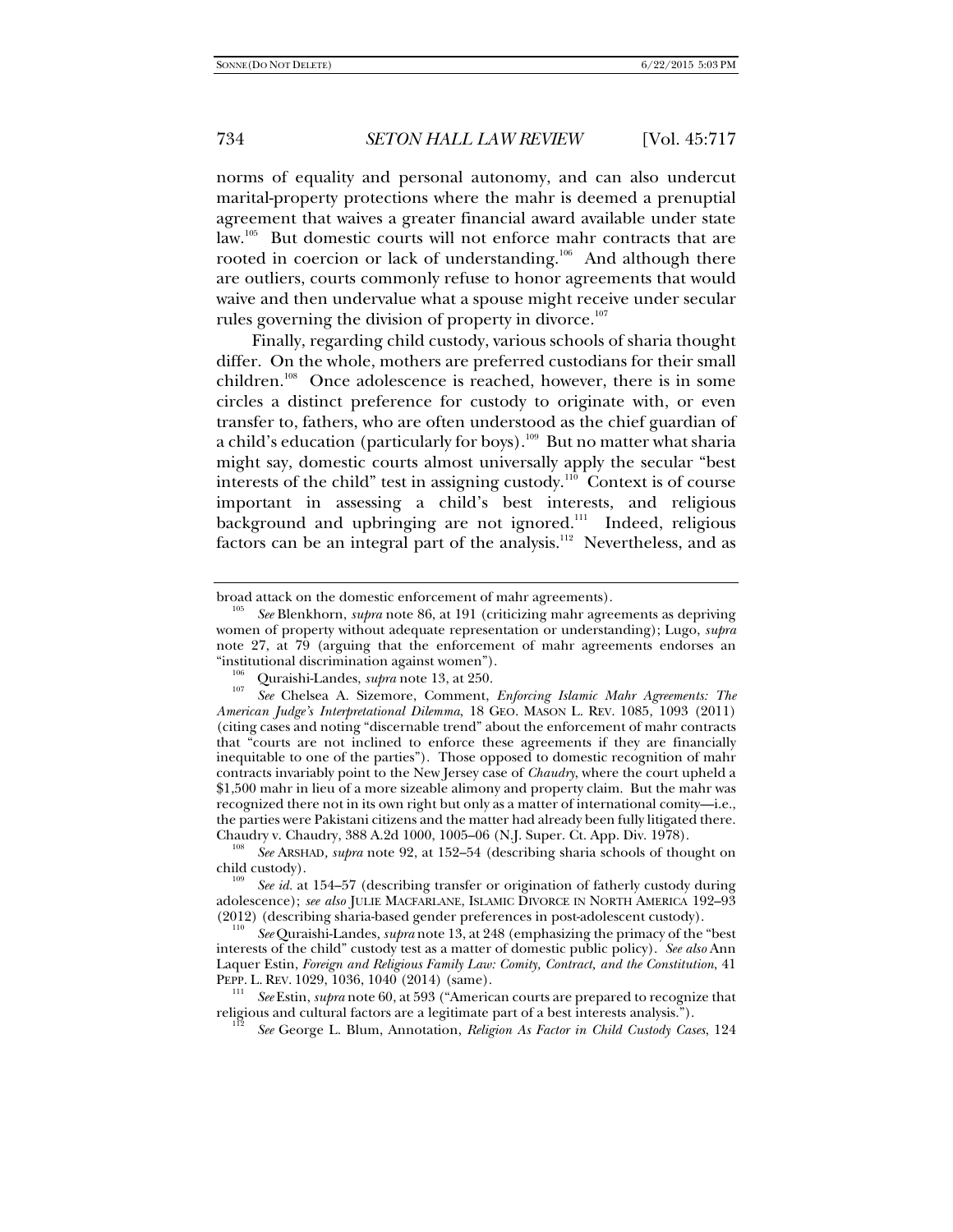Professor Quraishi-Landes has also observed, secular public policy "guides consideration of gendered (and patriarchal) child custody and guardianship rules found in Islamic family law: they are honored *only* if they are found to be consistent with the 'best interests of the child' standard."<sup>113</sup>

# *C. Estate Planning*

An additional area where sharia commonly arises in the lives of American Muslims is estate planning. "Planning for death by ensuring a distribution of one's estate in accordance with Islamic Sharia law is obligatory upon all Muslims wishing to comply with their religious obligations."114 Indeed, understanding sharia inheritance rules is often seen as central to understanding what it means to be a Muslim.<sup>115</sup> As the Koran insists of certain distributions, "this is a law from God, and He is all knowing, all wise."116 Islamic Law thus contains arguably the most particular and technical scheme of inheritance rules of all major religions.<sup>117</sup>

Islamic inheritance rules originate from detailed provisions in the Koran, as well as examples from the Prophet and centuries of scholarly teaching.118 A common understanding of these rules allows a Muslim to leave up to one-third of his or her estate to an outsider but requires the remaining two-thirds to be distributed under a relatively strict and complex formula that, unlike domestic law, creates a "guaranteed right" to certain inheritance shares in designated family members.<sup>119</sup> Protected family status includes spouses, parents, and children, but also extends to grandparents, grandchildren, and even siblings

Mohammedi, *supra* note 61, at 260; *see also* ARSHAD, *supra* note 92, at 187 (quoting the Prophet as saying,"[i]t is the duty of a Muslim who has anything to bequeath not to let two nights pass without writing a will about it").

A.L.R.5th 203, § 2[b] (2004) (summarizing courts' considerations of religion in

awarding child custody). 113 Quraishi-Landes, *supra* note 13, at 248 (emphasis added); *see also* Jennifer Ann Drobac, Note, *For the Sake of the Children: Court Considerations of Religion in Child Custody Cases*, 50 STAN. L. REV. 1609, 1633–41 (1998) (summarizing cases where religious factors were rejected based on a broad spectrum of potential harms to child). Courts will also refuse religious considerations where the litigating parents disagree on such matters. See Estin, supra note 60, at 548.

*See* Mohammedi, *supra* note 61, at 264 (observing that in the Maliki school of jurisprudence, "knowledge of inheritance law is referred to as half the knowledge of religion").<br><sup>116</sup> THE QUR'AN: A NEW TRANSLATION 51 (M.A.S. Abdel Haleem, ed., 2004).<br><sup>117</sup> BHALA, *supra* note 74, at 1092.<br><sup>118</sup> *See* ARSHAD, *supra* note 92, at 188–89 (describing origins and evolution of

inheritance rules). 119 BHALA, *supra* note 74, at 1093–94.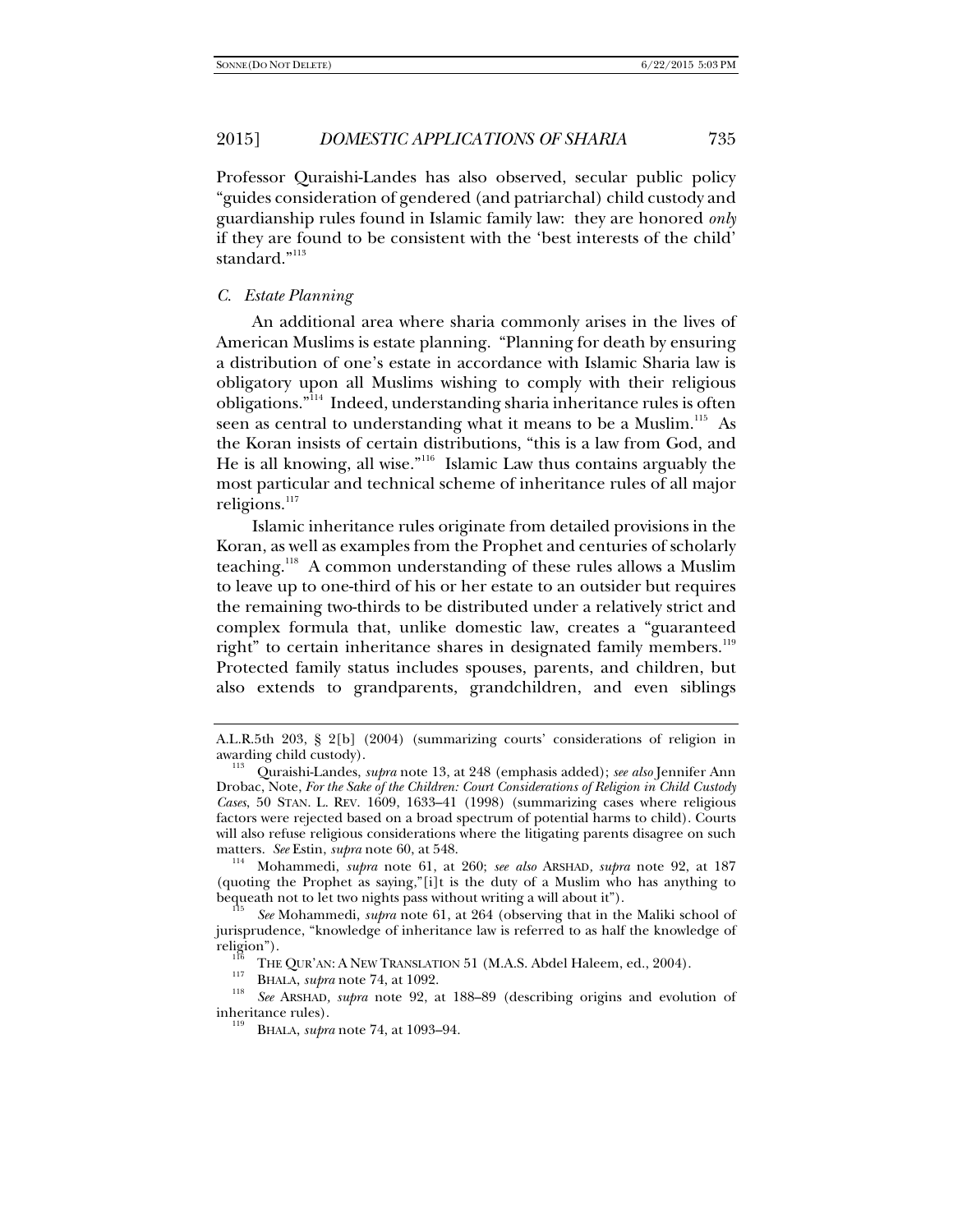(including half-brothers and half-sisters). $120$ 

Like other traditional faith practices, sharia-based inheritance rules tend to "presuppose a patriarchal organization of the family," $^{121}$ reflecting a view of the man as chiefly responsible for family welfare.<sup>122</sup> For example, shares of husbands and sons are often twice that of wives and daughters, respectively.<sup>123</sup> The rules also do not typically provide an elective share, where the surviving spouse can choose a default minimum in the event the sharia amount is inadequate.<sup>124</sup> That said, in response to charges that the system is sexist, its defenders often point to the system's complexity, cultural context, and differences among Muslims as to the rules in question, as well as countervailing rules that may benefit women—e.g., any outstanding mahr must be paid as a debt before any other distribution (which would then also include a share to the wife based on succession). $125$ 

An additional controversial aspect of Islamic inheritance arises from the understanding in some quarters that non-Muslims, including spouses, are disqualified from any legacy to which they might have had a right.<sup>126</sup> To quote the Prophet, "a Muslim cannot be the heir of a disbeliever, nor can a disbeliever be the heir of a Muslim."127 Defenders of a literal reading of this text stress that the rule does not typically forbid a decedent from granting a non-believer all or part of the onethird portion of his or her estate left to discretion.<sup>128</sup> Nevertheless, even among faithful Muslims, the "difference of religion" prohibition for the remainder of the estate is readily acknowledged to be difficult and potentially divisive.<sup>129</sup>

<sup>120</sup> *See id.* at 1137–43 (describing estate succession rights of male and female heirs).<br>
SCHACHT, *supra* note 80, at 170.<br>
<sup>122</sup> SC DISTRIBUTED 1220 And 1120 And 1220 at 11220 and 1220 and 1220 and 1220 and 1220 and 1220 and

*See* BHALA, *supra* note 74, at 1162 (observing that inheritance rules recognize the man as the "bread-winner, provider, and protector"); KAMALI, *supra* note 3, at 273 (observing that any male favoritism in sharia-based estate rules is based chiefly on a view of the man being in charge of family finances).<br><sup>123</sup> BHALA, *supra* note 74, at 1162, 1092, 1141–42, 1148–49 (describing gender-

based disparities in sharia-based estate succession rules).<br><sup>124</sup> Mohammedi, *supra* note 61, at 276–77 (describing lack of spousal election in Islamic wills).

See id. at 278–79 (discounting feminist critique of sharia inheritance rules as ignoring other pro-woman aspects of those rules and other dynamics in Muslim culture); *see also* BHALA, *supra* note 74, at 1162–63; ARSHAD*, supra* note 92, at 192–93  $\left(\text{same}\right).$ <sup>126</sup>

<sup>&</sup>lt;sup>126</sup> *See* BHALA, *supra* note 74, at 1104, 1159 (describing prohibition on non-Muslim legates).

legatees). 127 ARSHAD*, supra* note 92, at 188 (quoting hadith by Sahih al Bukhari). 128 *See id.* (observing that prohibitions against non-Muslim inheritance do not apply to the one-third discretionary share).

*See* BHALA, *supra* note 74, at 1159 (describing negative cultural implications of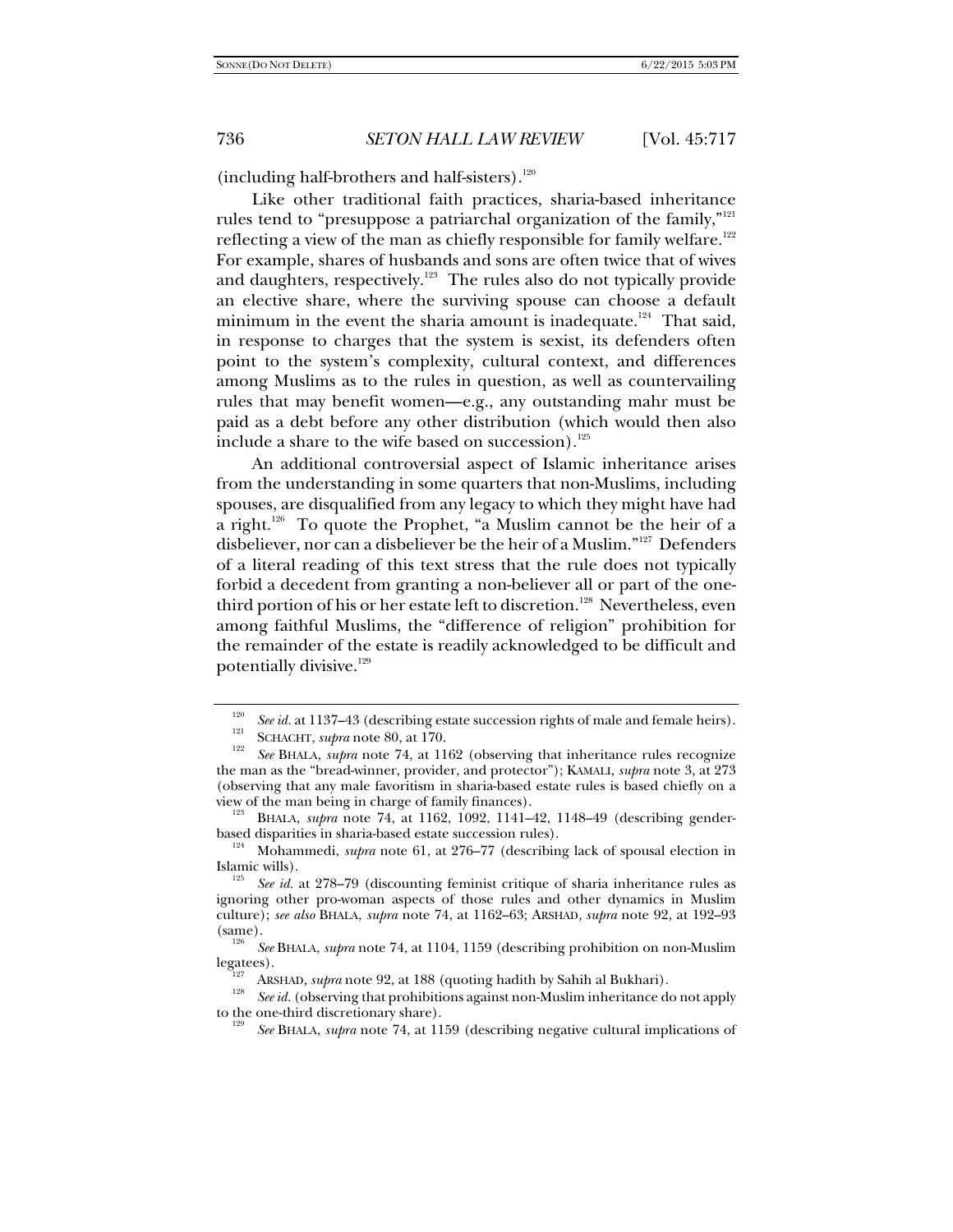Notwithstanding these controversies, however, the enforceability of faith-based will terms is a common probate question in the case of decedents from other religions.<sup>130</sup> And the approach courts take is largely the same as in handling similar marriage and family matters: private choice is enforced as a matter of personal liberty, subject only to narrow public-policy or constitutional limits.<sup>131</sup> Provided the will does not require a court to interpret or become unduly tangled in religious doctrine, distributions based on religious status, like a "difference of religion" disqualifier, will be upheld as free religious exercise or under the general right to dispose of one's property as one sees fit.<sup>132</sup> As the Oregon Supreme Court urged in upholding a similar term in the Catholic context, "[t]he right to espouse any religious faith . . . carries with it the cognate right to engage as its champion in the proselytization of followers or converts."<sup>133</sup> On the other hand, faith-based terms will more likely be ignored where public policy would be violated—e.g., where a *spouse* would lose property relative to what she might be entitled under a state's elective share.<sup>134</sup>

# *D. Alternative Dispute Resolution*

Similar to arrangements found among many orthodox Jews and an increasing number of Christians, another common and sacred aspect of Muslim legal affairs is the use of faith-based arbitration or mediation, rather than the courts, to resolve conflicts.<sup>135</sup> Many Muslims

prohibition on non-Muslim inheritance, both externally and within the Muslim community).

*See* Mohammedi, *supra* note 61, at 271 ("U.S. courts have long grappled with conflicts . . . emerging out of the enforcement of religious clauses in wills . . .").

*See id.* at 270–71 (describing "near-total flexibility and freedom" in all states for distributing property upon death, subject to narrow public-policy and constitutional limitations). 132 *See id.* at 270–81 (describing current and anticipated legal landscape for

domestic enforcement of sharia-compliant wills); *see also* Awad v. Ziriax, 754 F. Supp. 2d 1298, 1307 (W.D. Okla. 2010) (describing testator's free-exercise interest in making

faith-based bequests).<br><sup>133</sup> U.S. Nat'l Bank of Portland v. Snodgrass, 275 P.2d 860, 863–64 (Or. 1954).<br><sup>134</sup> SeeMohammadi, autre poto 61, at 279, 270, 81 (observing that under dome

*See* Mohammedi, *supra* note 61, at 272, 279–81 (observing that under domestic law, spouses may not be entirely disinherited and that, in most states, deprivation of an elective share will be ordered only where a spouse has affirmatively waived the right—though speculating that a court might ignore the elective share in cases where the spouse is otherwise adequately protected under the will and attendant circumstances); *see also* MARY ANN GLENDON, THE TRANSFORMATION OF FAMILY LAW 242– 46 (1989) (describing broad public policy in United States favoring elective share rights for spouses: "the surviving spouse has clearly become the favorite in inheritance").

*See* Grossman, *supra* note 65, at 177–81 (describing rise in faith-based arbitration among Jews, Christians, and Muslims); Helfand, *supra* note 66, at 1243 (same); *see also*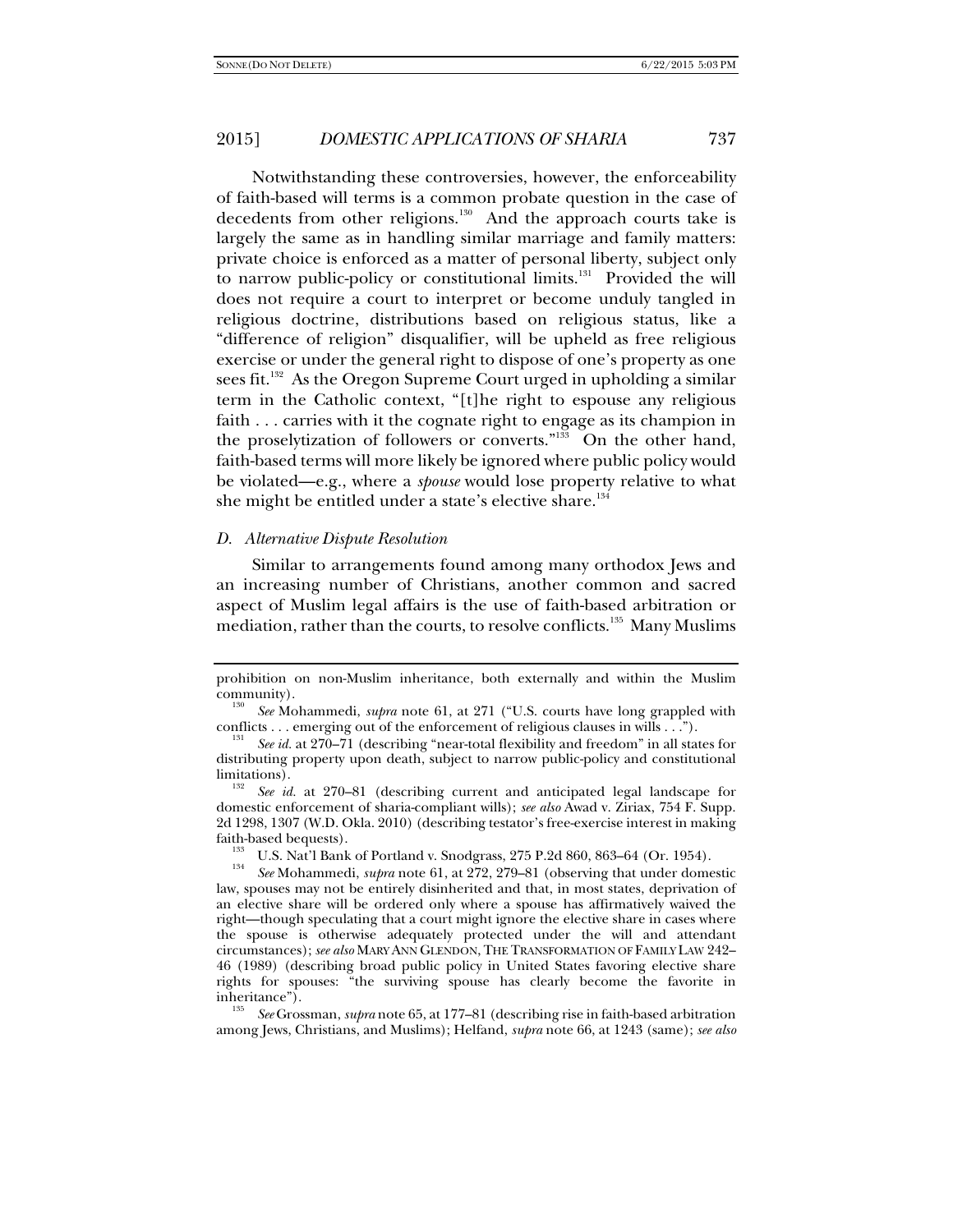prefer private panels—whose members are typically chosen by religious criteria and charged with applying sharia-based rules—as an alternative method of dispute resolution more consistent with their religious faith.<sup>136</sup> These dispute-resolution mechanisms are particularly attractive to today's American Muslims, who face unique challenges integrating into a distinctively Western, secular, and at times hostile, milieu while retaining their own culture.<sup>137</sup> As such, faithbased alternative dispute resolution can "play a freedom-enhancing role . . . by serving as part of the infrastructure that makes religious freedom possible."138

Standard faith-based arbitration involves parties agreeing that a dispute be resolved by co-religionists and according to religiously derived procedural or substantive rules.<sup>139</sup> Examples in three contexts are as follows:

- <u>Jewish</u>. The parties "hereby agree to recognize the Beth Din of the Rabbinical Assembly . . . or its duly appointed representatives, as having the authority to counsel us in light of Jewish tradition . . . and to impose such terms of compensation as it may see fit for failure to respond to its summons or carry out its decision."<sup>140</sup>
- Christian. The parties agree to submit their claims to an arbitration process conducted "'in accordance with the *Rules of Procedure for Christian Conciliation* of the Institute for Christian Conciliation,'" which in turn provide that "'the Holy Scriptures (the Bible) shall be the supreme authority governing every aspect of the conciliation process.'"141
- Muslim. A party's claim must be "be submitted to and settled by arbitration before the Arbitration Court of an Islamic mosque located in [a chosen state] pursuant to the

<sup>138</sup> Helfand, *supra* note 66, at 1247.<br><sup>139</sup> *See* Grossman, *supra* note 65, at 182 (describing common aspects of faith-based

arbitration).<br><sup>140</sup> Avitzur v. Avitzur, 446 N.E.2d 136, 137 (N.Y. 1983).<br><sup>141</sup> Encore Prods., Inc. v. Promise Keepers, 53 F. Supp. 2d 1101, 1106, 1111 (D. Colo. 1999).

Uddin & Pantzer, *supra* note 14, at 391–92 (describing Muslim interest in faith-based

See R. Seth Shippee, Note, *"Blessed Are The Peacemakers": Faith-Based Approaches to Dispute Resolution*, 9 ILSAJ. INT'L & COMP. L. 237, 245–48 (2002) (detailing sharia-based alternative dispute resolution).

See Michael J. Broyde, *Faith-Based Private Arbitration as a Model for Preserving Rights and Values in a Pluralistic Society*, 90 CHI. KENT. L. REV. 111, 113, 134 (2015)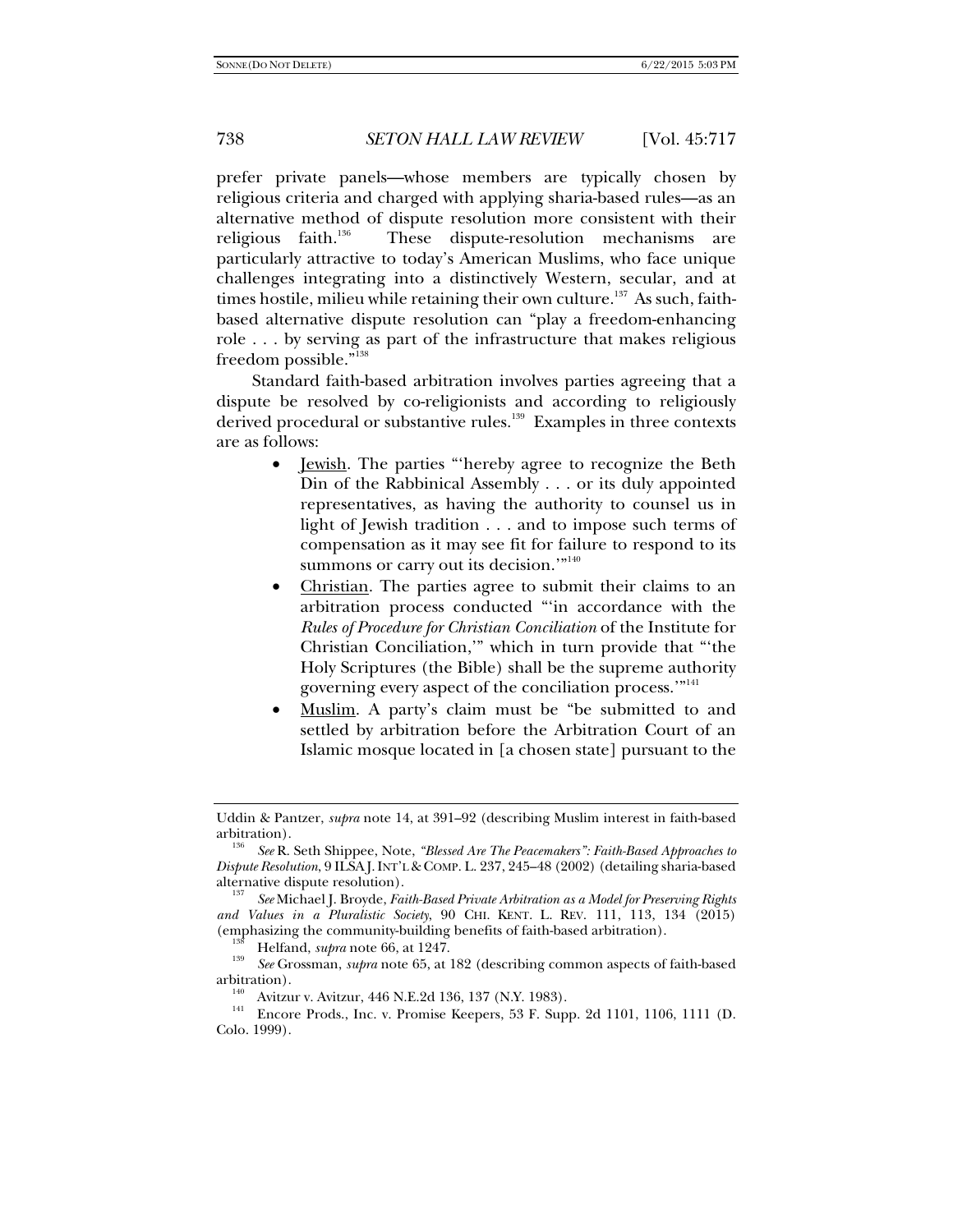# laws of Islam."<sup>142</sup>

The religious dimension in each instance is unmistakable. But deference to private decision-makers to resolve disputes on a basis that might differ from otherwise-applicable law—which, at bottom, is what the parties are choosing—is, for better or worse, common and unremarkable. Whether as a matter of religious liberty or civil law generally, "[a]rbitration is what the parties say it is."143

Indeed, courts look favorably on private agreements to arbitrate.<sup>144</sup> And faith-based arrangements are no exception.<sup>145</sup> As long as the parties agreed to arbitrate, the arbitrator acted impartially and within the scope of the agreement, and the result would not violate public policy, courts will enforce.<sup>146</sup> Some raise concerns in the religious context; for example, that enforcing such arbitration might threaten free exercise or create an establishment of religion; or conversely, that courts' fear of becoming mired in "religious questions" might cause them to defer unduly.<sup>147</sup> But the prevailing "neutral principles" approach—where courts chiefly apply secular rules to recognize (or not) faith-based contracts—addresses most of these concerns.148 Pertinently, there is nothing distinct about Muslim arbitration on this score. Nor should there be.<sup>149</sup>

Among the reasons for American Muslims to choose a faith-based tribunal is not only a sense of religious obligation to abide by Islamic law, but also that these private tribunals are likely more accessible and sensitive to corresponding matters of language or culture that might differ from the Western mainstream.<sup>150</sup> Cultural sensitivity might be

<sup>145</sup> Helfand, *supra* note 66, at 1245 ("[T]he policy favoring arbitration applies to religious and secular arbitration alike."); *see also* Broyde, *supra* note 137, at 112 (same).

<sup>&</sup>lt;sup>142</sup> Abd Alla v. Mourssi, 680 N.W.2d 569, 570 (Minn. Ct. App. 2004).<br><sup>143</sup> Paul H. Haagen, *New Wineskins for New Wine: The Need to Encourage Fairness in* 

*Mandatory Arbitration*, 40 ARIZ. L. REV. 1039, 1053 (1998).<br><sup>144</sup> Grossman, *supra* note 65, at 169 ("[C]ontemporary American statutory and decisional law on arbitration are in keeping with the unequivocal . . . acceptance of arbitral adjudication.") (quoting THOMAS E. CARBONNEAU, ALTERNATIVE DISPUTE RESOLUTION: MELTING THE LANCES AND DISMOUNTING THE STEEDS 105 (1989)).

*See* Lee Ann Bambach, *The Enforceability of Arbitration Decisions Made by Muslim Religious Tribunals: Examining the Beth Din Precedent*, 25 J.L. & RELIGION 379, 404–05 (2009) (describing (limited) rules for enforceable faith-based arbitration).

<sup>&</sup>lt;sup>147</sup> See id. at 389 (flagging constitutional concerns of religious arbitration).

*See* Charles P. Trumbull, Note, *Islamic Arbitration: A New Path for Interpreting Islamic Legal Contracts*, 59 VAND. L. REV. 609, 625 (2006) ("The neutral-principles doctrine has helped clarify which sorts of disputes courts may adjudicate without excessively entangling church and state.").<br><sup>149</sup> *See* Bambach, *supra* note 146, at 389.<br><sup>150</sup> *See id.* at 404–05 (describing reasons Muslims might choose faith-based

arbitration).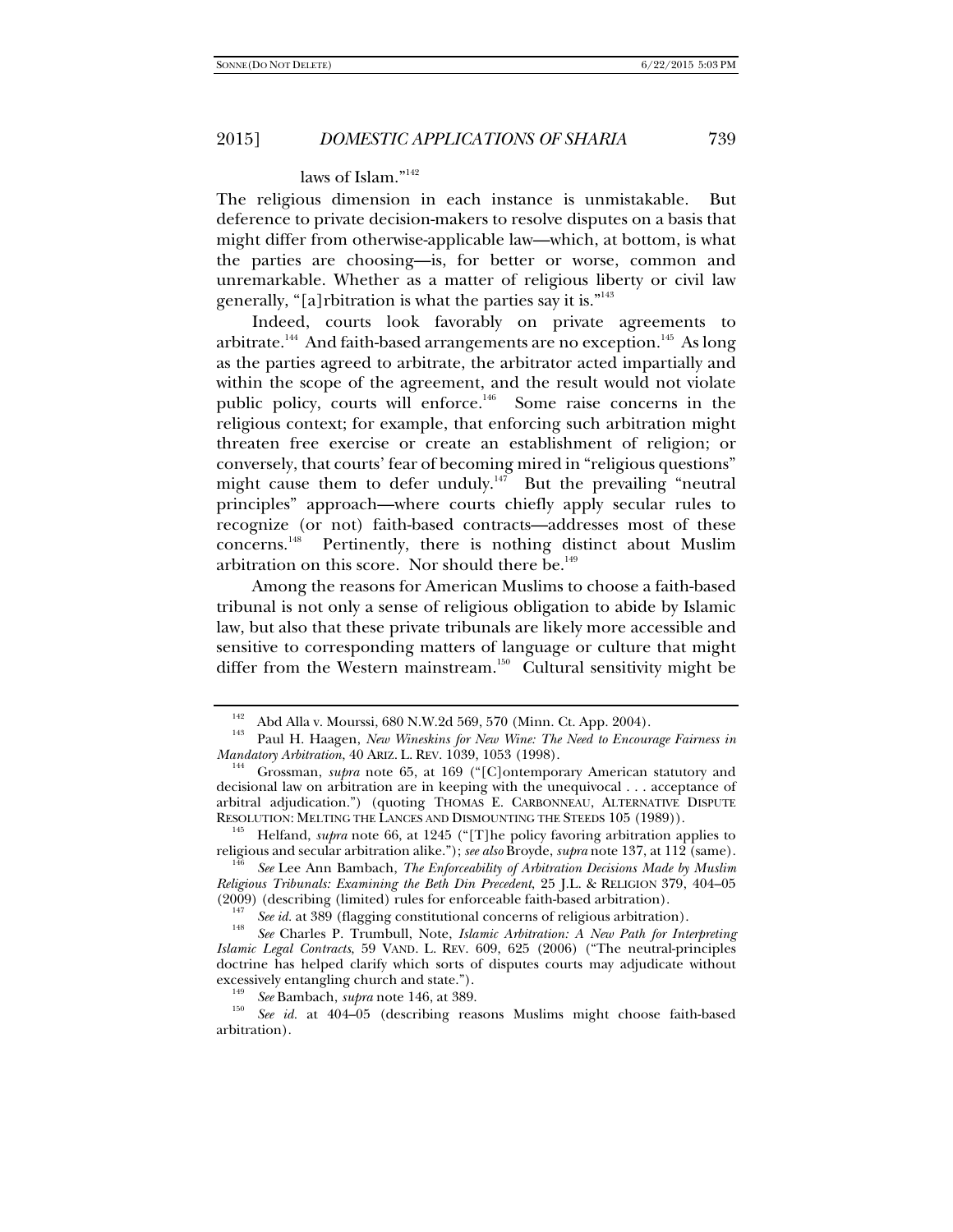important, for example, where a mahr agreement would require payment in a non-fault divorce situation or a sharia-compliant business contract would prohibit the charging of interest. In these and similar situations, Muslim arbitrators can render decisions in light of shared norms, values, and rules that secular judges might miss.<sup>151</sup>

Sharia-based arbitration can, of course, resolve matters differently than had the parties gone to court. For better or worse, agreements to be bound by religious arbitration do not face the First Amendment dilemmas that might require a court to follow secular legal principles or remain blind to nuances of religious doctrine.<sup>152</sup> A talaq, for example, would more likely be recognized in arbitration, as would remedies available only under sharia, because the enforcement question does not concern the validity of the practice at issue but the authority of the body charged with deciding the dispute. But in these cases of course, the parties wanted—at least *ex ante*—to use this method to resolve their dispute.<sup>153</sup>

As with any arbitration agreement, involuntariness or duress at its signing will void the provision.<sup>154</sup> Public policy can also preclude arbitration. In domestic-relations cases, for example, the "'protective function' of family law" typically leads courts to apply heightened scrutiny.<sup>155</sup> Similarly, arbitration will not be enforced where procedures are unfair or fail to afford due process.<sup>156</sup> Some critics alternatively suggest that enforcing secular courts may be more reluctant to interfere with faith-based tribunals due to constitutional concerns or fail to appreciate cultural pressures that might prevail when faith-based agreements are entered.<sup>157</sup> But there is nothing

 $151 \text{ Helfand, } *supra* \text{ note } 66, \text{ at } 1268.$ 

*See* Trumbull, *supra* note 148, at 612–13 (describing constitutional and evidentiary limitations on the courts' ability to interpret and apply contracts that  $\sum_{153}$  implicate Islamic law).

*See* Michael A. Helfand, *Fighting for the Debtor's Soul: Regulating Religious Commercial Conduct*, 19 GEO. MASON L. REV. 157, 169 (2011) ("Without the consent of the parties, religious arbitration tribunals simply lack any enforcement power.").

*See* Grossman, *supra* note 65, at 197 (describing duress exception to arbitration, though doubting its full effectiveness in the religious context, where coercion may be

<sup>&</sup>lt;sup>155</sup> Estin, *supra* note 60, at 599–600; *see also* Elsayed, *supra* note 1, at 975 (observing that the private arbitration of family law matters "require[s] closer scrutiny to ensure fairness"). 156 *See* Bambach, *supra* note 146, at 396 (describing courts' rejection of Beth Din

agreements where resulting arbitration procedures were "insufficient to protect a

party's due process rights"). 157 *See* Grossman, *supra* note 65, at 186–87, 197–98 (describing undue arbitrator deference that can result from "neutral principles" approach in religious context, and duress and lack of due process often inherent in religious understandings of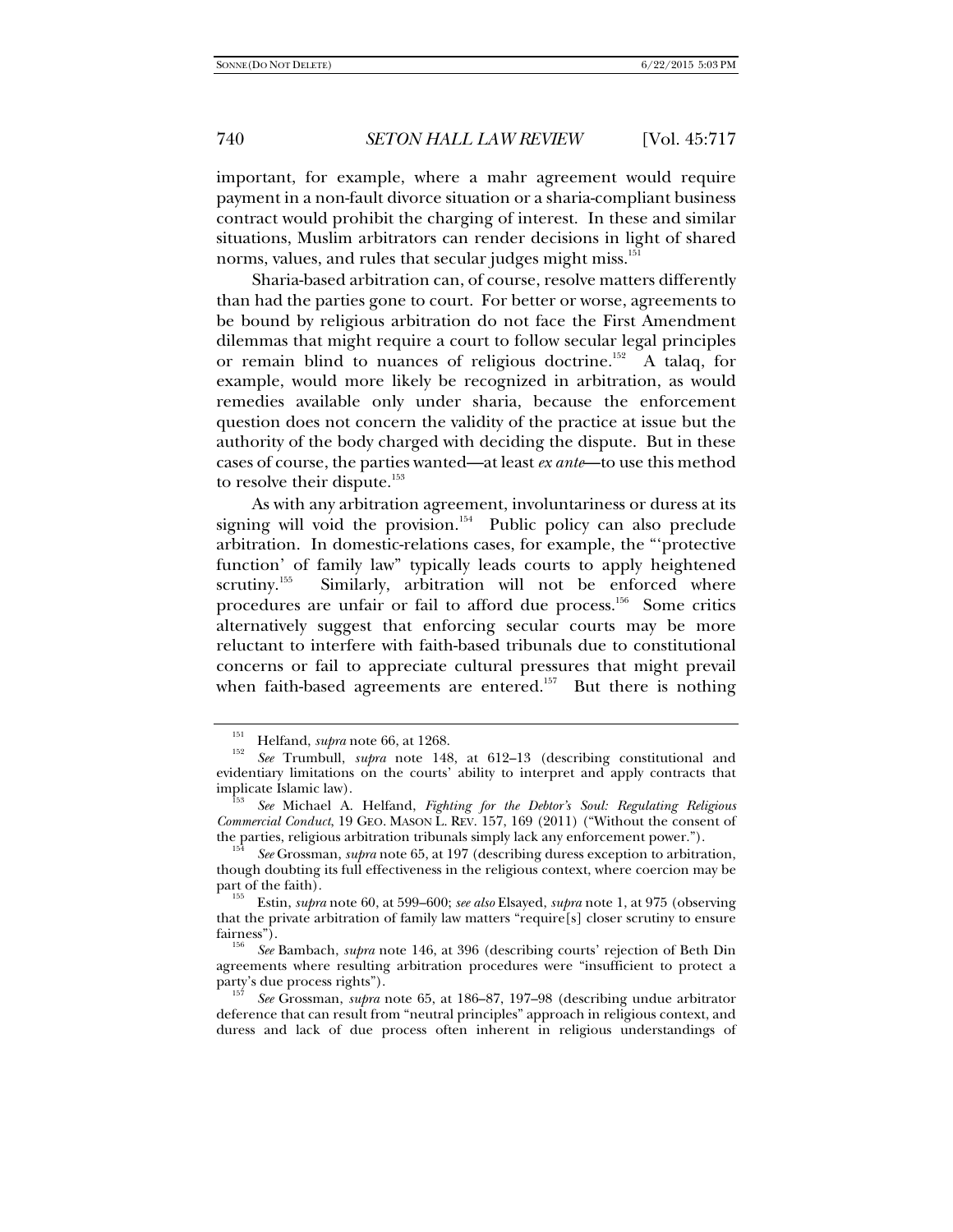constitutionally distinct about sharia-based arbitration, nor is family or community pressure short of legal duress unique to the Muslim community.158

In sum, the life of a practicing Muslim involves not only formal worship but also a host of legal practices that might differ from the secular approach in various areas, including marriage and family, estate planning, and alternative dispute resolution. These faith-based practices, however, are recognized (or not) under the established approach of American law to religious accommodation, including its corresponding limiting principles, and not as a religious matter.<sup>159</sup>

### IV. SHARIA'S DOMESTIC DISCONTENTS

Despite the limited, yet cherished, applications of sharia for Muslims in America, a concerted effort is afoot to limit their ability to so handle their own affairs. As a constitutional enterprise, the effort has had mixed results; the leading sharia-specific ban (adopted in Oklahoma by voter referendum in 2010, with over 70-percent support) has since been struck down as unconstitutional, and "anti-sharia" advocates have needed to become more creative.<sup>160</sup> But the march continues, and, in many ways, its newer, subtler manifestations which, on their face, tend to target only "foreign" law—are perhaps all the more corrosive to religious liberty.<sup>161</sup> If, as the drafters of the  $2014$ Florida statute and Alabama constitutional amendment have observed, sharia is a "dreadful disease" that is "invading" America and must be addressed for the sake of the future, the challenge is clear.<sup>162</sup>

arbitration); *see also* Amanda M. Baker, *A Higher Authority: Judicial Review of Religious Arbitration*, 37 VT. L. REV. 157, 158 (2002) (raising similar criticisms).

*See* Bambach, *supra* note 146, at 389 (arguing there is nothing distinct about constitutional deference to Muslim arbitration when compared with its Jewish counterpart); Volokh, *supra* note 13, at 435 (observing that community and family pressures are common to Muslim, Jewish, and Christian communities, and are an unremarkable part of the calculus in the American freedom-of-contract system); *see also* Fallon, *supra* note 55, at 180 (arguing that the established approach to the Jewish arbitration experience should inform legal approaches to sharia-based arbitration).

*See* Volokh, *supra* note 13, at 431–32 (describing American approach to sharia recognition). 160 *See* Vischer, *supra* note 23, at 27. 161

*See* Omar Sacirbey, *Anti-Shariah Movement Changes Tactics and Gains Success*, RELIGIOUS NEWS SERVICE (May 16, 2013), www.religionnews.com/2013/05/16/antishariah-movement-changes-tactics-and-gains-success/ (describing change in tactics by the "anti-Sharia movement" and the continued concern among civil-rights groups

<sup>&</sup>lt;sup>162</sup> Tiffany Gabbay, *Bill That Would Ban Sharia Law in Family Cases Passes Fla. Senate*, THE BLAZE (Apr. 9, 2013), www.theblaze.com/stories/2013/04/09/bill-that-wouldban-sharia-law-in-family-cases-passes-fla-senate/#; Tim Lockette, *Legislation Would Ban*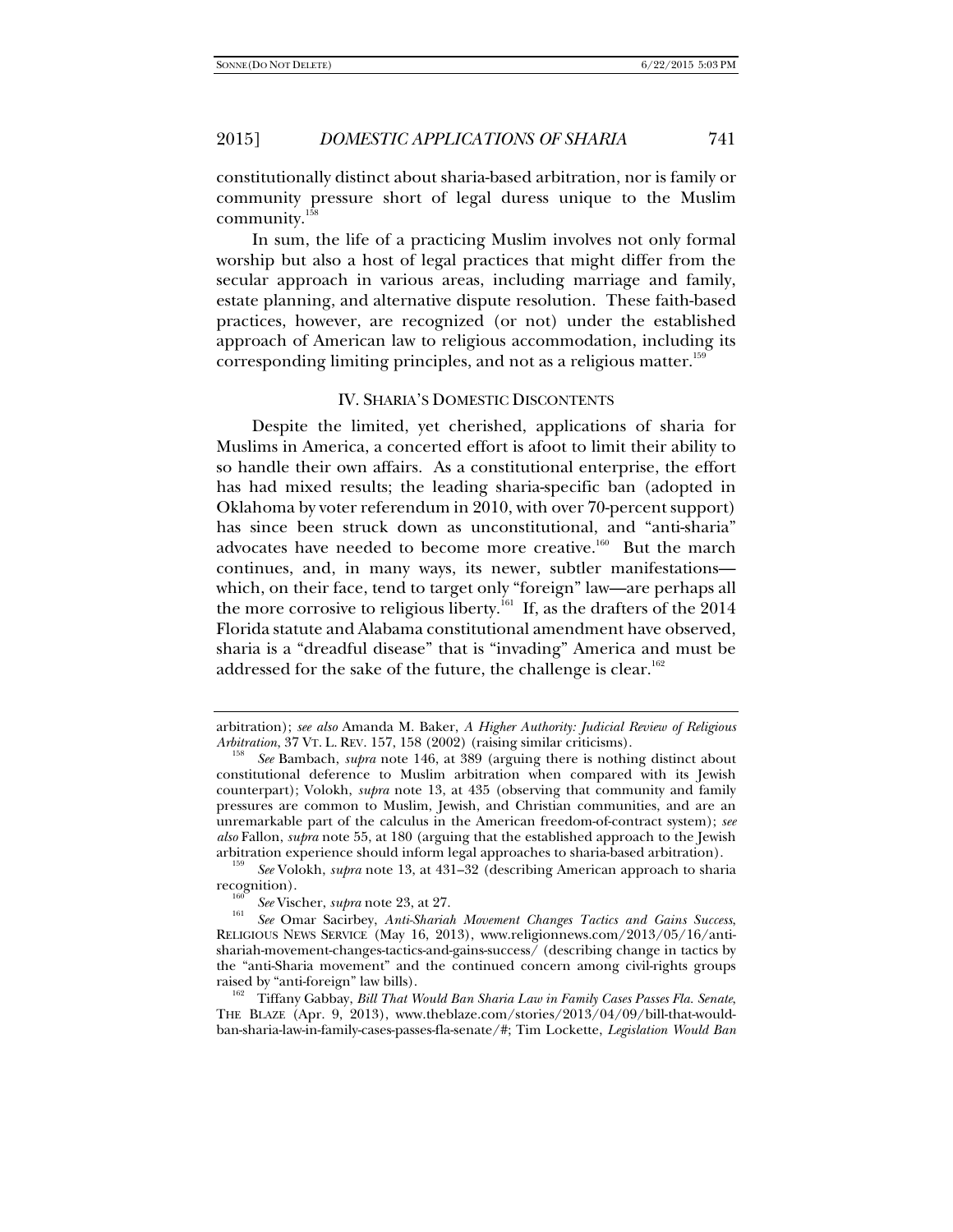Whether because of the foreign nature of Islamic culture, confusion over the reality and effect of domestic conflicts rules (which largely preclude the harms feared by "sharia-in-America" opponents), misplaced theological disagreement, or mere prejudice, in the past five years legislation has been proposed in at least thirty-two states, and enacted so far in nine, that targets adherence to sharia as an illegitimate exercise of religious freedom.<sup>163</sup> Not every provision mentions sharia by name; that would likely fail First Amendment scrutiny, as the Tenth Circuit made clear in blocking Oklahoma's "Save Our State" amendment.<sup>164</sup> But even where sharia is not specified, it is the cause and object of these initiatives; the enemy that shall remain nameless.165

*Islamic Law in Alabama Courts*, ANNISTON STAR (Mar. 4, 2011), http://annistonstar. uber.matchbin.net/pages/full\_story/push?article-Legislation+would+ban+Islamic+ law+in+Alabama+courts-%20&id=12157691 (describing earlier, sharia-specific effort by the sponsor of the foreign-law initiative approved by Alabama voters in November 2014 election).

*See* David L. Nersessian, *How Legislative Bans on Foreign and International Law Obstruct the Practice and Regulation of American Lawyers*, 44 ARIZ. ST. L.J. 1647, 1700 app. (2012) (providing table of "state blocking measures on international and foreign law"). The following nine state statutes target (directly or indirectly) the application of sharia: ALA. CONST. art. I, § 13.50 (2014); ARIZ. REV. STAT. ANN. § 12-3101 (2013); FLA. STAT. § 61.0401 (2014); KAN. STAT. ANN. § 60-5103 (2013); LA. REV. STAT. ANN. § 9:6001 (2013); LA. REV. STAT. ANN. § 51:705(C)(1)(p) (2012); N.C. GEN. STAT. § 1-87.12 (2013); OKLA. STAT. TIT. 12, § 20 (2012); OKLA. CONST. ART. 7, § 1(b) (2010); S.D. CODIFIED LAWS § 19-8-7 (2012); TENN. CODE ANN. § 20-15-101 (2010). Idaho passed a bill asking Congress to outlaw the use of foreign law by domestic courts, but did not do so itself. *See* H.R. Con. Res. 44, 60th Leg., 2d Reg. Sess. (Idaho 2010). Legislation has also been proposed in at least twenty-three other states: Alaska, Arkansas, Georgia, Indiana, Iowa, Kentucky, Maine, Michigan, Minnesota, Mississippi, Missouri, Nebraska, New Hampshire, New Jersey, New Mexico, Pennsylvania, South Carolina, Texas, Utah, Vermont, Virginia, West Virginia, and Wyoming. *See* PEW RESEARCH CTR., FORUM ON RELIGION & PUB. LIFE, STATE LEGISLATION RESTRICTING USE OF FOREIGN OR RELIGIOUS LAW, 2010–2012, at 2–33 (2013), www.pewforum.org/files/ 2013/04/Statelegislation-restricting-foreign-or-religious-law.pdf; *see also* S. 265, 2013-2014 Leg., Reg. Sess. (Vt. 2014). 164 Awad v. Ziriax*,* 670 F.3d 1111, 1119 (10th Cir. 2012). 165 *See* Vischer, *supra* note 23, at 78 (describing "clear" targeting of Islam through

<sup>&</sup>quot;foreign law" provisions); *see also* Faiza Patel & Amos Toh, *The Clear Anti-Muslim Bias Behind Anti-Sharia Laws*, WASH. POST, (Feb. 21, 2014), www.brennancenter.org/ analysis/clear-anti-muslim-bias-behind-anti-shariah-laws/ (same); Steve Chapman, *The Bogus Threat From Sharia Law*, TOWNHALL.COM (June 10, 2012), http://townhall. com/columnists/stevechapman/2012/06/10/the\_bogus\_threat\_from\_shariah\_law/ page/full (same).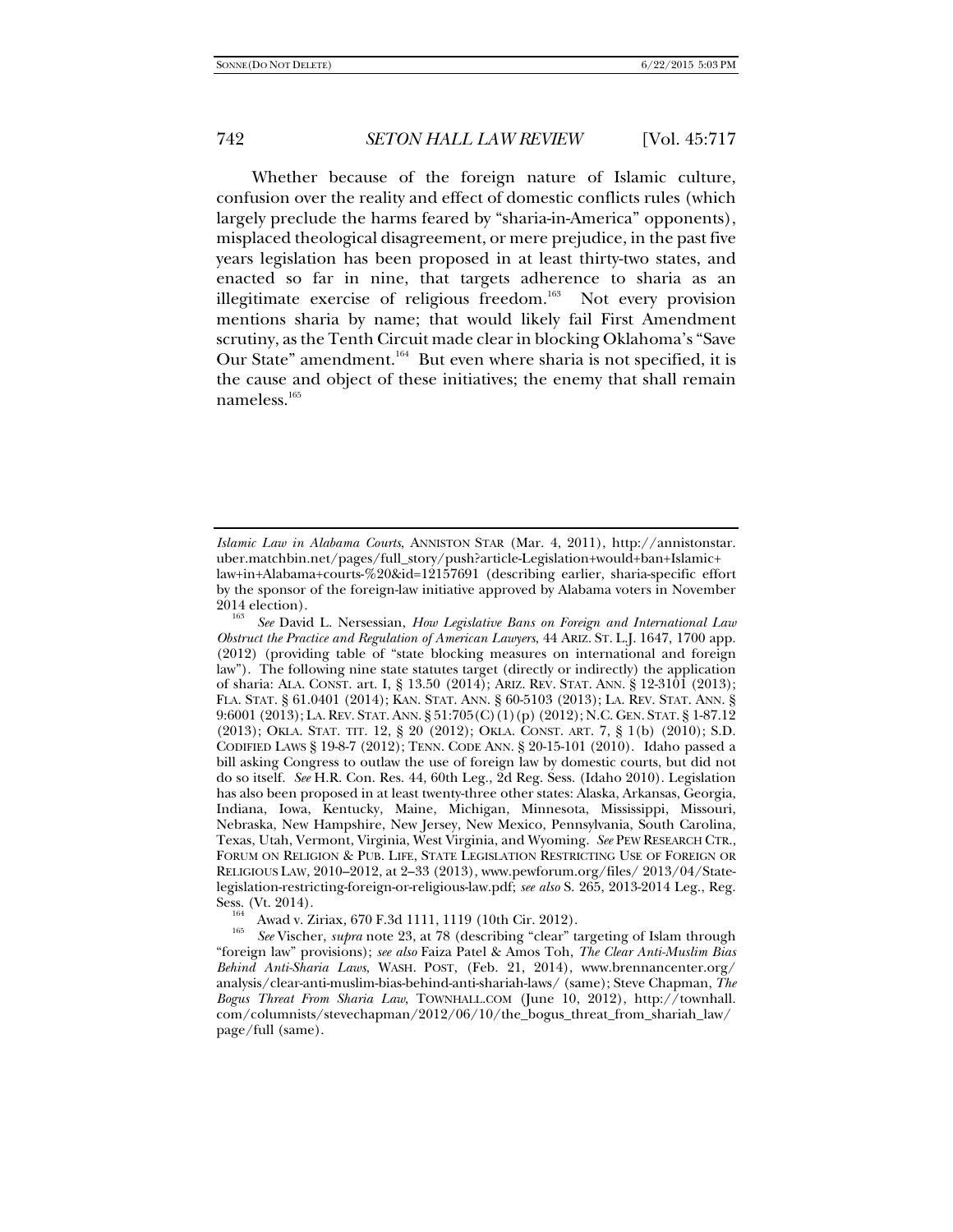The "anti-sharia" trend can generally be divided into three categories:

- Express Anti-Sharia Provisions: laws prohibiting the application of sharia by name; i.e., courts "shall not consider sharia law."166 Oklahoma is the only state that has passed a sharia-specific law (there, a constitutional amendment by ballot initiative), but similar bills have been introduced in at least nine more states.<sup>167</sup>
- Religious-Law Bans: laws prohibiting or limiting the application of religious law generally; i.e., courts may not enforce "any religious code."<sup>168</sup> Both South Dakota and Louisiana recently passed laws expressly targeting religious codes, and legislation has been introduced in at least four more states.<sup>169</sup>
- Foreign-Law Bans: laws prohibiting or limiting the application of foreign law, without specific mention of sharia or other religious law. The typical provision, inspired by the model-law project "American Law for American Courts," forbids the application of "foreign or international" law where it would violate the state or federal constitution to do so. Laws of this type have recently been adopted in Alabama, Arizona, Florida, Kansas, Louisiana, North Carolina, Oklahoma, and Tennessee.<sup>170</sup> Related bills (or constitutional referenda) have been offered in at least twenty-three more states.<sup>171</sup>

<sup>166</sup> *See* OKLA. CONST. ART. 7, § 1(b) (2012) (providing that, *inter alia*, "[t]he courts shall not look to the legal precepts of other nations or cultures" and "[s]pecifically, the courts shall not consider international law or Sharia Law").

See PEW, *supra* note 163 (describing proposed legislation that makes specific mention of sharia, or Islamic law, having been introduced in the following nine states: Alabama, Arizona, Iowa, Mississippi, Missouri, New Mexico, South Carolina,

<sup>&</sup>lt;sup>168</sup> See S.D. CODIFIED LAWS § 19-8-7 (2012) ("No court, administrative agency, or other governmental agency may enforce any provisions of any religious code.").

See id.; LA. REV. STAT. ANN. §  $51:705(C)(1)(p)$  (2012). Un-passed bills (or constitutional referenda) targeting "religious law" have been offered in at least four states: Arizona, Georgia, Iowa, and Texas. *See* PEW, *supra* note 163. 170

*See* ALA. CONST. art. I, § 13.50 (2014); ARIZ. REV. STAT. ANN. § 12-3101 (2013); FLA. STAT. § 61.0401 (2014); KAN. STAT. ANN. § 60-5103 (2013); LA. REV. STAT. ANN. § 9:6001 (2013); N.C. GEN. STAT. § 1-87.12 (2013); OKLA. STAT. tit. 12, § 20 (2012); TENN.

Bills limiting foreign law have been introduced (but not passed) in at least twenty-three states: Alaska, Arkansas, Georgia, Indiana, Iowa, Kentucky, Maine, Michigan, Minnesota, Mississippi, Missouri, Nebraska, New Hampshire, New Jersey, Pennsylvania, South Carolina, South Dakota, Texas, Utah, Virginia, Vermont, West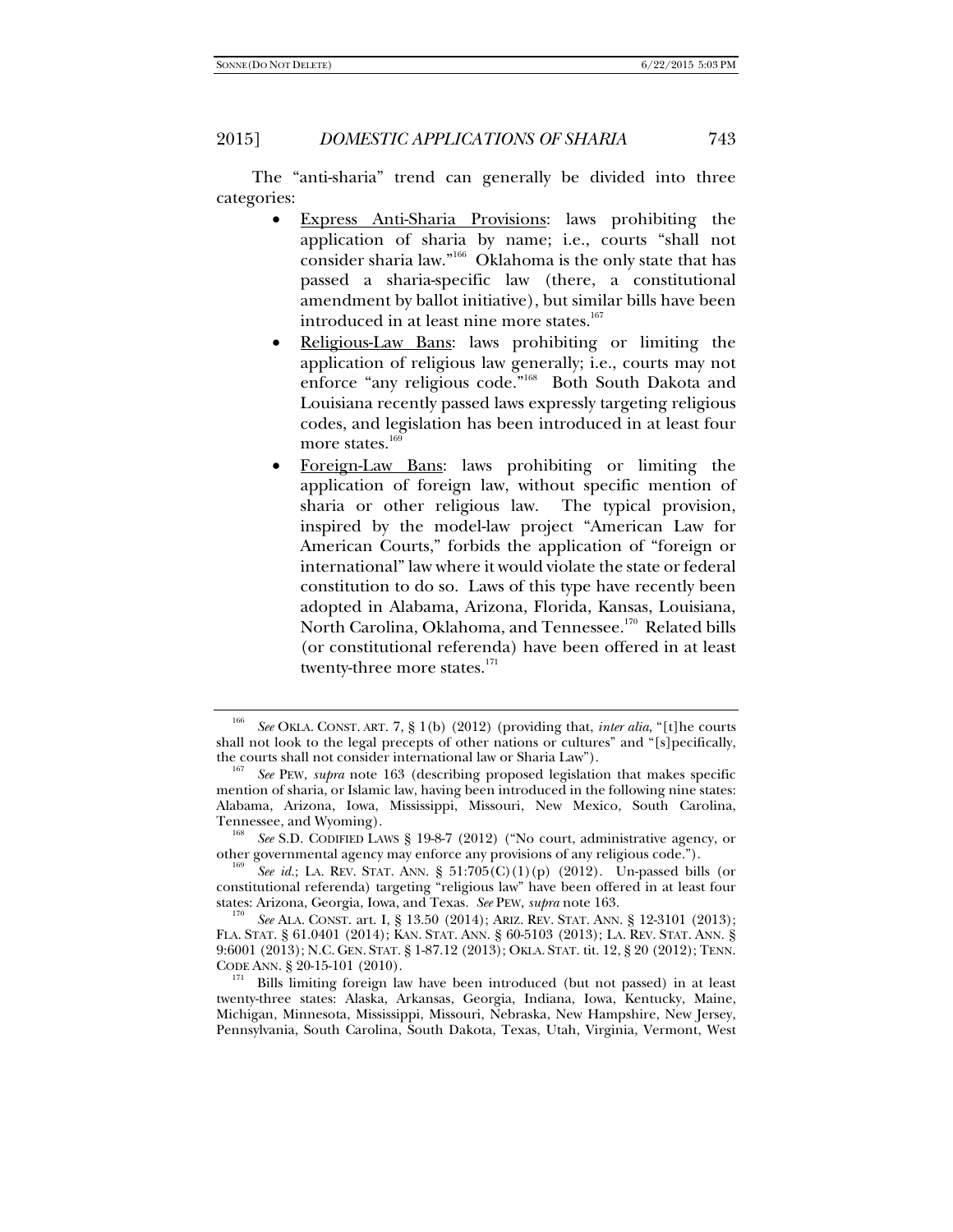Each type of legislation varies in its practical effects and constitutionality. But without much digging, the universal anti-Islamic message becomes clear.<sup>172</sup> Indeed, all three types have their genesis in the "American Laws for American Courts" project begun in 2009, which frames "Islamic Sharia Law" as its chief target. $173$ 

# *A. Sharia-Specific Bans*

Practically speaking, laws that expressly prohibit courts from considering sharia (category #1) would render unenforceable—or at least judicially suspect—many arrangements cherished by Muslim Americans that were described in the last section—e.g., mahr agreements, wills with sharia distribution rules, faith-based arbitration.174 For example, a will that includes a "difference in religion" term or incorporates the teachings of the Prophet would face significant obstacles in probate.<sup>175</sup> Similarly, sharia-specific bans would undercut contracts to arbitrate before private panels in accordance with Islam.<sup>176</sup> And marriage-based contracts that might require extrinsic evidence to clarify their validity or terms—a typical scenario would be jeopardized, if not made unenforceable.<sup>177</sup>

 *See* Elsayed, *supra* note 1, at 953–54 (describing various practical effects of laws that expressly prohibit the consideration of sharia). 175 *See, e.g.*, Mohammedi, *supra* note 61, at 275–76 (describing faith-based bequest

<sup>176</sup> See Uddin & Pantzer, *supra* note 14, at 406–17 (describing the implications of anti-sharia laws on the enforceability of Islamic arbitration agreements).

See Elsayed, *supra* note 1, at 954 (describing situations short of determining religious doctrine where courts would need to consider sharia in making a determination in the marriage setting).

Virginia, and Wyoming. *See* PEW, *supra* note 163; *see also* S. 265, 2013-2014 Leg., Reg. Sess. (Vt. 2014).

*See* Patel & Toh, *supra* note 165 (observing that "the legislators leading the charge for foreign-law bans have not been shy about their [anti-Muslim] agenda").

*American Laws for American Courts*, AM. PUB. POLICY ALLIANCE, http://public policyalliance.org/legislation/american-laws-for-american-courts/ (last visited Sept. 24, 2014); *see also* Fallon, *supra* note 55, at 161–62 (describing origins of "anti-sharia" trend); FAIZA PATEL ET AL., CTR. FOR AM. PROGRESS & BRENNAN CTR. FOR JUSTICE, FOREIGN LAW BANS: LEGAL UNCERTAINTIES AND PRACTICAL PROBLEMS 1 (2013), https://www.brennancenter.org/sites/default/files/publications/ForeignLawBans.p df (observing that the foreign-law ban trend "spring[s] from a movement whose goal is the demonization of the Islamic faith").

terms that require at least consideration of sharia); Awad v. Ziriax, 754 F.Supp. 2d 1298, 1303–04 (W.D. Okla. 2010) (finding reasonable a plaintiff's concern that his faith-based will would not be probated under Oklahoma's anti-sharia law). Among other things, Mr. Awad's will provided that moneys be given to charity and that his body be prepared and point toward Mecca, according to express rules "found in Sahih Bukhari" (a sacred text). Udin & Pantzer, *supra* note 14, at 390.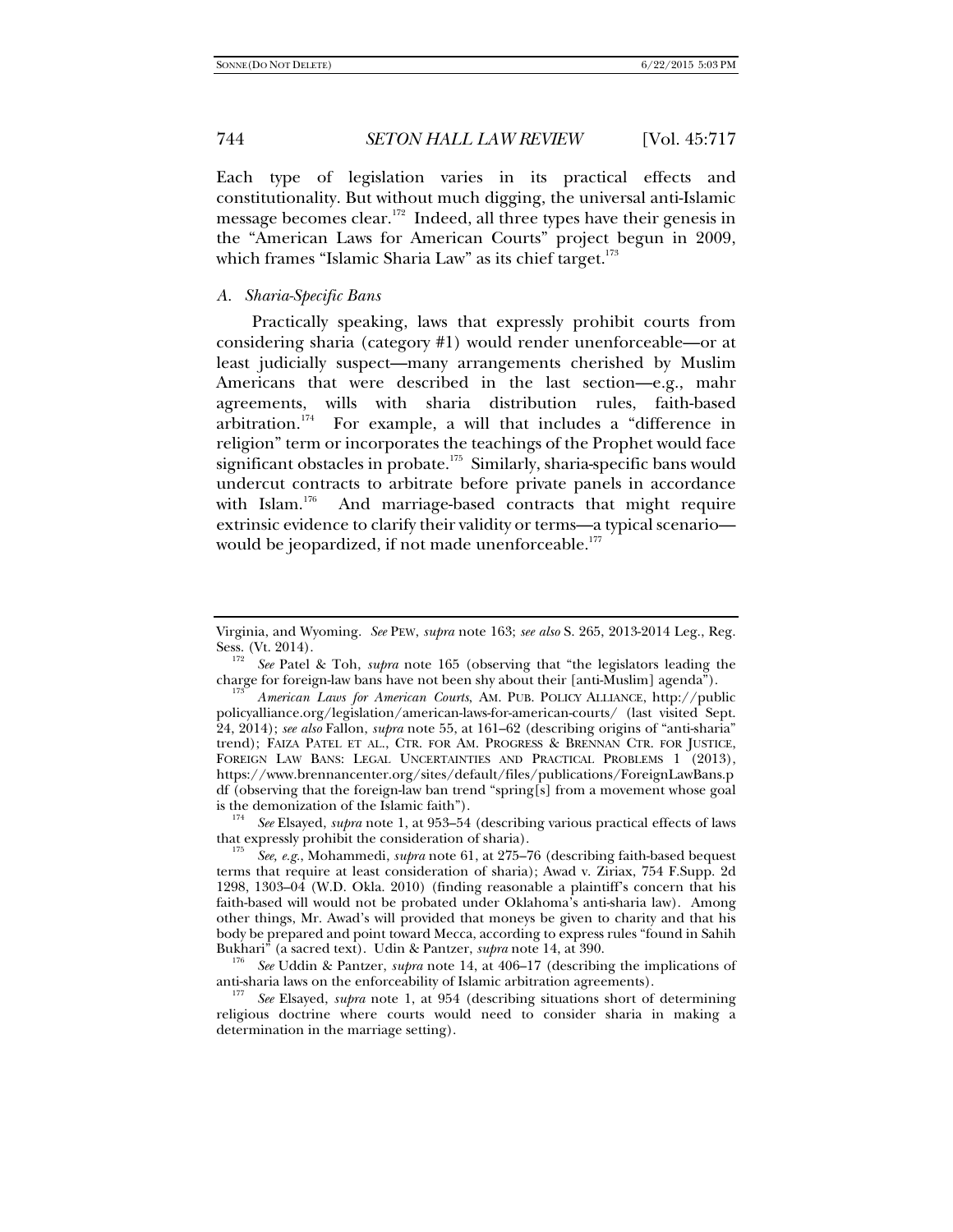Fortunately, states that would single out Islam for inferior treatment face distinct First Amendment obstacles, as the Tenth Circuit held in *Awad v. Ziriax*. 178 Indeed, laws that target one religion over another are constitutionally suspect, and can therefore be justified only if they pass strict scrutiny.<sup>179</sup> Because supporters of the Oklahoma law could point to no "actual problem" caused by the application of sharia in that state, the law failed to pass constitutional muster.<sup>180</sup> And based on a "top ten" list of offending cases compiled by the American Laws for American Courts project, there appears no compelling interest elsewhere either.<sup>181</sup> (Of the listed cases only three ultimately applied sharia, and in limited circumstances: two honored overseas custody awards but only where the foreign court had used the best-interest-of-the-child test, while the third refused to disturb an overseas divorce judgment with a (limited) mahr but because there was scant evidence of unfairness and the couple had left the United States  $long ago.)$ <sup>182</sup>

In any event, however, the fact that the Oklahoma amendment passed with overwhelming public support and similar bills have been proposed in nine other states is alone cause for continued concern over manifest anti-Muslim sentiment in this context.<sup>183</sup> As one commenter put it: Oklahoma's law "is emblematic of a new kind of legal assault on the citizenship of American Muslims whereby they are publicly ostracized as 'religious and political outsiders.'"184

 $^{178}$  670 F.3d 1111 (10th Cir. 2012).

*II*<sup>13</sup> *Id.* at 1126–29 (10th Cir. 2012) (relying on Larson v. Valente, 456 U.S. 228 (1982)).

<sup>&</sup>lt;sup>190</sup> *Id.* at 1130.<br><sup>181</sup> See AM. PUB. POLICY ALLIANCE, *supra* note 173 (listing ten cases where sharia law was, according to the authors, wrongfully applied).

*See* Hosain v. Malik, 671 A.2d 988, 1010–11 (Md. 1996) (enforcing overseas custody order based on court's use of best-interest-of-child test); In re Marriage of Malak, 182 Cal.App.3d 1018, 1025–29 (1986) (same); Chaudry v. Chaudry, 388 A.2d 1000, 1006 (N.J. Super. Ct. App. Div. 1978) (refusing to modify oversees divorce decree and limited support award based on inadequate showing of unfairness and lack of significant connection to New Jersey); *see also* Matthew J. Franck, *A Solution in Search of a Problem*, NAT'L REV. ONLINE (June 15, 2012), www.national review.com/ bench- /bench-memos/303028/solution-search-problem-matthew-j-franck (criticizing a similar "top 20" list of "applications" of sharia for providing limited evidence of any problem).

*See* Awad v. Ziriax, 966 F.Supp. 2d 1198, 1206 (W.D. Okla. 2013) (finding "any reasonable voter" on Oklahoma initiative would have perceived the measure "as a referendum on Sharia law" and "voters would not have approved the amendment without the unconstitutional provisions"); *see also* MARTHA C. NUSSBAUM, THE NEW RELIGIOUS INTOLERANCE 11–13 (2012) (describing rise in anti-Muslim animus evidenced by anti-sharia movement in Oklahoma and elsewhere). 184 Ali, *supra* note 20, at 1031.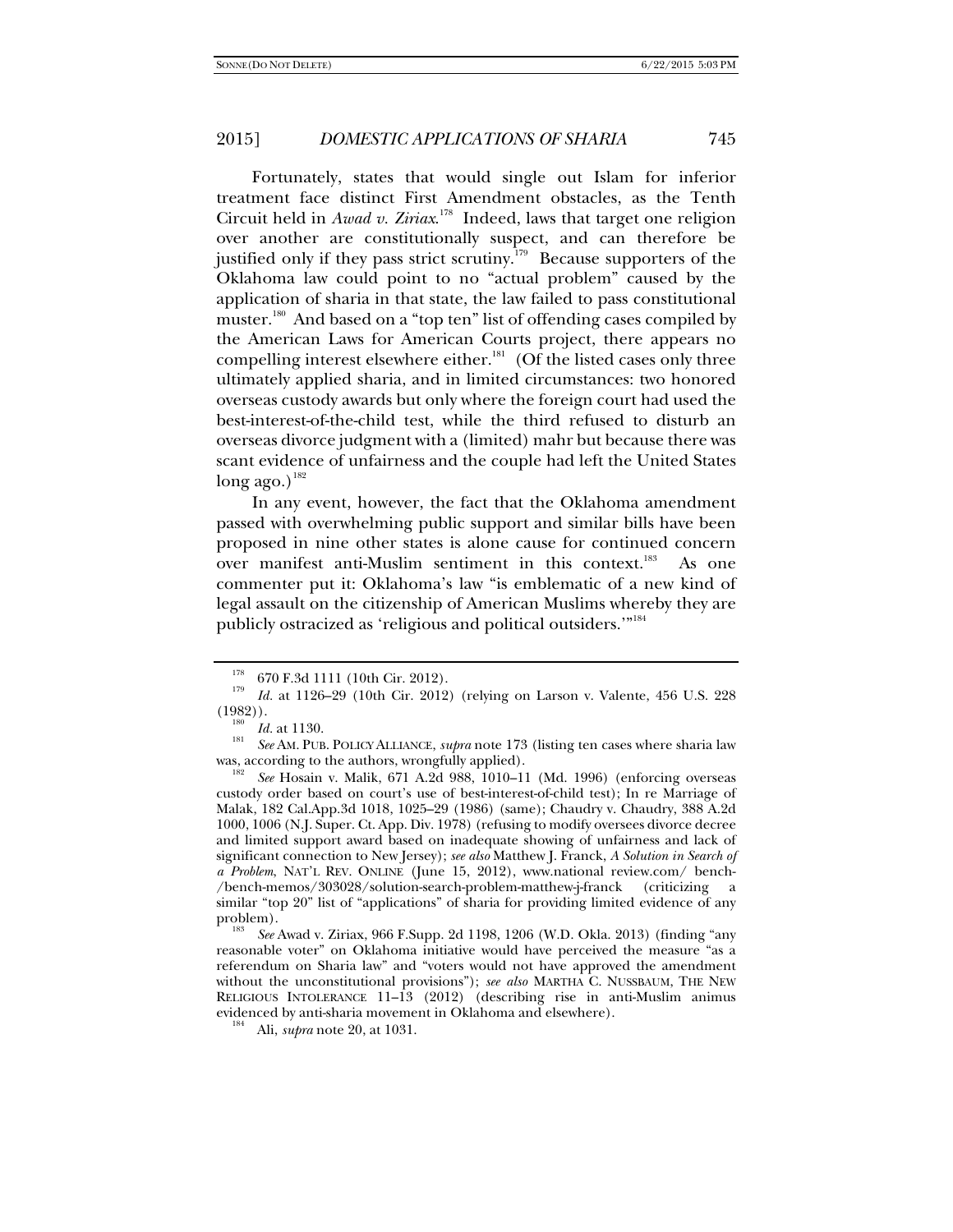# *B. No Religious Codes*

Regarding the second type of "anti-sharia" measure—the "no religious code" variant (category #2)—there is little improvement as a symbolic, practical, or even constitutional matter. The language of such legislation may not single out Islam, but there is little question it remains the target. As one South Dakota leader observed, the state's "no religious code" law "answer[s] the question of the Shariah law" without naming it.<sup>185</sup> Likewise, the sponsor of Texas's proposed "religious or cultural law" prohibition singled out sharia as the chief reason for the bill, claiming that "[w]e want to prevent [sharia's subjugation of women] from ever happening in Texas."<sup>186</sup> For better or worse—and perhaps ironically—supporters of such laws stress concerns over the merits of sharia rather than religious law generally; indeed, they are often religiously partisan themselves.<sup>187</sup> One need only look at the proposal in Georgia—which redundantly sought to prohibit faith-based "lashing, flogging, [and] stoning" or "forced marriage"—to infer these provisions are more about politics than  $law.<sup>188</sup>$ 

In any event, the proposition that religion should be banished entirely from the courts would have a significant practical impact on people of all faiths, not just Muslims. Assuming a non-redundant interpretation of such a law—i.e., that it is not merely restating the religious-question abstention principle required by the First Amendment—then any will, contract, or foreign judgment containing, or even mirroring, religious law would be in doubt.<sup>189</sup> If, as South Dakota's law provides, a court may not "enforce any provisions of any religious code," wills with Islamic inheritance rules, covenant-marriage contracts among Evangelical Christians, and Jewish Beth Din

<sup>185</sup> Karl Huus, *South Dakota Lawmakers Tackle 'Shariah question'*, NBC NEWS (Mar. 2, 2012), http://usnews.nbcnews.com/\_news/2012/03/02/10553424-south-dakota-law makers-tackle-shariah-question.

<sup>&</sup>lt;sup>186</sup> Anna M. Tinsley, *Texas Lawmakers Considering Sharia Law Ban*, FT. WORTH STAR-TELEGRAM, Apr. 11, 2011, http://www.mcclatchydc.com/2011/04/11/111934/texas-

<sup>&</sup>lt;sup>187</sup> See Lomi Kriel, *Muslim Group Seeks to Educate Houstonians on Islamic Law*, HOUSTON CHRON., Mar. 12, 2012, at B1 (describing support of anti-sharia laws from conservative Christian community, sometimes as a matter of "religious freedom"). 188 S. Res. 926, 2011-2012 Leg., Reg. Sess. (Ga. 2012); *see also* Volokh, *supra* 13, at

<sup>457 (</sup>describing enforcement of domestic criminal law as an obvious and vigorous

protections against violence undertaken in the name of religion). 189 *See* Eugene Volokh, *South Dakota Ban on Court Enforcement of Religious Law*, VOLOKH CONSPIRACY (Dec. 7, 2012), http://volokh.com/2012/12/07/south-dakotaban-on-court-enforcement-of-religious-law/ (describing broad implications of a nonredundant interpretation of South Dakota's no-religious-law provision).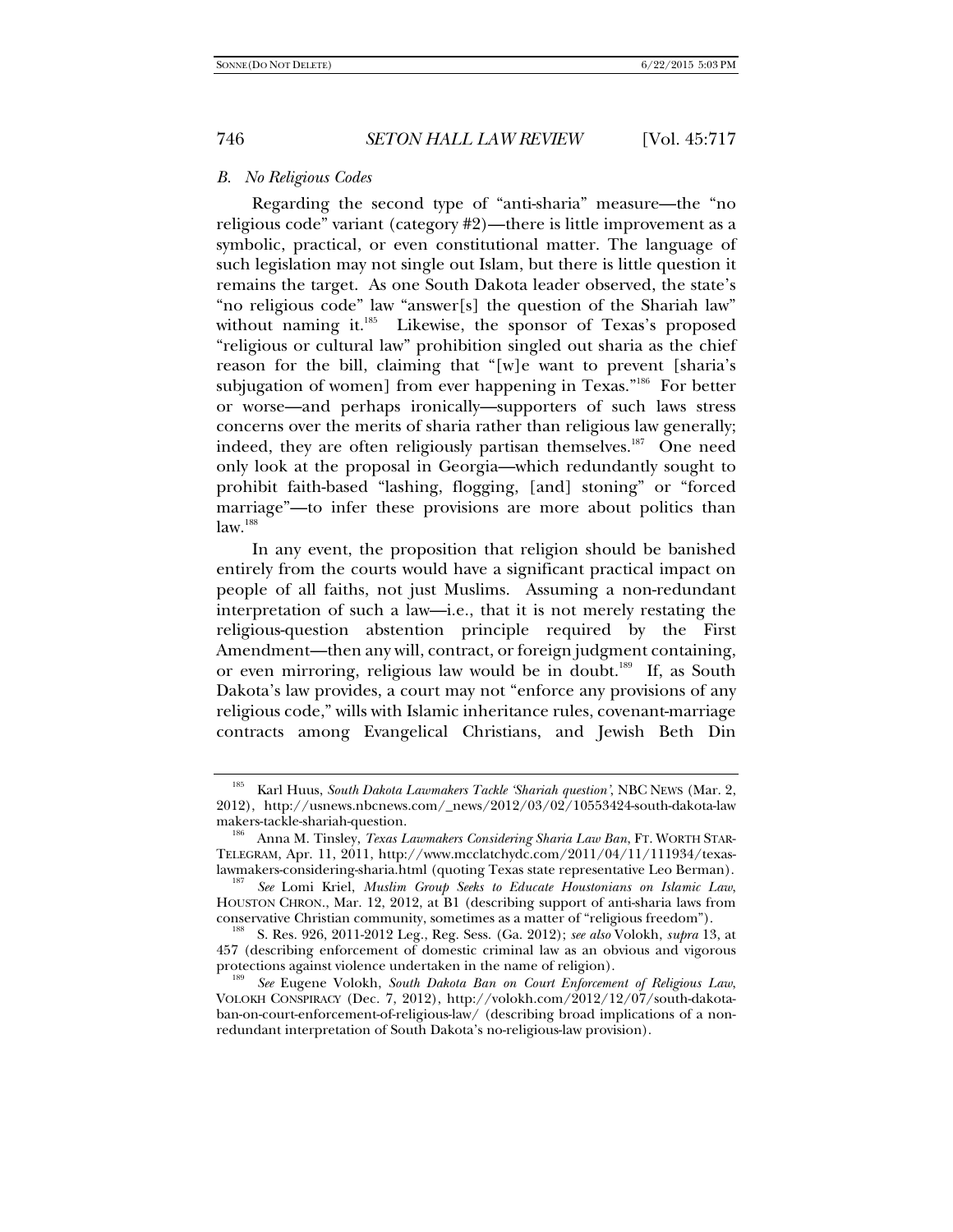arbitration agreements could all be unenforceable.<sup>190</sup>

As for the constitutionality of global religious-law prohibitions, they are arguably less offensive than sharia-specific measures given the facially neutral approach. Nevertheless, the singling out of religion in such provisions—if not the anti-Islamic animus motivating their proposal—renders them constitutionally suspect. As the Supreme Court urged in *Church of the Lukumi Babalu Aye v. City of Hialeah*: "[a]t a minimum, the protections of the Free Exercise Clause pertain if the law at issue discriminates against some or all religious beliefs or prohibits conduct because it is undertaken for religious reasons."<sup>191</sup> Moreover, to the extent anti-religious motivations are at play, "[t]he Free Exercise Clause protects against government hostility which is masked, as well as overt."192

Supporters might respond that laws prohibiting the judicial application of religious codes are necessary to prevent their undue recognition by the courts and the purported harms they cause interests presumably compelling enough to justify legislative action.<sup>193</sup> But the First Amendment itself forbids religious establishments—i.e., imposing religious law as such.<sup>194</sup> And most of the alleged harms at issue—e.g., physical violence, deprivation of civil rights—are already addressed by well-established state criminal laws and public policy.<sup>195</sup> In short, these measures are either redundant or unconstitutional.

# *C. Foreign-Law Limitations*

Finally, the most common and "stealthiest" attack on the use of sharia—particularly after the Tenth Circuit's decision in *Awad*—is the "foreign law" statute (category  $#3$ ).<sup>196</sup> At least eight states have adopted such laws (Alabama, Arizona, Florida, Kansas, Louisiana, North Carolina, Oklahoma, and Tennessee), and bills have been proposed in

<sup>&</sup>lt;sup>190</sup> *See id.* (providing examples of faith-based arrangements jeopardized by religious-code laws).

 $r_{\text{H2}}^{191}$  508 U.S. 520, 532 (1993).<br><sup>193</sup> *Id.* at 534.

*See, e.g.*, Huus, *supra* note 185 (describing establishment and personal-harm concerns driving South Dakota law); Kriel, *supra* note 187, at B1 (describing Texas

effort's entanglement focus).<br><sup>194</sup> *See* Volokh, *supra* note 189 (describing the redundancy of various establishment<br>concerns behind no-religious-code measures).

See Grunert, *supra* note 5, at 725–26 (describing the redundancy of domestic anti-sharia measures: "For all of their gloomy predictions of Islamization in the American heartland, anti-sharia activists have failed to explain how or why United States civil and criminal law, supported by over one hundred years of Supreme Court precedent, would suddenly cease to apply to Muslim-Americans."). 196 Vischer, *supra* note 23, at 27.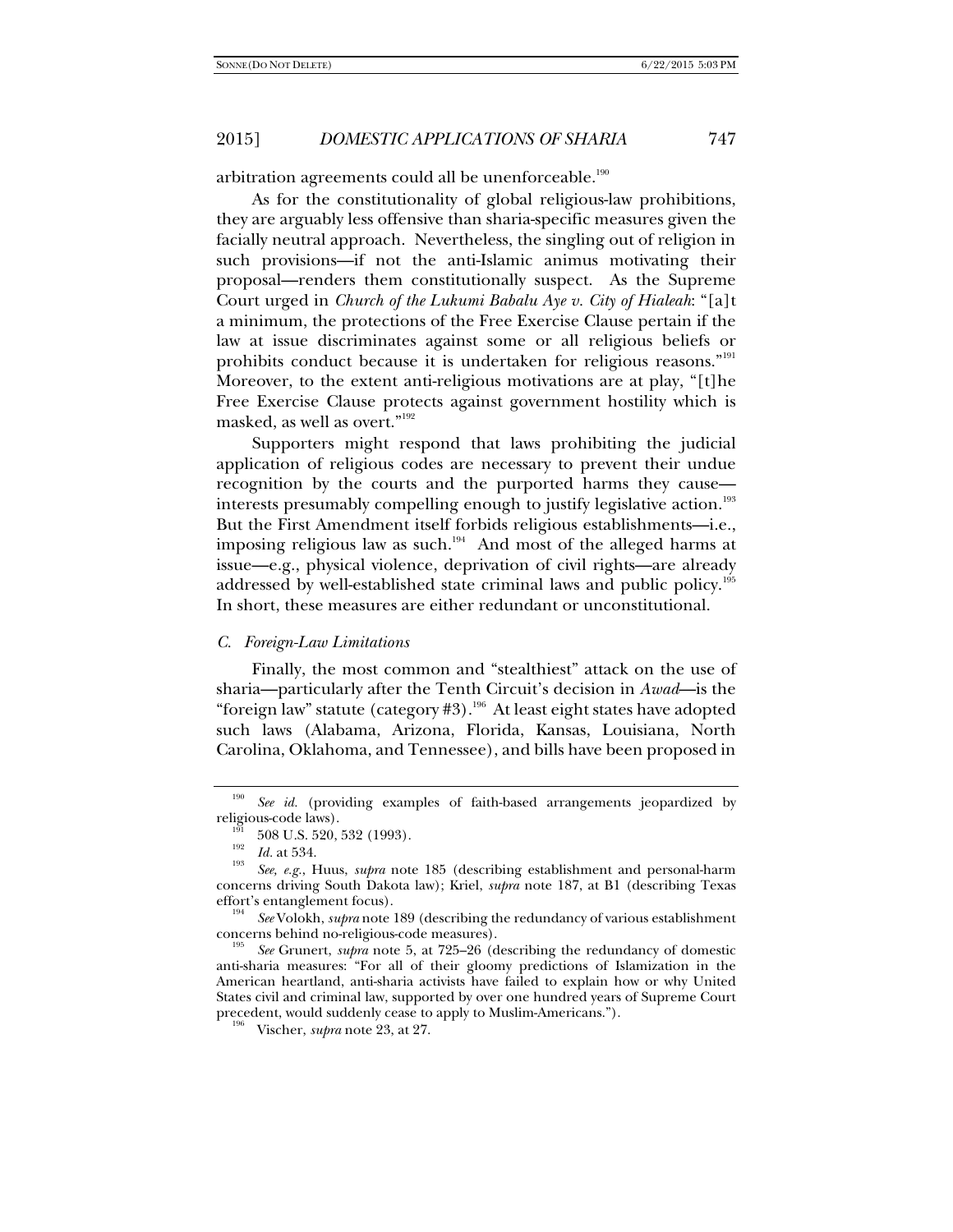twenty-three other states, from Alaska to Vermont.<sup>197</sup> And although these foreign-law statutes stand up better to constitutional muster, and many arguably add little to the law—e.g., by simply requiring courts to act constitutionally—they may be the most insidious of all to the interests of religious liberty.<sup>198</sup>

States have taken two general approaches to the foreign-law statute. The first, and most typical, version limits or prohibits the enforcement of any foreign *law* that would itself result in a violation of the state or federal constitution, laws, or public policy.<sup>199</sup> Alabama, Arizona, Florida, Louisiana, North Carolina, and Tennessee have enacted this sort of law to varying degrees; bills have been offered in thirteen other states.<sup>200</sup> The second version of the foreign-law statute prohibits courts from considering the laws of any foreign *system* that fails to afford rights akin to those under the state or federal constitution, regardless the specific law or judgment at issue in the case.<sup>201</sup> Statutes of this latter type have been passed in Kansas and Oklahoma (after the failed referendum); bills have been offered in eight states. $202$ 

Requiring courts to act constitutionally should not really have a direct impact on the use of sharia in domestic courts. Because religious law is implicated only where its use is otherwise in accord with (or perhaps even required by) the constitution, foreign-law statutes that would set the constitution as a limit should be pointless, at least

<sup>197</sup> <sup>197</sup> See supra notes 170, 171 (citing state anti-foreign law provisions).

*See* Vischer, *supra* note 23, at 27–28 ("Even though the First Amendment has now forced anti-Sharia advocates to frame their proposed laws so broadly as to be meaningless, these initiatives should be vigorously contested by the defenders of religious liberty.").

See PATEL ET AL., *supra* note 173, at 18 tbl. 1 (listing states with foreign-law measures triggered by direct violation of the state or federal constitution, laws, or policy).

*See id.*; ALA.CONST. art. I, § 13.50 (2014); ARIZ.REV. STAT.ANN. § 12-3101 (2013); FLA. STAT. § 61.0401 (2014); LA. REV. STAT. ANN. § 9:6001 (2010); N.C. GEN. STAT. § 1- 87.12 (2013); TENN. CODE ANN. § 20-15-101 (2010).<br><sup>201</sup>*See* PATEL ET AL., *supra* note 173, at 18 tbl. 1 (listing states with foreign-law

measures). *See also* Estin, *supra* note 110, at 1032 (lamenting "broad comparative

KAN STAT. ANN. § 60-5103 (2013); OKLA. STAT. tit. 12, § 20 (2012) (referencing a law enacted by the Oklahoma legislature in 2013 to replace the state's defunct anti-Sharia constitutional amendment). *See also* Eugene Volokh, *California Court: 'The Probable Use of Islamic Law in a Civil Action . . . Offends California Policy*,' WASH. POST (Nov. 2014), http://www.washingtonpost.com/news/volokh-conspiracy/wp/ 2014/11/04/california-court-the-probable-use-of-islamic-law-in-a-civil-action-offendscalifornia-policy/ (criticizing California state court order refusing to recognize Iranian law based on systemic problems, or, as the superior court put it, "Iran is run by mullahs and lacks an independent judiciary and due process of law").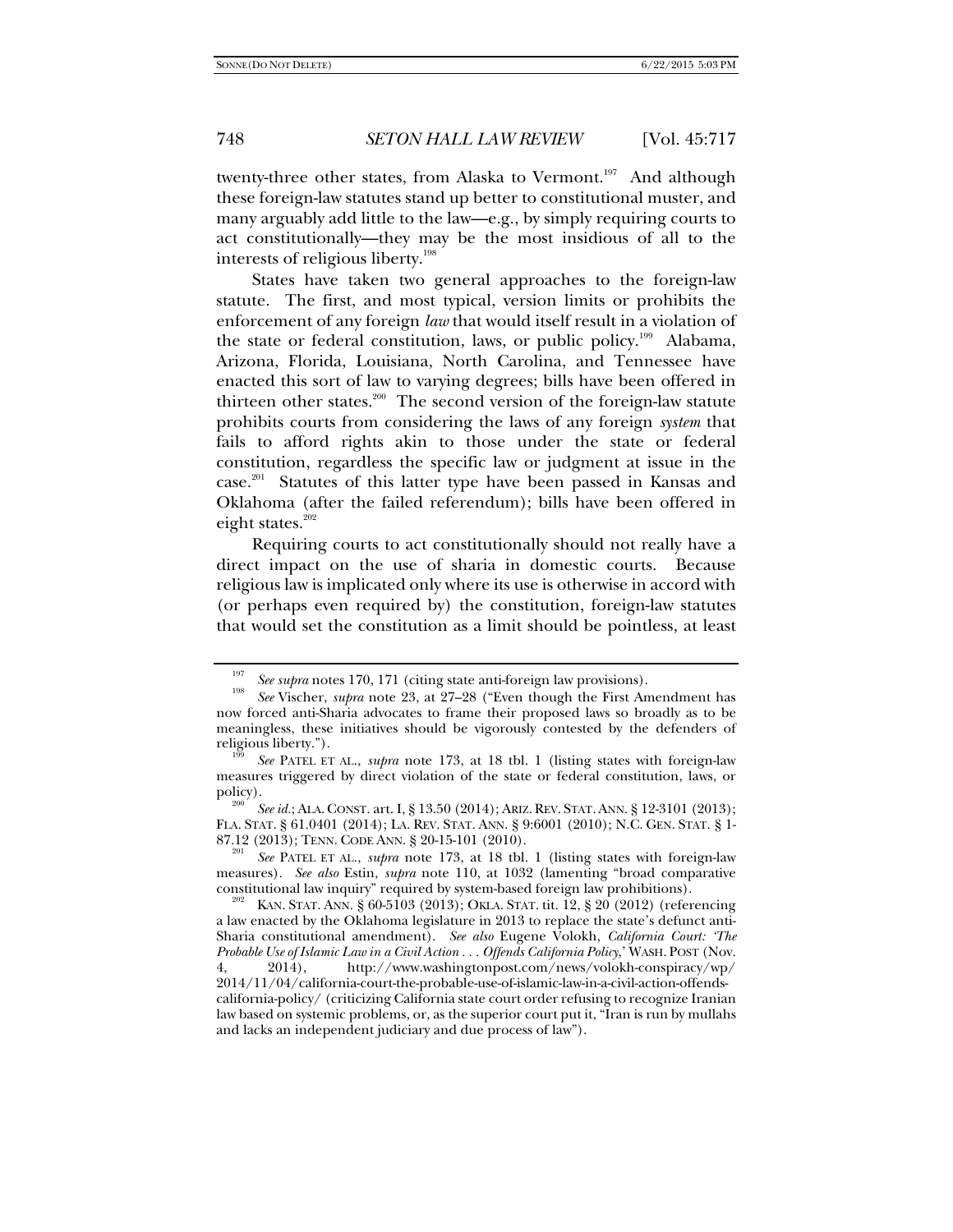from a legal perspective.<sup>203</sup> As Professor Vischer has noted, "American courts are generally not in the business of issuing rulings that violate litigants' constitutional rights."204 Moreover, because violations of public policy already limit applications of foreign law, foreign-law statutes that include public policy as a further limiting ground should really be no stronger than constitutional limits; again, as a legal matter.<sup>205</sup> Likewise, even in states that would prohibit the application of foreign law where doing so would conflict with state law, any such application would be driven by the state's conflicts rules, and thus, by its nature, should be understood as consistent with state law—in its entirety—anyway.206

Courts, however, may differ in their interpretation of constitutional, public-policy, or other state-law limits, causing (at a minimum) significant uncertainty for faith-based legal arrangements—not only for Muslims but all believers. For example, one might interpret Arizona's ban on the "enforcement" of foreign law where "doing so would violate" state or federal law as forbidding any result that differs from domestic law; as opposed to requiring only that the state's conflicts rules operate.<sup>207</sup> Similarly, a court might evaluate whether an underlying foreign judgment was obtained according to domestic procedural standards (beyond the state's conflicts rules) in interpreting the Louisiana or North Carolina statutes, which refuse such judgments if a constitutional violation "results."<sup>208</sup> Finally, a court might reject an arbitration order under these laws where the panel

American public policy.").<br><sup>206</sup> *See* Quraishi-Landes, *supra* note 13, at 246 (describing a pre-existing conflicts-<br>based approach to the application of religious law).

<sup>203</sup> *See* Elsayed, *supra* note 1, at 965 (calling "superfluous" foreign-law statutes to the extent that they would "prohibit courts from basing their decisions on foreign legal systems that do not provide the same protections guaranteed under the U.S. Constitution"); Fallon, *supra* note 55, at 176 ("Given that by the very definition of comity, principles of foreign law do not override the U.S. Constitution, efforts to ban Sharia [on that basis] are simply unnecessary.").<br><sup>204</sup> Vischer, *supra* note 23, at 27.<br><sup>205</sup> *See* Volokh, *supra* note 21, at 236 ("Existing choice of law rules contain many

tools that ensure American courts do not apply a foreign law that is sufficiently against

based approach to the application of religious law). 207 ARIZ. REV. STAT. ANN. § 12-3101 (2013); *see also* Matt Anderson, *The Threat to Interest-Free Home Financing: The Problem of State Governments' Prohibition of Islamic-Compliant Financing Agreements*, 37 HAMLINE L. REV. 311, 334 (2014) (describing uncertainty caused by foreign-law statutes in the enforcement of contracted-for choice-

of-law provisions). 208 LA. REV. STAT. ANN. § 9:6001 (2010); N.C. GEN. STAT. § 1-87.12 (2013); *see also*  PATEL ET AL., *supra* note 173, at 32 ("[S]tate courts acting under a foreign law ban may . . . refus[e] enforcement when foreign proceedings deviate from specific procedures considered constitutionally necessary to satisfy the requirement of due process in the United States.").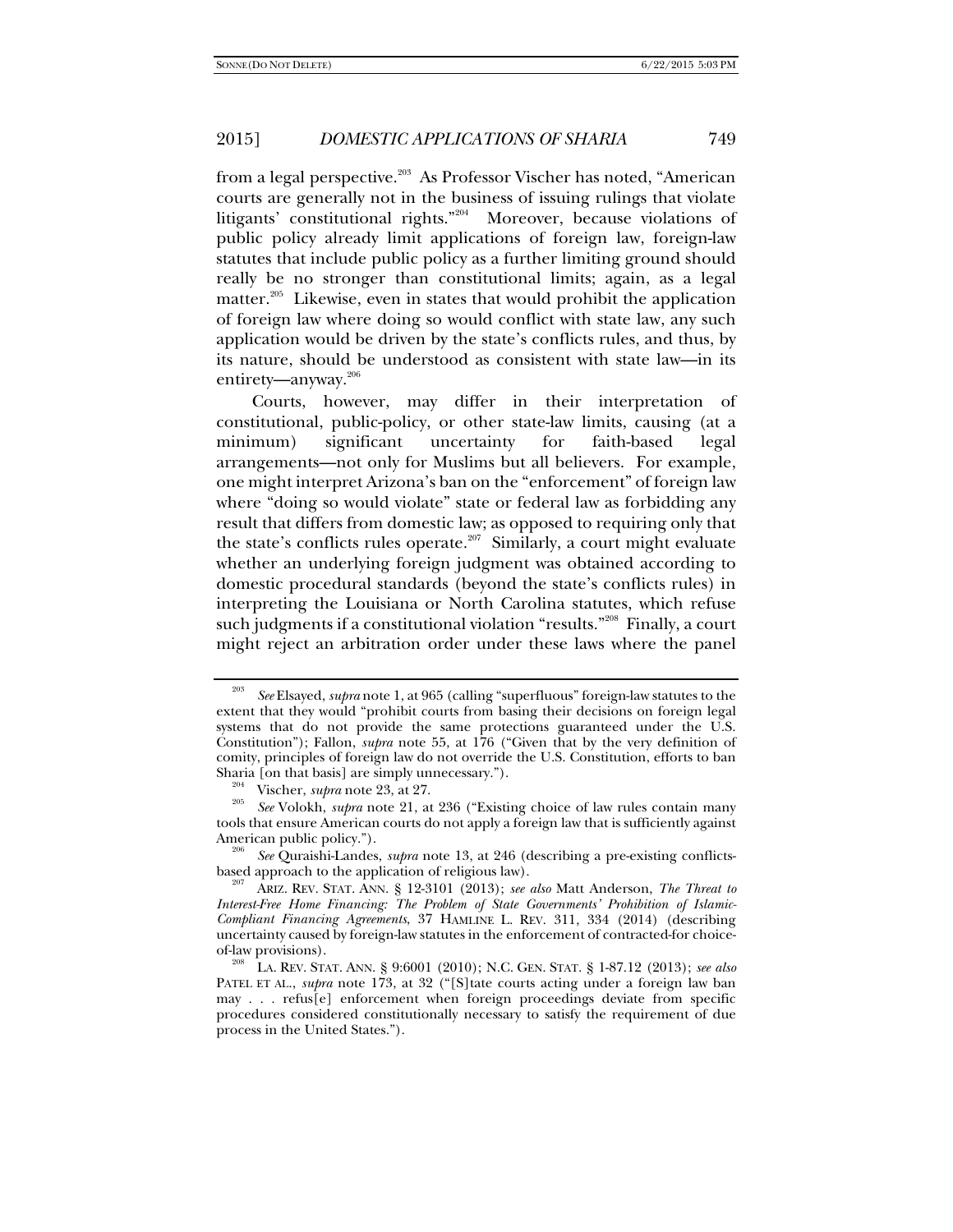addressed religious questions in a manner contrary to the Establishment Clause.<sup>209</sup> In these respects, common "foreign" approaches such as faith-based tribunals, contracted-for waivers of rights, or judgments obtained without a jury would all be at risk regardless whether they would otherwise be honored as a matter of comity. $210$ 

In any event, the fact that this first version of the foreign-law statute (i.e., no violation of constitution, public policy, or other domestic law) is superfluous at the least, and confusing at the most, may be its greatest significance. To the extent these statutes are unnecessary, their (often-dogged) pursuit can rightly be perceived as nothing more than an attempt to divide and stigmatize.<sup>211</sup> And based on their common legislative history, the unspoken enemy is Muslim.<sup>212</sup> One need only read the recently adopted Alabama measure, which restricts the use of laws established "by any *people, group, or culture different* from the Constitution and laws of the United States or the State of Alabama," to get the implication.<sup>213</sup> Finally, even where the impact is unclear, the chilling effect on the personal affairs of those potentially affected is unmistakable. $214$  (The fact that several states exempt corporations from their new foreign-law rules only furthers the notion that they are more about degrading religious practice than protecting domestic legal principles). $^{215}$ 

<sup>209</sup> *See* Samir Islam, Comment, *The Negative Effects of Ill-Advised Legislation: The Curious Case of the Evolution of Anti-Sharia Law Legislation into Anti-Foreign Law Legislation and the Impact on the CISG*, 57 HOW. L.J. 979, 1016 (2014) (describing possible entanglement problems for enforcing faith-based arbitration under an anti-foreign law regime). 210 *See* PATEL ET AL., *supra* note 173, at 23 (describing the wide impacts on the lives

of Muslims and other faiths of even narrow foreign-law statutes). 211 *See* Vischer, *supra* note 23, at 28 (observing that unnecessary foreign-law statutes

<sup>&</sup>quot;serve[ ] only to fan the flames of religious intolerance while nurturing public acceptance of the notion that the religious commitments of our citizens have no place

<sup>&</sup>lt;sup>212</sup> *See PATEL ET AL., supra* note 173, at 33–35 (describing anti-Muslim legislative history of foreign-law statutes: "as the history of these bans shows, anti-foreign law measures have been pushed, in large part, by those who openly advocate an anti-Islamic agenda").<br><sup>213</sup> ALA. CONST. art. I, § 13.50 (2014) (emphasis added).

*See* Islam, *supra* note 209, at 1015–16 (describing "chilling effects" of foreign-law statutes).<br><sup>215</sup> ALA. CONST. art. I, § 13.50(h) (2014); LA. REV. STAT. ANN. § 9:6001(g) (2013);

TENN. CODE ANN. § 20-15-101 (2010). The fact that exceptions are made might also undercut the constitutionality of foreign-law statutes. *See* Fraternal Order of Police Newark Lodge No. 12 v. City of Newark, 170 F.3d 359, 365–66 (3d Cir. 1999) (applying strict scrutiny under the First Amendment to laws that treat substantial categories of secular conduct more favorably than religious conduct; there, beard rules for police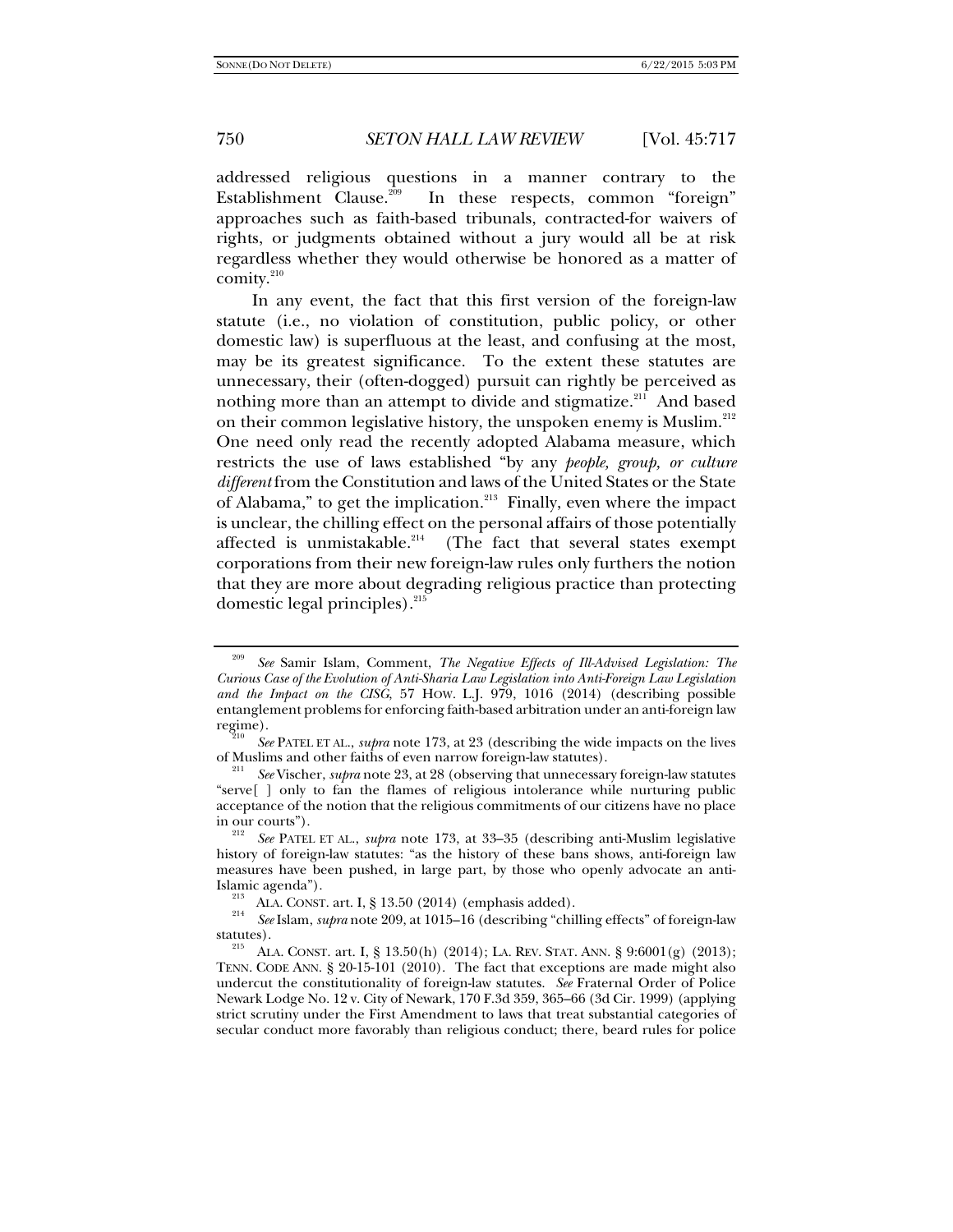The second version of the foreign-law statute—i.e., no application of laws from an out-of-sync system—is less common, but more significant as a practical matter. In Kansas, for example, courts cannot enforce foreign laws arising from a "code or system that would not grant the parties affected by the ruling or decision the same fundamental liberties, rights and privileges granted under the United States and Kansas constitutions."216 Naturally, examining the domestic legitimacy of an entire legal system rather than determining whether enforcing a particular law or judgment violates public policy breaks from traditional conflicts doctrine and related notions of comity.<sup>217</sup> And the disqualifying circumstances are broad, including most domestic-relations arrangements from countries that otherwise lack full gender equality (a common scenario), almost any faith-based arbitration (which would include established religious rules in conflict with the First Amendment), and any choice-of-law provision involving a jurisdiction without, say, a civil-jury trial. $^{218}$ 

The foreign-system approach is particularly harmful to Muslims. Mahr contracts, which are common among Muslim married couples, are often entered into in countries that neither separate church and state nor treat men and women equally, and would thus be rejected on that basis no matter their terms.<sup>219</sup> And because foreign "systems" are not limited to sovereign nations, but could also include religious codes, any estate plan based on sharia would be suspect given the many differences between faith-based systems like sharia and Western secular law, even if the estate terms at issue are unremarkable. $220$ 

officers).<br><sup>216</sup> KAN. STAT. ANN. § 60-5103 (2012).<br><sup>217</sup> See can grally Fallon, subtrained 55 (

*See generally* Fallon, *supra* note 55 (describing clash between anti-sharia laws and comity).

*See* Volokh, *supra* note 21, at 238–42 (describing implications of the Kansas-style approach to foreign law on domestic relations and choices of foreign law in business contracts); Islam, *supra* note 209, at 1016 (describing impacts on faith-based arbitration).

*See* Ryan H. Boyer, Comment, *"Unveiling" Kansas's Ban on Application of Foreign Law*, 61 KAN. L. REV. 1061, 1079 (2013) (outlining challenges to mahr enforcement under Kansas statute); *see also* Soleimani v. Soleimani, No. 11CV4668, ¶ 27 (D. Ct. Johnson Cnty. Kan. 2012), *available at* www.volokh.com/wp-content/uploads/ 2012/09/soleimani.pdf (describing impacts of the new Kansas law: "Thus, if a premarital agreement in the context of [the new statute], was the product of a legal system which is obnoxious to equal rights based on gender, a court could not become

See generally Mohammedi, *supra* note 61 (describing non-Western estate practices that are sacred to Muslims and should be respected as a matter of freedom of contract).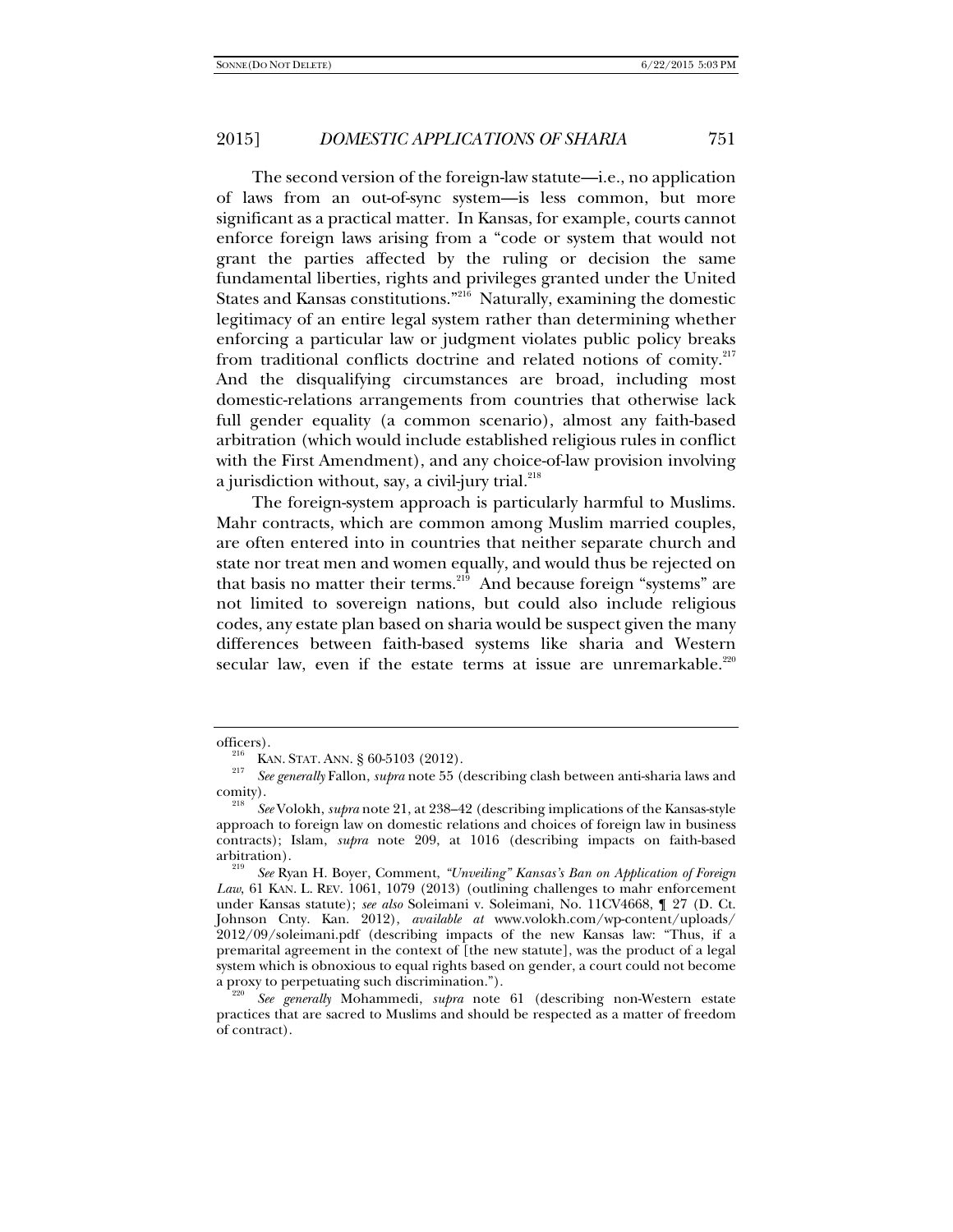Sharia-based arbitration would similarly be at risk.<sup>221</sup> Finally, and like their foreign-law counterparts, the legislative history behind these foreign-system laws plainly reveals their target is sharia and the affairs of Muslims, with particularized stigma on the basis of religious belief the inevitable result. $222$ 

In sum, whether prohibiting sharia or religious law outright or limiting the application of foreign law, the wave of recent laws on the subject unnecessarily disrupts the free exercise by Muslim Americans of their religious faith, and more.

## V. SHARIA AND RELIGIOUS LIBERTY

Thomas Jefferson famously observed of the removal of Christianspecific language from an earlier draft of the 1786 Virginia Act for Religious Freedom (the First Amendment's chief precursor) that the Act was thus "meant to comprehend, within the mantle of its protection, the Jew and the Gentile, the Christian and Mohammedan, the Hindoo and Infidel of every denomination."223 And although the protection of non-Christians was not without controversy at our nation's founding, $224$  the global concept of religious freedom as a universal human right, no matter the particular faith practiced—or not practiced, as the case may be—has since become constitutional dogma.225 The Supreme Court declared in 1952, accommodating religious choices "follows the best of our traditions."226

<sup>221</sup> *See* Elsayed, *supra* note 1, at 967 (observing that sharia arbitration differs from constitutional procedures). An examination of religious arbitration may also violate the Establishment Clause, by requiring the court to examine the adequacy of particular religious laws; or the Free Exercise Clause, by prohibiting arbitration in situations where secular arbitration would be allowed. *See id.* at 966–68 (describing First Amendment implications of foreign-system scrutiny).

<sup>&</sup>lt;sup>222</sup> *See* Boyer, *supra* note 219, at 1069 (describing anti-Muslim bias in Kansas legislative history).

THOMAS JEFFERSON, AUTOBIOGRAPHY (1821), *reprinted in* 1 WRITINGS OF THOMAS JEFFERSON  $66-67$  (A. Lipscomb et al. eds., 1903).

*See* DENISE A. SPELLBERG, THOMAS JEFFERSON'S QUR'AN: ISLAM AND THE FOUNDERS  $3-11$  (2013) (describing conflicting views at the founding on the rights of Muslims).

*See* County of Allegheny v. ACLU, 492 U.S. 573, 590 (1989) ("Perhaps in the early days of the Republic [the First Amendment was] understood to protect only the diversity within Christianity, but today [it is] recognized as guaranteeing religious liberty and equality to 'the infidel, the atheist, or the adherent of a non-Christian faith such as Islam or Judaism.'") (quoting Wallace v. Jaffree, 472 U.S. 38, 52 (1985)); *see also* Everson v. Bd. of Educ. of Ewing Twp., 330 U.S. 1, 15–16 (1947) (observing that the First Amendment includes the protections of all faiths).<br><sup>226</sup> Zorach v. Clauson, 343 U.S. 306, 314 (1952).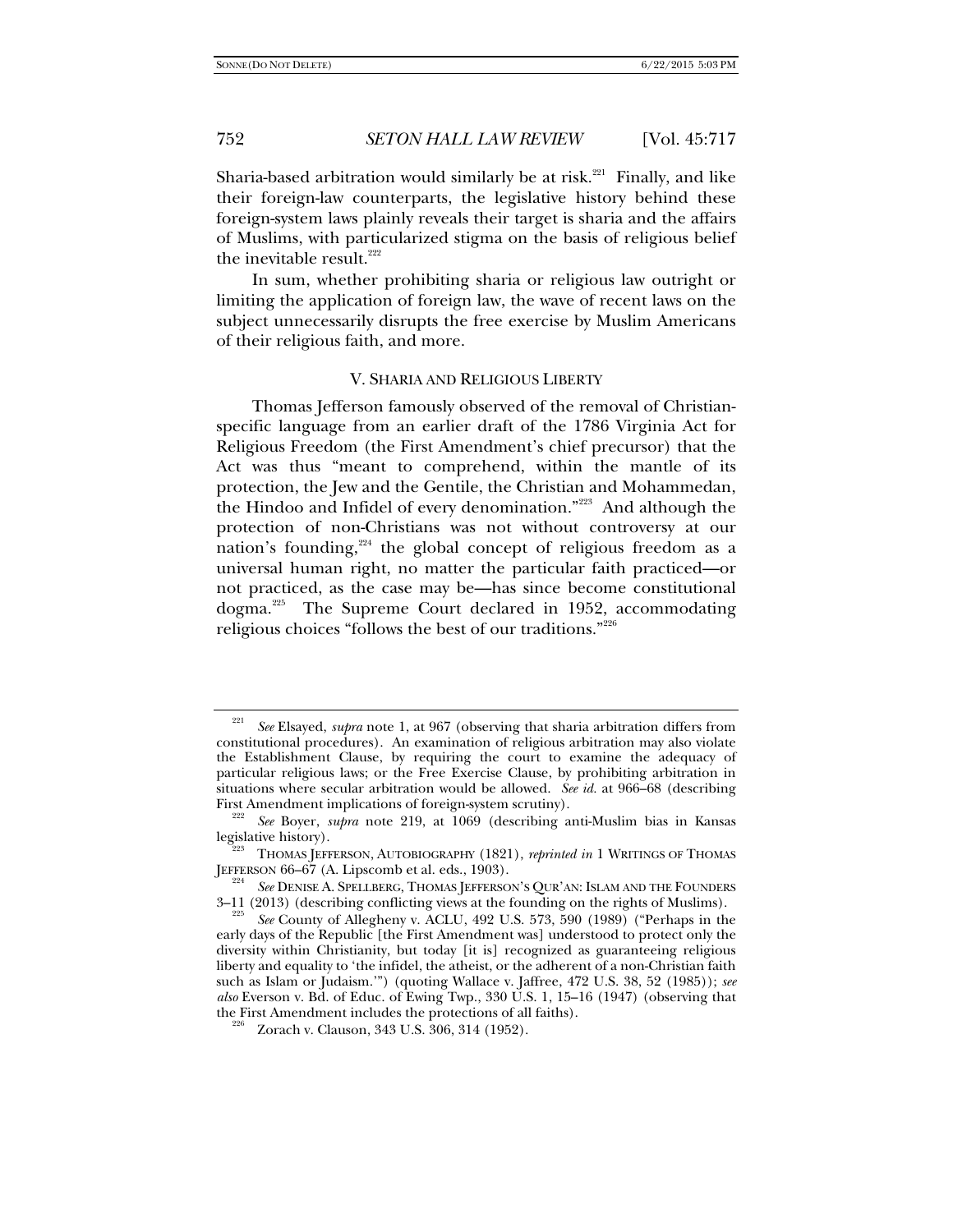Religious freedom is perhaps nowhere more important than where a given practice or belief is controversial or unpopular. As Justice Robert Jackson poignantly emphasized for the Supreme Court in upholding the right of Jehovah's Witnesses to refuse to salute the flag, "freedom to differ is not limited to things that do not matter much. That would be a mere shadow of freedom. The test of its substance is the right to differ as to things that touch the heart of the existing order.<sup>"227</sup> Moreover, the Court has since noted, "religious" beliefs need not be acceptable, logical, consistent, or comprehensible to others in order to merit First Amendment protection."<sup>228</sup> And this protection applies both to beliefs and actions; the latter may be subject to greater government regulation, of course, but never in a discriminatory way—barring compelling circumstances.<sup>229</sup>

In light of these norms, sacred practices pursued by Muslim Americans under sharia-based religious or foreign law should be protected (or not) according to existing conflicts and constitutional rules. They should not be singled out for disfavored treatment. To the common observer of law and religion in the United States, it is not unusual for believers to choose a set of principles to govern their affairs; nor is it rare for private arbitration arrangements or foreign judgments to reflect religious practices.<sup>230</sup> To target Muslims, therefore, is not only inconsistent with how we treat similar arrangements in other faiths but clashes with domestic notions of familial subsidiarity, freedom of contract, and religious freedom. It also places Muslims, and faith-based arrangements generally, in an inferior position relative to analogous secular relationships—e.g., contracts that mention religion or other "foreign" concepts, as opposed to those that do not.<sup>231</sup>

The current push to outlaw "sharia in America" poses a significant threat to the Muslim family, whether by refusing to enforce domesticrelation arbitration agreements, nullifying mahr contracts, or dishonoring marriages and divorces first entered into in Muslim

<sup>&</sup>lt;sup>227</sup> W. Va. State Bd. of Educ. v. Barnette, 319 U.S. 624, 642 (1943).<br><sup>228</sup> Thomas v. Review Bd. of Ind. Employment Sec. Div., 450 U.S. 707, 714 (1981).<br><sup>229</sup> See Church of the Lukumi Babalu Aye, Inc. v. City of Hialeah,

<sup>34 (1993) (</sup>describing non-discriminatory approach to religious beliefs and actions

under First Amendment). 230 *See* Volokh, *supra* note 13, at 431–32 (describing common occurrence in American law for faith-based estate planning, contracting, arbitration, and domestic

See Schmitz, *supra* note 25, at 1 (observing that domestic anti-sharia laws "assault[ ] religious liberty by putting contracts with a religious motivation on an unequal footing with contracts that have no religious motivation").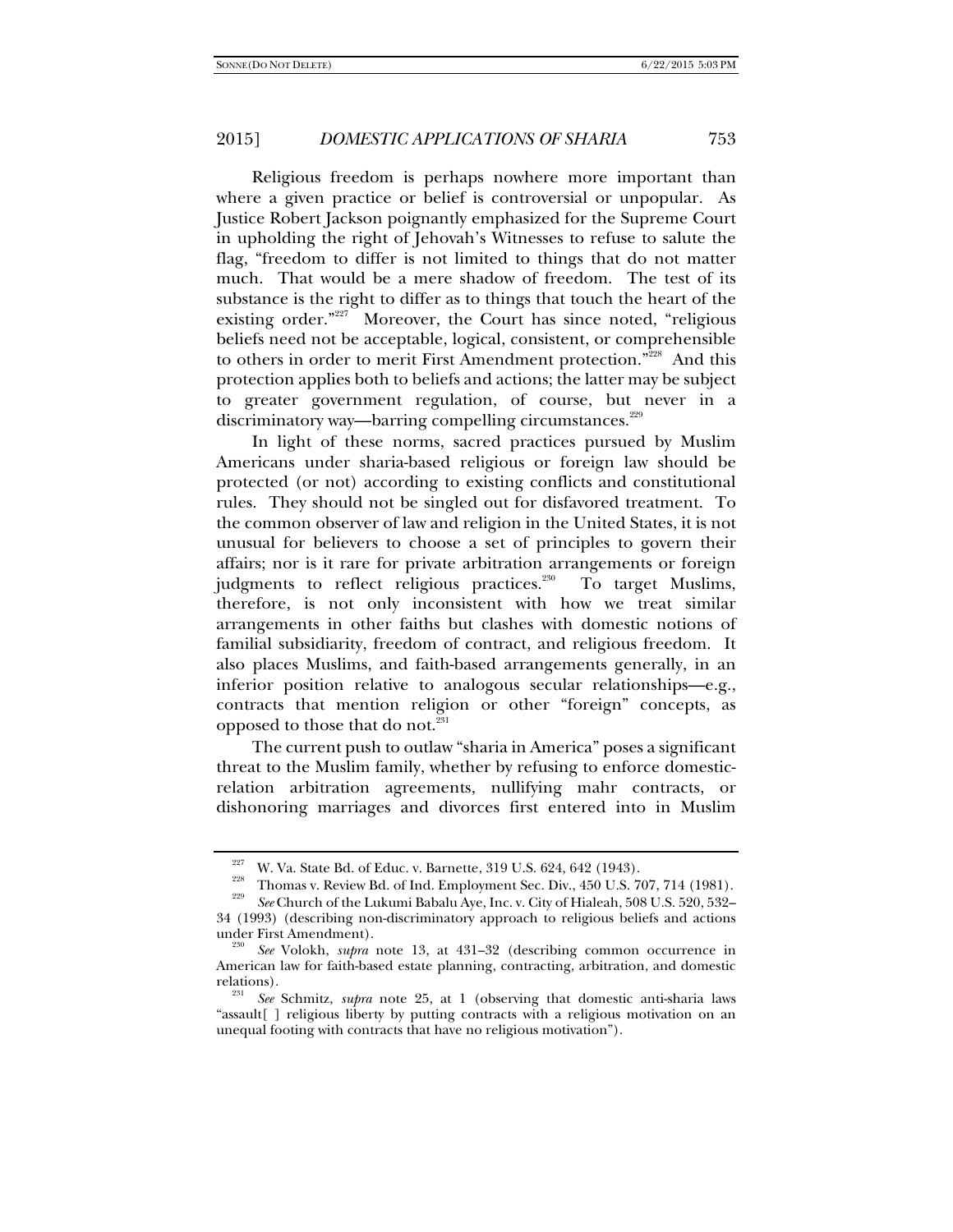countries.232 And in striking at "the heart" of sharia (i.e., the family), affected states either discriminate directly against Islam or malign it as an alien way of life inherently subject to suspicion.<sup>233</sup> Domestic "antisharia" measures also undermine the (often predominant) religious interests in marriage and family life, and the corresponding balance with state authority in this context achieved with almost every other religion throughout our history.<sup>234</sup>

Muslim Americans, and religious liberty generally, also suffer from the impact of "anti-sharia" measures on estate-planning practices. In this context, the twin freedoms of contract and testamentary disposition are undercut based not on the merits of the bequest but on religious grounds (also a common element in such deeply personal circumstances).235 Although courts may not resolve disputes over the merits or substance of religious beliefs—in this or any other circumstance—the fundamental ability to dispose of one's own property as one sees fit should not vary based on the motivations behind that disposal.<sup>236</sup> And where, as in the case of Islam, specialized dispositions may be a fundamental duty of the faith, the need for protection is clear—particularly absent an "actual problem" to the contrary.<sup>237</sup>

As for faith-based dispute resolution, "anti-sharia" measures diminish the religious-liberty aspects of communal decision-making, which is important to many religions but particularly minority faiths that may be understandably skittish about a majority-led justice

<sup>232</sup> *See generally* Abed Awad, *Islamic Family Law in American Courts*, in MUSLIM FAMILY LAW IN WESTERN COURTS 168 (E. Giunchi ed., 2014) (describing current (stable) state of resolving marital disputes in domestic courts and the threat to such arrangements posed by anti-sharia laws).

<sup>&</sup>lt;sup>233</sup> *See* Fallon, *supra* note 55, at 181 (describing corrosive effect on American culture bred by domestic anti-sharia movement's stigmatization of Muslims).

culture bred by domestic anti-sharia movement's stigmatization of Muslims). 234 *See* Joel A. Nichols, *Multi-Tiered Marriage*, in MARRIAGE AND DIVORCE IN A MULTICULTURAL CONTEXT 11, 11–15 (Joel A. Nichols, ed. 2012) (describing domestic interplay between religious and state authority in domestic marriage regulation); *see also* Robert D. Baird, *Traditional Values, Governmental Values, and Religious Conflict in Contemporary India*, 1998 B.Y.U. L. REV. 337, 344 (1998) ("Both Hindus and Muslims have traditionally held that family law was part of their religion and not a secular

matter."). 235 *See* Volokh, *supra* note 13, at 435 (describing faith-based interests in estate planning).

*See id.* at 436–37 (arguing that the "strong presumption in American law" for the "freedom to dispose one's property by will" should not vary based on religious

See Mohammedi, *supra* note 61, at 264 ("[E]very single practicing Muslim must ensure that his or her estate is distributed in a fashion dictated by Sharia law."); Awad v. Ziriax*,* 670 F.3d 1111, 1130 (10th Cir. 2012) (rejecting Oklahoma's anti-sharia law based on lack of "actual problem").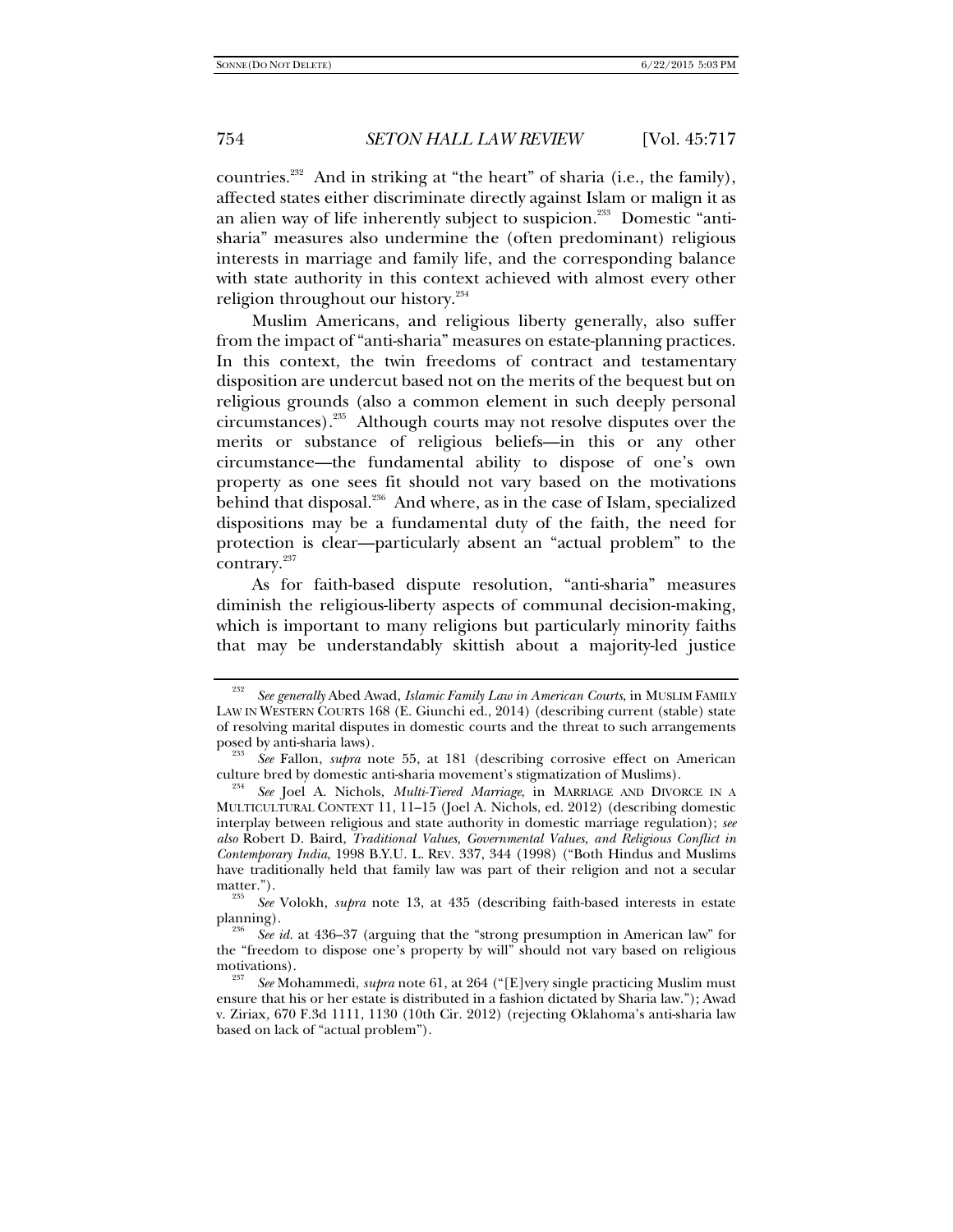system.<sup>238</sup> In an "anti-sharia" regime, courts would second-guess both the nature and substance of faith-based arbitration, contrary to the global rule that private arbitration arrangements should be honored as a matter of freedom of contract and disturbed only where there is an abuse of authority or a violation of public policy.<sup>239</sup> And where foreign judgments are concerned, courts would similarly unduly interfere with otherwise-valid rulings from competent jurisdictions, both in violation of our long-standing tradition of comity (on which, not incidentally, we rely for similar respect for our laws and judgments abroad) and to the particular detriment of immigrant populations.<sup>240</sup>

To the extent problems arise in the enforcement of faith-based contracts or foreign law or judgments—e.g., gender discrimination, deprivation of civil rights, unconscionable contracts—those should of course be addressed.<sup>241</sup> But they in fact are being addressed, and in ways that do not malign faith.<sup> $242$ </sup> Religious liberty does not always trump.<sup>243</sup> Rather, public policy, comity, conscionability, and even the First Amendment itself, provide meaningful limits in the application of private and foreign law, religious or otherwise.<sup>244</sup> And where there

<sup>238</sup> *See* Helfand, *supra* note 153, at 167 ("Thus, the existence of religious arbitration tribunals—and the legal enforceability of their awards—significantly expands the scope of religious liberty enjoyed by religious legal communities as they provide an adjudicative forum that both embodies religious values and promotes religious practices."); *see also* Bambach, *supra* note 146, at 404 (observing that Muslim tribunals are attractive because "they may be more aware of, and sensitive to, cultural or religious practices that run counter to U.S. norms").

<sup>&</sup>lt;sup>239</sup> See Bambach, *supra* note 146, at 401 (describing general rules of enforceability for arbitration agreements, including those rooted in religion).

<sup>&</sup>lt;sup>240</sup> *See, e.g.*, Fallon, *supra* note 55, at 155–57, 164–66 (describing comity implications of anti-sharia laws on immigrant Muslim population).

See Lugo, *supra* note 27, at 79 ("Adoption of Islamic practices or Sharia law to the result of institutional discrimination against women is in conflict with American laws, constitutional protections, and public policy."); Estin, *supra* note 60, at 601 (raising gender-based free-exercise and family-law concerns in the context of faithbased contracting for domestic-relations matters).

*See* Volokh, *supra* note 21, at 236 ("Existing choice of law rules contain many tools that ensure American courts do not apply a foreign law that is sufficiently against American public policy.").<br><sup>243</sup> John Witte, Jr., *The Future of Muslim Family Law in Western Democracies*, *in* SHARI'A

IN THE WEST 279, 286 (R. Adhar & N. Aroney eds., 2010) (observing that "even though religious freedom is cherished" in the West, it does not always trump).

See ASIFA QURAISHI-LANDES, INST. FOR SOC. POLICY & UNDERSTANDING, SHARIA AND DIVERSITY: WHY SOME AMERICANS ARE MISSING THE POINT 16 (2013), http://www.ispu.org/pdfs/ISPU\_Report\_ShariaDiversity\_Final\_web.pdf (describing common-law limits on domestic application of sharia); Fallon, *supra* note 55, at 180 (observing that "[t]he First Amendment's Free Exercise and Establishment Clauses protect against the application of religious law to a party who has not agreed to such application").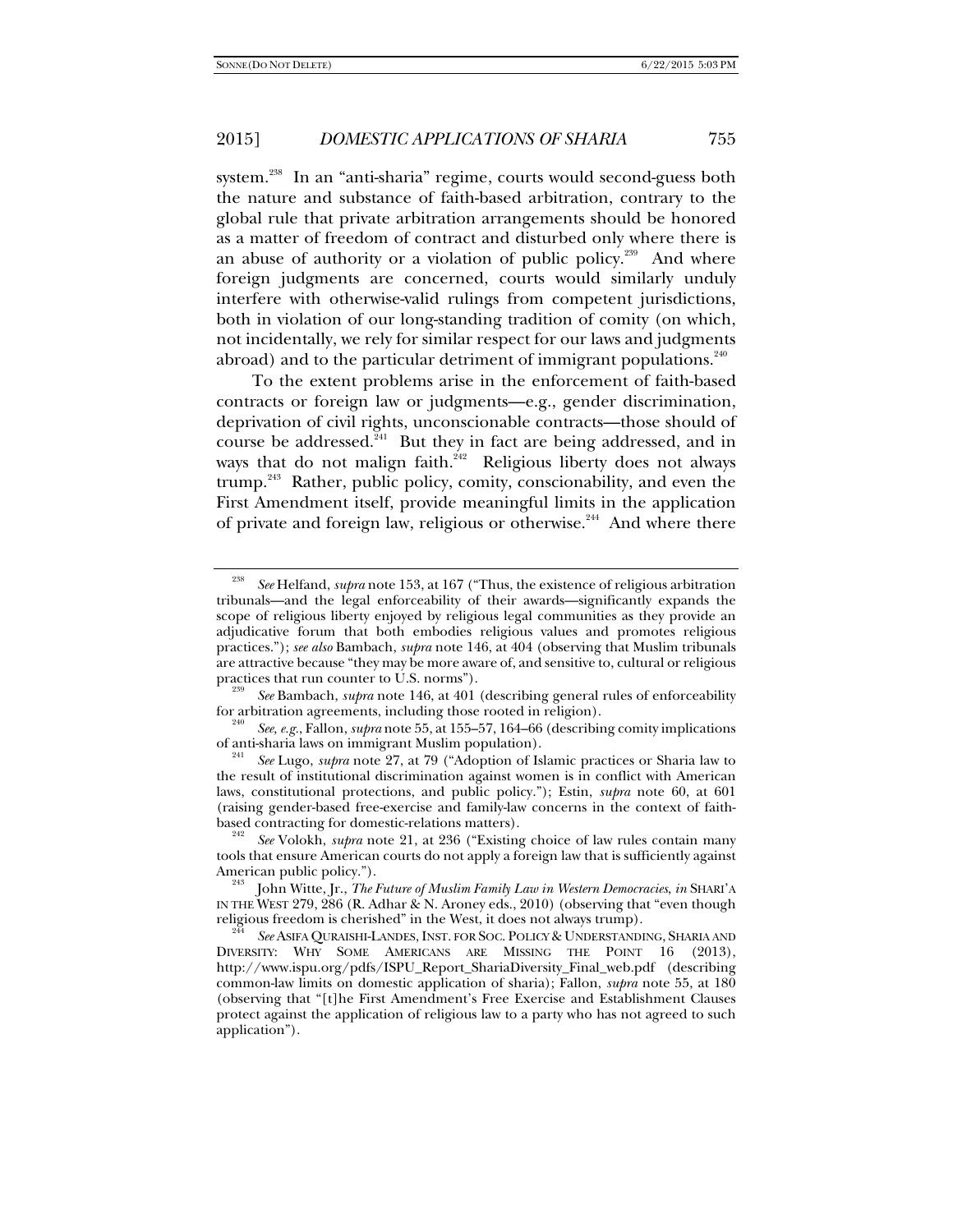are intangible social pressures that lie behind faith-based or foreign arrangements but which fall short of disqualifying duress, these are not unique to Muslims and are better suited to neutral and targeted reforms rather than global limits on religious liberty.<sup>245</sup>

For some, the courts' conception of current limits on religious or foreign law is inadequate; "anti-sharia" advocates, for example, have argued public policy is too malleable a concept to be trusted.<sup>246</sup> But insisting in non-specific terms, as many "anti-sharia" laws invariably do, that courts must apply foreign or religious law in a manner consistent with domestic law, hardly removes the risk of court error.<sup>247</sup> And in any event, if, as domestic sharia critics have argued, Islamic law is truly a "dreadful disease" or a "mortal threat" to America, $248$  it is difficult to imagine any examples fitting that bill which could overcome existing constitutional, policy, or legal barriers to enforcement. That activists can produce only a handful of cases where sharia has been applied in a controversial way illustrates the point.<sup>249</sup>

Some also have argued that, unlike other faiths, Islam is different because, they submit, it espouses an approach that is ultimately inconsistent with Western democracy, or perhaps even with the principle of religious freedom itself. $250$  But no matter the theoretical or political merits of this argument, our domestic civil-rights regime has never been reserved to those who fully agree with it. As Professor

<sup>245</sup> *See* Bambach, *supra* note 146, at 413–14 (flagging issue of social pressure to enter into faith-based contracts, particularly among women in minority-faith traditions, but arguing such pressure is not an issue unique to Muslims and that overestimating it might undercut the freedom women themselves should have to practice their faith); *see also* Volokh, *supra* note 13, at 435 (describing pressure to conform as a common factor in other faith communities).

*See* Lugo, *supra* note 27, at 67 (decrying as "soft" the public-policy limit on the domestic use of sharia); Kelley, *supra* note 27, at 630 (calling existing limits on sharia "woefully inadequate"). 247 *See* Volokh, *supra* note 21, at 243 (observing that the recent wave of foreign-law

statutes do not eliminate the risk of that courts will get domestic law wrong in applying

See Gabbay, *supra* note 162 (quoting Florida lawmaker describing sharia as a "dreadful disease"); Scott Shane, *In Islamic Law, Gingrich Sees a Mortal Threat to U.S.*, N.Y. TIMES, Dec. 21, 2011, at A22 (quoting then-presidential candidate Newt Gingrich describing sharia as a "mortal threat" to the United States).

*See* Franck, *supra* note 182 (observing, sarcastically, that critics of sharia in America could only point to a "whopping" seven cases in thirty-five years of even arguable application). 250 *See* TONI JOHNSON & LAUREN VRIENS, COUNCIL ON FOREIGN RELATIONS, ISLAM:

GOVERNING UNDER SHARIA (2013), http://www.cfr.org/religion/islam-governingunder-sharia/p8034 ("Whether democracy and Islam can coexist is a topic of heated debate."); Kelley, *supra* note 27, at 628–29 (framing anti-sharia measures as protection against norms at odds with domestic views of liberty).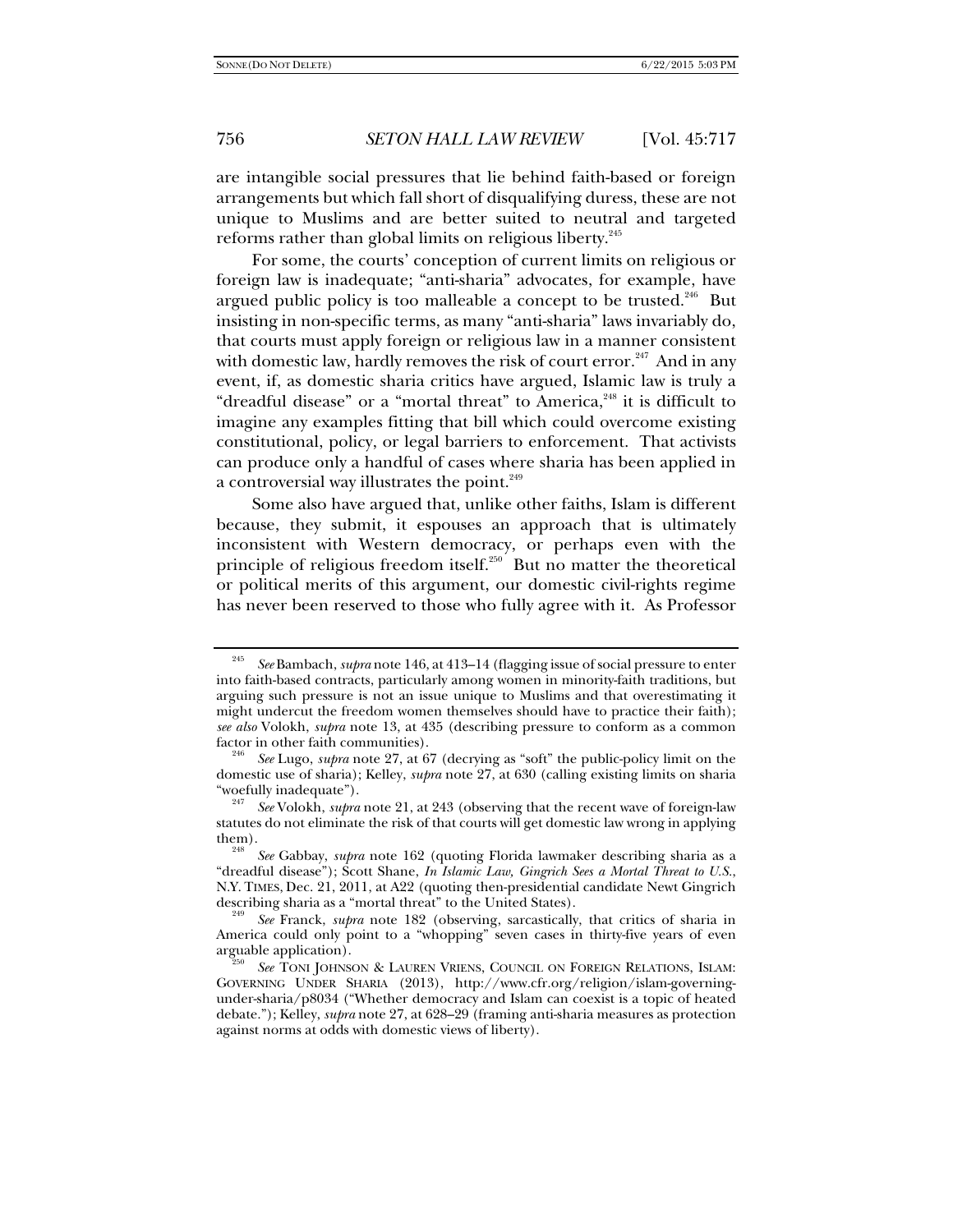Volokh observes in this context, "[n]either the freedom of speech nor the freedom of religion is limited to people who believe in values that are compatible with American constitutional guarantees," nor are such freedoms limited "to those who support religious freedom."<sup>251</sup>

To conclude otherwise risks alienating our fellow citizens and, some have suggested, could even threaten our stability as a nation.<sup>252</sup> By passing these laws, states send a message that Muslims are outsiders who should be met with suspicion and distrust.<sup>253</sup> The net result is a mutually-reinforcing divisiveness that only increases the obstacles Muslims already face—particularly since September 2001—in seeking to assimilate and be treated as full and equal citizens.<sup>254</sup> As Professor Breger has lamented, "Muslims everywhere worry (rightfully) whether they have a place in the American mosaic."<sup>255</sup> Therefore, to avoid further misunderstanding and intolerance, "American non-Muslims would be well-advised to extend the same rights to their Muslim counterparts that they themselves enjoy."256

As new faiths have come to America's shores or sprouted up from its soil, mainstream society has consistently struggled to understand and incorporate them. Their often-unfamiliar practices can fit awkwardly within existing cultural and legal frameworks. And the majority, confronted by these strange and seemingly threatening practices, has often been quick to condemn and slow to accommodate. But over time, religious liberty has ultimately prevailed. Indeed, "America's exceptionalism has always been its ability to transform itself—economically, culturally and religiously."257 As such, broad respect for religious-accommodation requests "should be something of

<sup>&</sup>lt;sup>251</sup> Volokh, *supra* note 13, at 456–57.

*See* Samuel J. Rascoff, *Establishing Official Islam? The Law and Strategy of Counter-Radicalization*, 64 STAN. L. REV. 125, 173–74 (2012) (framing domestic anti-sharia movement in context of other counter-radicalization efforts that risk alienating

<sup>&</sup>lt;sup>253</sup> See Schmitz, *supra* note 25, at 2 ("[T]he anti-sharia movement's implication that all Muslims are radicals amplifies resentments and fuels hate by encouraging Americans to view their neighbors with suspicion and distrust.").

*See* Ali, *supra* note 20, at 1065–67 (arguing that domestic anti-sharia movement is designed to make Muslims second-class citizens, either directly or throughout intimidation and fear-mongering). 255 Marshall J. Breger, *International Holocaust Remembrance Day: Bringing Imams to* 

*Auschwitz*, HUFFINGTON POST (Jan. 26, 2011), www.huffingtonpost.com/marshall-jbreger/imams-at-the-death-camps\_b\_814447.html; *see also* Gregory C. Sisk & Michael Heise, *Muslims and Religious Liberty in the Era of 9/11: Empirical Evidence from the Federal Courts*, 98 IOWA L. REV. 231, 288 (2012) (finding anti-Muslim tendencies even within

the federal judiciary). 256 Fallon, *supra* note 55, at 181. 257 Eliyahu Stern, *Don't Fear Islamic Law in America*, N.Y. TIMES, Sept. 2, 2011, at A21.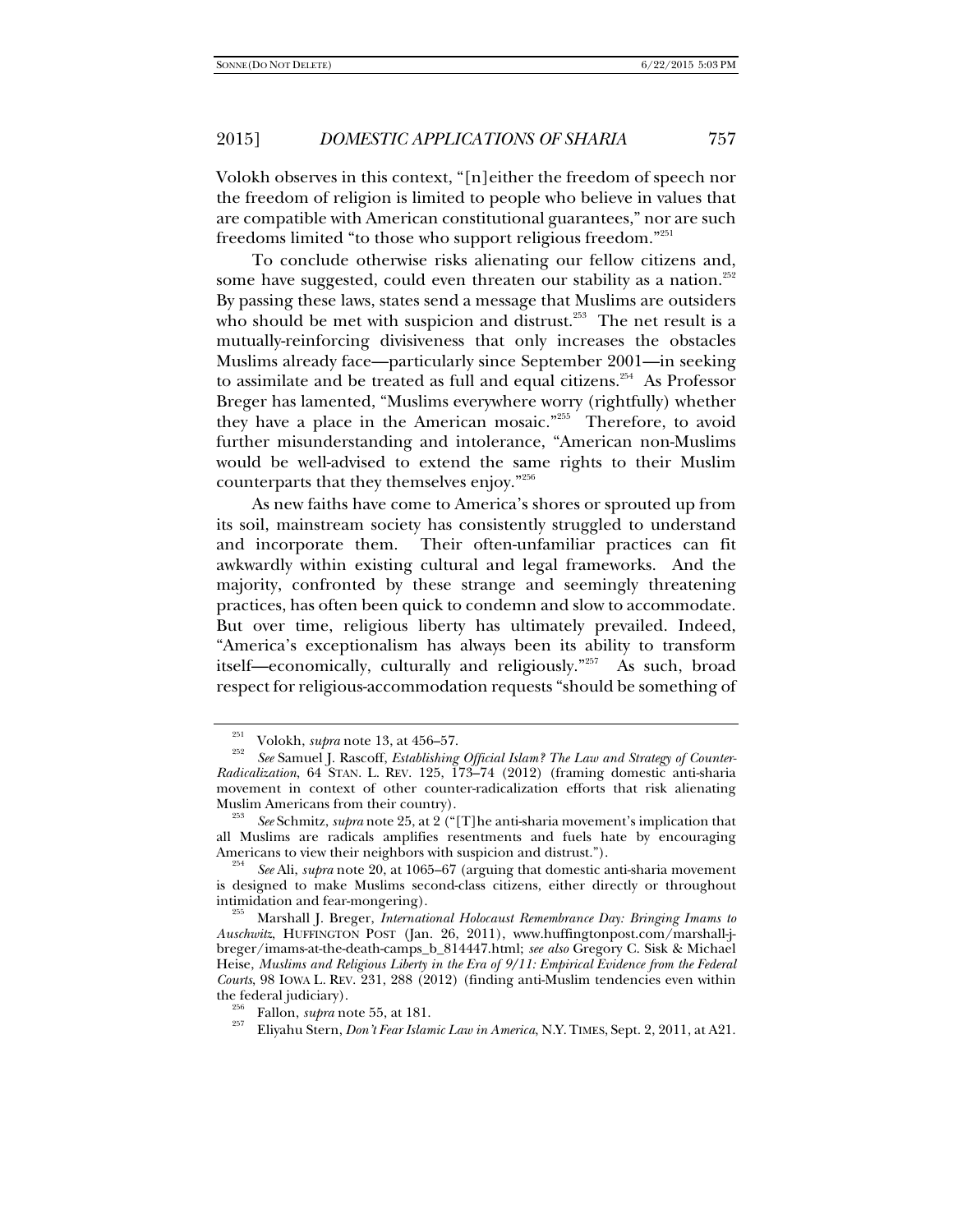which Americans are proud, not afraid."<sup>258</sup>

In the colonial era, Baptists and Quakers were banished, imprisoned, and attacked.<sup>259</sup> In the mid to late nineteenth century, Catholics and Mormons faced mob violence, the burning of churches, and various forms of overt discrimination.<sup>260</sup> And in the early to midtwentieth century, anti-Semitism was widespread and other religious minorities like Jehovah's Witnesses were derided and targeted.<sup>261</sup>

At each of these moments in our history, however, persecution gave way to accommodation and respect—even if imperfect or delayed.<sup>262</sup> As Professor Witte notes, "[t]he current accommodations made to the religious legal systems of Christians, Jews, First Peoples, and others in the West were not born overnight. They came only after decades, even centuries of sometimes hard and cruel experience, with gradual adjustments and accommodations on both sides."263 Hopefully, it will not be such a long and suffering road for Muslim Americans.<sup>264</sup>

<sup>260</sup> See PHILIP HAMBURGER, SEPARATION OF CHURCH AND STATE 201-19 (2002) (detailing anti-Catholic violence and persecution in the nineteenth century); Lawrence Wright, *Lives of the Saints*, NEW YORKER, Jan. 21. 2002, at 40 (recalling that

<sup>261</sup> See LEONARD DINNERSTEIN, ANTISEMITISM IN AMERICA 128–49 (1994) (describing "high tide" of anti-Semitism during World War II); SHAWN FRANCIS PETERS, JUDGING JEHOVAH'S WITNESSES: RELIGIOUS PERSECUTION AND THE DAWN OF THE RIGHTS REVOLUTION 96–152 (2000) (describing the common and relentless persecution of Jehovah's Witnesses during World War II).

 *See* PETERS, *supra* note 261, at 14–16 (describing pivotal role played by Jehovah's Witnesses in the development of religious liberty in the twentieth century); Wright, *supra* note 260, at 40 (calling Mormonism "perhaps the country's most robust religion"). 263 Witte, *supra* note 243, at 288; *see also* Lee Tankle, Note, *The Only Thing We Have* 

<sup>&</sup>lt;sup>258</sup> Quraishi-Landes, *supra* note 13, at 257.<br><sup>259</sup> *See* THOMAS D. HAMM, QUAKERS IN AMERICA 23–24 (2003) (describing Quaker persecution in colonial period); Thomas C. Berg, *Minority Religions and the Religion Clauses*, 82 WASH. U. L.Q. 919, 932–33 (2004) (describing similar anti-Baptist bigotry

*to Fear is Fear Itself: Islamophobia and the Recently Proposed Unconstitutional and Unnecessary Anti-Religion Laws*, 21 WM. & MARY BILL RTS. J. 273, 302 (2012) ("Religious persecution is not a new phenomenon in America, and history suggests that the passage of time

 $264$  The foregoing description of the developing acceptance (or not) of new faiths echoes one our clinic made in an amicus effort at the Supreme Court led by Stanford law students Paul Harold and Jessica Spencer. *See* Brief of Amicus Curiae American Islamic Congress in Support of Petitioners, Big Sky Colony, Inc. v. Montana Dep't of Labor & Indus*.*, 134 S. Ct. 59 (2013) (No. 12-1191).